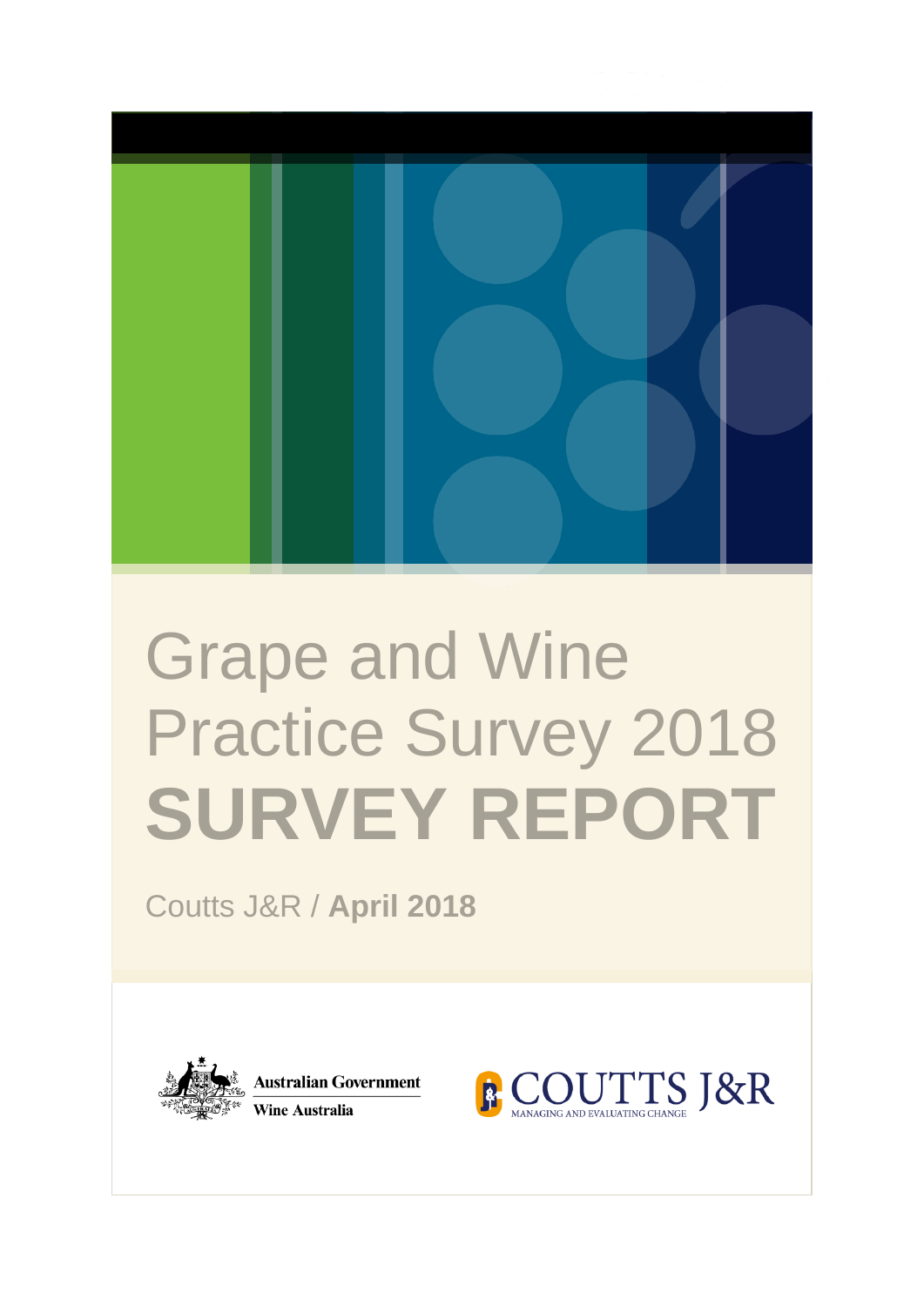# <span id="page-1-0"></span>ACKNOWLEDGEMENTS

This report would not have been possible without the time willingly given by the Grape Growers and Wine Producers to respond to this survey. Particular mention should be made of those who nominated themselves to be contacted as a part of the survey process. Wine Australia staff members also went above and beyond to help source contacts.

Ben Coutts *Principal Data Analyst*

Dr Jeff Coutts *Director*

Amy Samson *Principal Consultant*

Liesel Rennie *Lead Researcher*

**Coutts J&R [www.couttsjr.com.au](http://www.couttsjr.com.au/)**

**April 2018**

*Disclaimer: This report has been prepared for the exclusive use and benefit of Wine Australia and solely for the purpose for which it is provided. Coutts J&R Pty Ltd should be given due attribution if any part of this report is reproduced, distributed or communicated to any third party. We do not accept any liability if this report is used for an alternative purpose from which it is intended, nor to any third party in respect of this report.*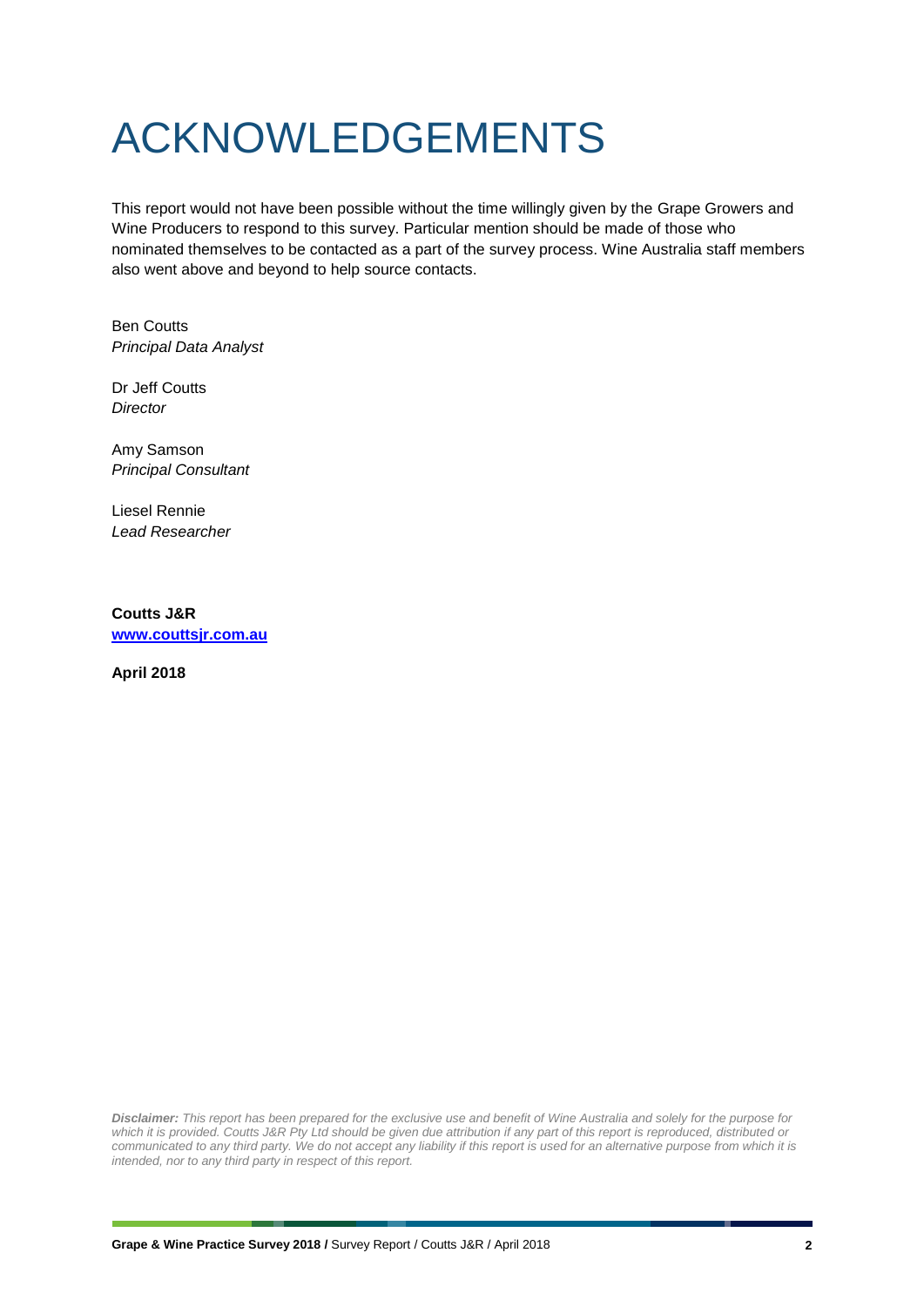# <span id="page-2-0"></span>**SUMMARY**

## <span id="page-2-1"></span>Summary Statement

Overall, survey respondents were quite aware of Wine Australia activities and information (7.1/10 avg.). The extension activities (8.0 avg.) and information available (7.4 avg.) were viewed as highly useful with Grape Grower (5.9. avg.) and Wine Producer (4.9 avg.) respondents indicating that Wine Australia has had some influence on the implementation of successful changes.

## **Conclusions**

- **1** Wine Australia is playing a key role in providing R&D support to the Australian Grape and Wine community. Survey respondents had a high level of access to information and activities which led to a subsequent high level of awareness of information and key messages.
- 2 The information provided by Wine Australia was indicated as being useful and it is significant that over half of the respondents had made one or more recent changes to their practice triggered and/or supported by Wine Australia information, tools or resources.
- **3** There is scope to increase awareness of *current* research relevant to different sectors (e.g. on wine efficiency) and regions and to put increased effort into tailoring information/tools to different regions.
- **4** Enterprises rely on a range of information and advisory support. This support network is a key opportunity to not only provide input into industry R&D needs (along with enterprise owners) but to spread the awareness, adoption and impact of Wine Australia funded research and development.
- <span id="page-2-2"></span>**5** Future RD&E support is seen to be needed around climatic challenges, pests and disease, financial and market issues, and staff and labour.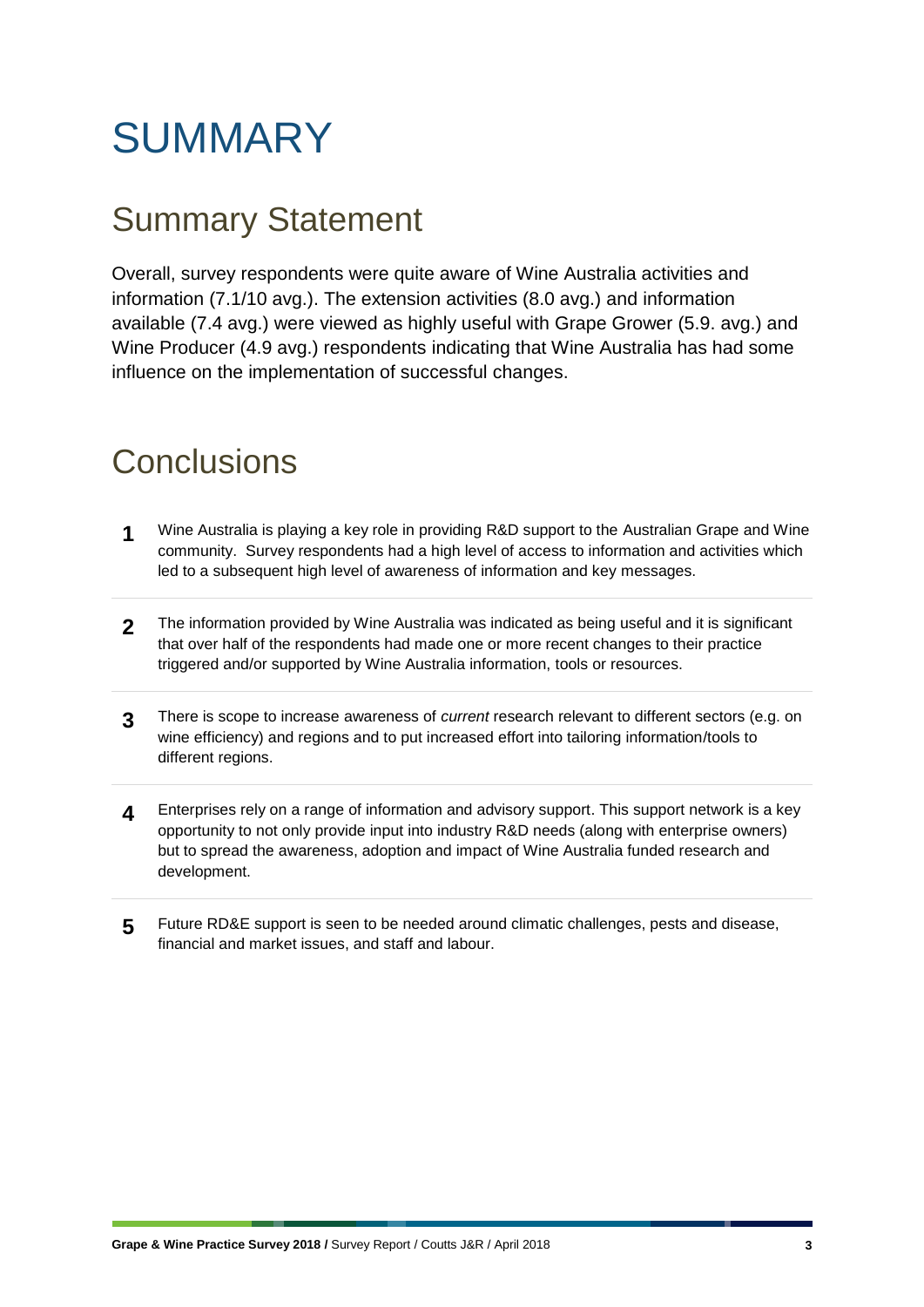## Findings

#### **DEMOGRAPHICS - WINE PRODUCERS AND GRAPE GROWERS**

| <b>Respondent</b><br><b>Businesses</b>                   | • 71 total respondents<br>• 55% Wine Producers and 45% Grape Growers<br>• Majority of businesses family owned (72%)<br>• Majority of business expanding (75%)<br>• Most businesses located in South Australia (38%), Victoria (31%) and<br>New South Wales (20%)     |  |
|----------------------------------------------------------|----------------------------------------------------------------------------------------------------------------------------------------------------------------------------------------------------------------------------------------------------------------------|--|
|                                                          | <b>WINE AUSTRALIA INFORMATION &amp; EXTENSION (n=71)</b>                                                                                                                                                                                                             |  |
| <b>Awareness of</b><br>information and<br>activities     | Overall there was a fairly high level of awareness of activities and<br>7.1<br>information provided by Wine Australia (7.1 avg.).                                                                                                                                    |  |
| <b>Information</b><br>resources<br>accessed              | The top four information resources accessed by the majority of<br>respondents were the Wine Australia website (90%), Email newsletter<br>(77%), Ebulletins (68%), and online resources (65%).                                                                        |  |
| <b>Usefulness of</b><br>information $(n=69)$             | Information available from Wine Australia sources was rated<br>7.4<br>overall as quite useful (7.4 avg.).                                                                                                                                                            |  |
| <b>Promoted</b><br>information                           | Smoke taint was the most recalled information promoted by Wine<br>Australia in recent years (63%).                                                                                                                                                                   |  |
| <b>Actions resulting</b><br>from promoted<br>information | Just over half of respondents indicated they had acted on information<br>promoted by Wine Australia:<br>• Actions taken included changes to improve winemaking and growing<br>practices (21 mentions) - with the prevention and management of<br>smoke taint common. |  |
| <b>Activity</b><br>participation                         | The top three extension activities participated in were webinars (59%),<br>workshops (58%), and roadshows (49%).                                                                                                                                                     |  |
| <b>Usefulness of</b><br>activities (n=60)                | Wine Australia extension activities were rated overall as highly<br>8.0<br>useful (8.0 avg.).                                                                                                                                                                        |  |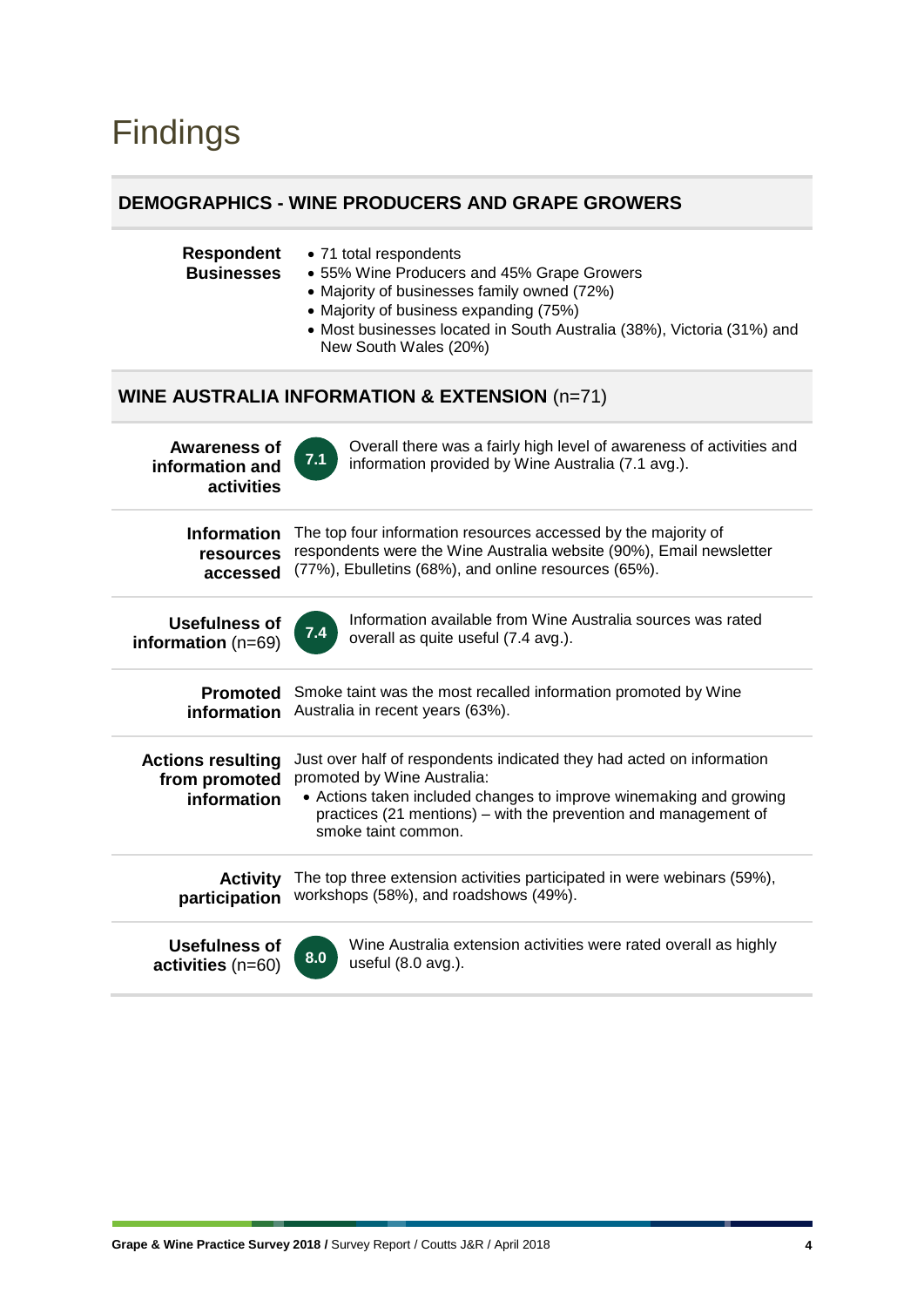## **GRAPEGROWER PRACTICES** (n=32)

| Pest and disease                                             | The majority of Grape Grower respondents:<br>• Were aware of best practice treatment of pruning wounds to prevent<br>trunk disease infection (88%);<br>• Referred to the Eutypa dieback best management practice guide<br>(63%);<br>• Employed remediation strategies for trunk diseases (63%); and<br>• Were aware of changes made in 2017 to the footwear and small hand<br>tools disinfestation protocol for phylloxera (59%).<br>Just under half had a copy of the Biosecurity Manual (47%) and only five<br>(16%) had used PMapp for the assessment of powdery mildew (or<br>anything else). |  |
|--------------------------------------------------------------|---------------------------------------------------------------------------------------------------------------------------------------------------------------------------------------------------------------------------------------------------------------------------------------------------------------------------------------------------------------------------------------------------------------------------------------------------------------------------------------------------------------------------------------------------------------------------------------------------|--|
| <b>Rootstocks</b>                                            | • 56% selected rootstocks for their vineyard relevant properties – mostly<br>selecting pest resistance and planting site appropriate rootstocks.<br>• 53% indicated there were factors limiting choice of rootstocks -<br>including availability of rootlings through nurseries, perceived quality<br>impacts on wine, and cost of grafted rootling.                                                                                                                                                                                                                                              |  |
| <b>Spray application</b>                                     | The majority of Grape Grower respondents had actively taken steps to<br>minimise spray drift (88%) and were aware of spray drift technologies<br>$(81\%)$ :<br>• Nozzle selection was the most common practice used to minimise<br>spray drift (20 respondents).                                                                                                                                                                                                                                                                                                                                  |  |
| Vine balance/grape<br>quality measures                       | The two most common canopy management practices were bunch and<br>shoot thinning (81%) and leaf plucking (50%).                                                                                                                                                                                                                                                                                                                                                                                                                                                                                   |  |
| <b>Adaption to climate</b><br>change                         | Around a third of Grape Grower respondents had implemented practices<br>to deal with changes in climate and variability:<br>• Changes included delayed pruning (38%), variety selection (31%),<br>'other' practices (25% - e.g. sunscreen), vineyard cooling (19%), and<br>clonal trials (16%).                                                                                                                                                                                                                                                                                                   |  |
| viticulture practices                                        | Most challenging The most common viticulture challenges related to weather and climate,<br>and pests and disease.                                                                                                                                                                                                                                                                                                                                                                                                                                                                                 |  |
| <b>Management help</b><br>required                           | Grape Grower respondents believed they needed more management help<br>relating to pests and disease, financial and market issues, staff and<br>labour, and weather and climate.                                                                                                                                                                                                                                                                                                                                                                                                                   |  |
| <b>Influence of Wine</b><br>Australia on<br>changes $(n=28)$ | Wine Australia information, tools and extension activities were<br>5.9<br>overall rated as moderately influential in helping Grape Growers<br>successfully make changes (5.9 avg.).                                                                                                                                                                                                                                                                                                                                                                                                               |  |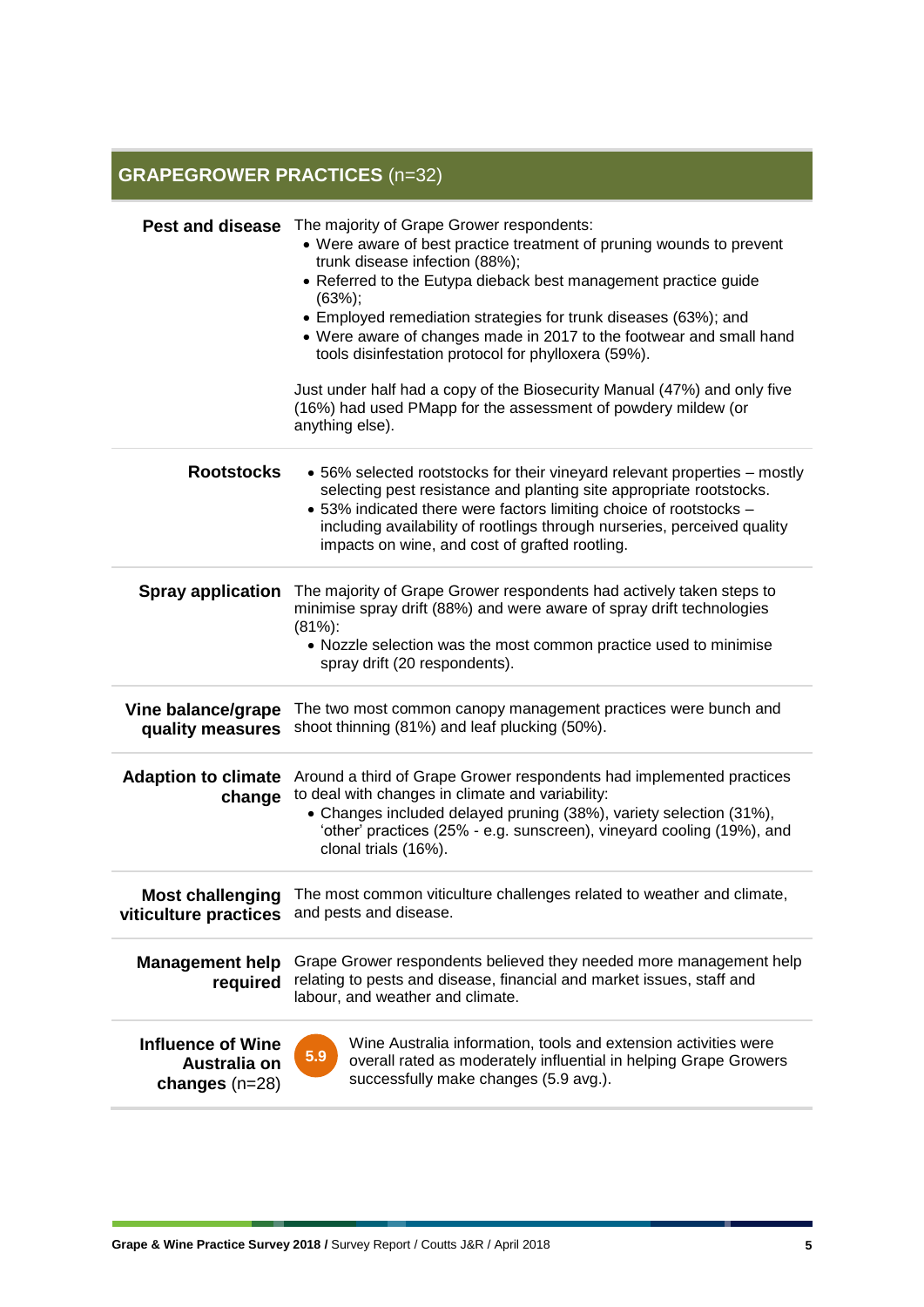### **WINE PRODUCER PRACTICES** (n=39)

| <b>Clarification and</b><br>filtration                      | • Juice clarification techniques: Cold settling (87%) and flotation (48%)<br>were the two most common white juice clarification techniques<br>• Reprocessing method: RDV and cross-flow filtration were equally used<br>with white juice (both 48% n=21) and red ferment (both 42% n=19),<br>while RDV was more commonly used with white bentonite lees (56%<br>$n=16$ ).<br>• Proteins: Around a third had used plant-derived fining proteins (38%),<br>while most had used bentonite to remove proteins (79%) and were<br>aware of pasteurisation plus enzyme as a method for heat/protein<br>stabilising (87%).<br>• Cold stabilisation: Half used chilling with tartrate seeding (51%) and a<br>third used chilling (33%) as their cold stabilisation method. Almost all<br>were aware of the energy costs associated (97%), some had used<br>additives to prevent tartrate precipitation (28%) and almost half had<br>taken steps to manage risk around calcium tartrate instability (48%). |  |  |  |
|-------------------------------------------------------------|--------------------------------------------------------------------------------------------------------------------------------------------------------------------------------------------------------------------------------------------------------------------------------------------------------------------------------------------------------------------------------------------------------------------------------------------------------------------------------------------------------------------------------------------------------------------------------------------------------------------------------------------------------------------------------------------------------------------------------------------------------------------------------------------------------------------------------------------------------------------------------------------------------------------------------------------------------------------------------------------------|--|--|--|
| <b>Awareness of wine</b><br>efficiency research<br>$(n=37)$ | Overall, Wine Producer respondents were moderately aware of<br>5.0<br>research being undertaken on wine efficiency (5.0 avg.):                                                                                                                                                                                                                                                                                                                                                                                                                                                                                                                                                                                                                                                                                                                                                                                                                                                                   |  |  |  |
| <b>Fermentation</b><br>monitoring                           | Plotting of ferment sugar/density measurements was the most common<br>practice used to monitor fermentation (69%).                                                                                                                                                                                                                                                                                                                                                                                                                                                                                                                                                                                                                                                                                                                                                                                                                                                                               |  |  |  |
| <b>Faults and taints</b>                                    | The majority indicated copper additions were used on site (79%) and<br>oxygen was used during fermentation to manage stinky sulfur compounds,<br>flavour and colour (64%).<br>• Of those using copper additions (n=31), the majority based the dose<br>on fining trial (75%) and made copper additions during or soon after<br>ferment (77%).                                                                                                                                                                                                                                                                                                                                                                                                                                                                                                                                                                                                                                                    |  |  |  |
| <b>Practice change</b>                                      | The most common practice changes made over the last three years<br>related to fermentation practices - including changes to manage faults<br>and taints (e.g. oxygen during fermentation) and yeast changes (e.g. wild<br>yeasts).                                                                                                                                                                                                                                                                                                                                                                                                                                                                                                                                                                                                                                                                                                                                                               |  |  |  |
| <b>Influence of Wine</b><br>Australia on<br>changes         | Wine Australia information, tools and extension activities were<br>4.9<br>overall rated as moderately influential in helping Wine Producers<br>successfully make changes (4.9 avg.).                                                                                                                                                                                                                                                                                                                                                                                                                                                                                                                                                                                                                                                                                                                                                                                                             |  |  |  |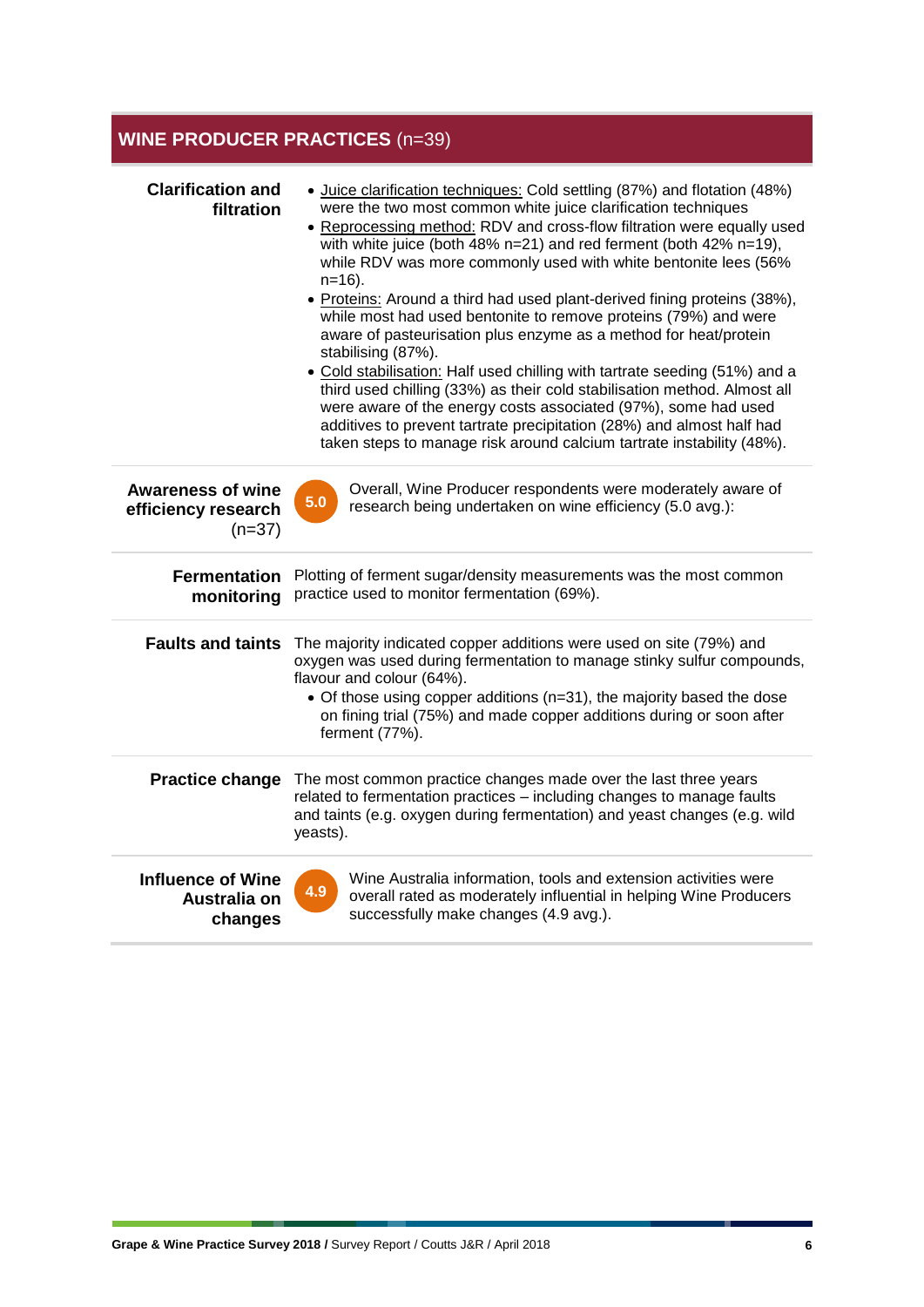### **OTHER/FINAL COMMENTS** (n=71)

| Other sources of<br>advice/information               | Input suppliers (e.g. rootstock, fertiliser, or chemical suppliers - 73%)<br>were the most common other source of advice and information used by<br>respondents to support their business needs.<br>• Also commonly used were private advisers/consultants (51%), wine<br>company (44%), and state government advisers (41%). |
|------------------------------------------------------|-------------------------------------------------------------------------------------------------------------------------------------------------------------------------------------------------------------------------------------------------------------------------------------------------------------------------------|
| Other comments on<br>practices/<br>information needs | • Many respondents provided general positive comments about Wine<br>Australia (e.g. happy with the information).<br>• Others made various suggestions on specific information that would<br>be useful (e.g. disease and pests) and where Wine Australia should<br>focus its resources (e.g. increased R&D investment).        |

#### **INDUSTRY STAKEHOLDER INTERVIEWS** (n=8)

(Note: A more detailed summary is located in Appendix 1)

<span id="page-6-0"></span>

| <b>Awareness</b>                         | • Industry stakeholders were very aware of activities and information<br>provided by Wine Australia (8.9 avg.).<br>• There was strong recall of key outputs and messages.<br>• There was good positive feedback about the work of Wine Australia.                                                                                                                                                                 |
|------------------------------------------|-------------------------------------------------------------------------------------------------------------------------------------------------------------------------------------------------------------------------------------------------------------------------------------------------------------------------------------------------------------------------------------------------------------------|
| <b>Effectiveness</b>                     | • The efforts made to promote R&D findings were seen as quite<br>effective.<br>• Extension and working with local delivery partners was seen as critical<br>in supporting information delivery to bring about practice change.                                                                                                                                                                                    |
| <b>Observed impacts</b>                  | • Messages seen to have been taken up by the industry included: faults<br>and taints (e.g. oxygen use in fermentation); disease management<br>(e.g. powdery mildew rule and managing trunk disease); yield<br>monitoring; and strategic irrigation.<br>• Adoption examples included improved: disease management; water<br>management; and fermentation choices.                                                  |
| <b>Issues and</b><br><b>Improvements</b> | • Improved translation of R&D outcomes into regionally relevant and<br>user-friendly tools is needed.<br>• Future RD&E areas raised included: climate change and vineyard<br>productivity; understanding industry demand for wine styles;<br>understanding specific regional viticulture needs.<br>• It was also raised that there is a need to increase the involvement of<br>Grape Growers in the RD&E process. |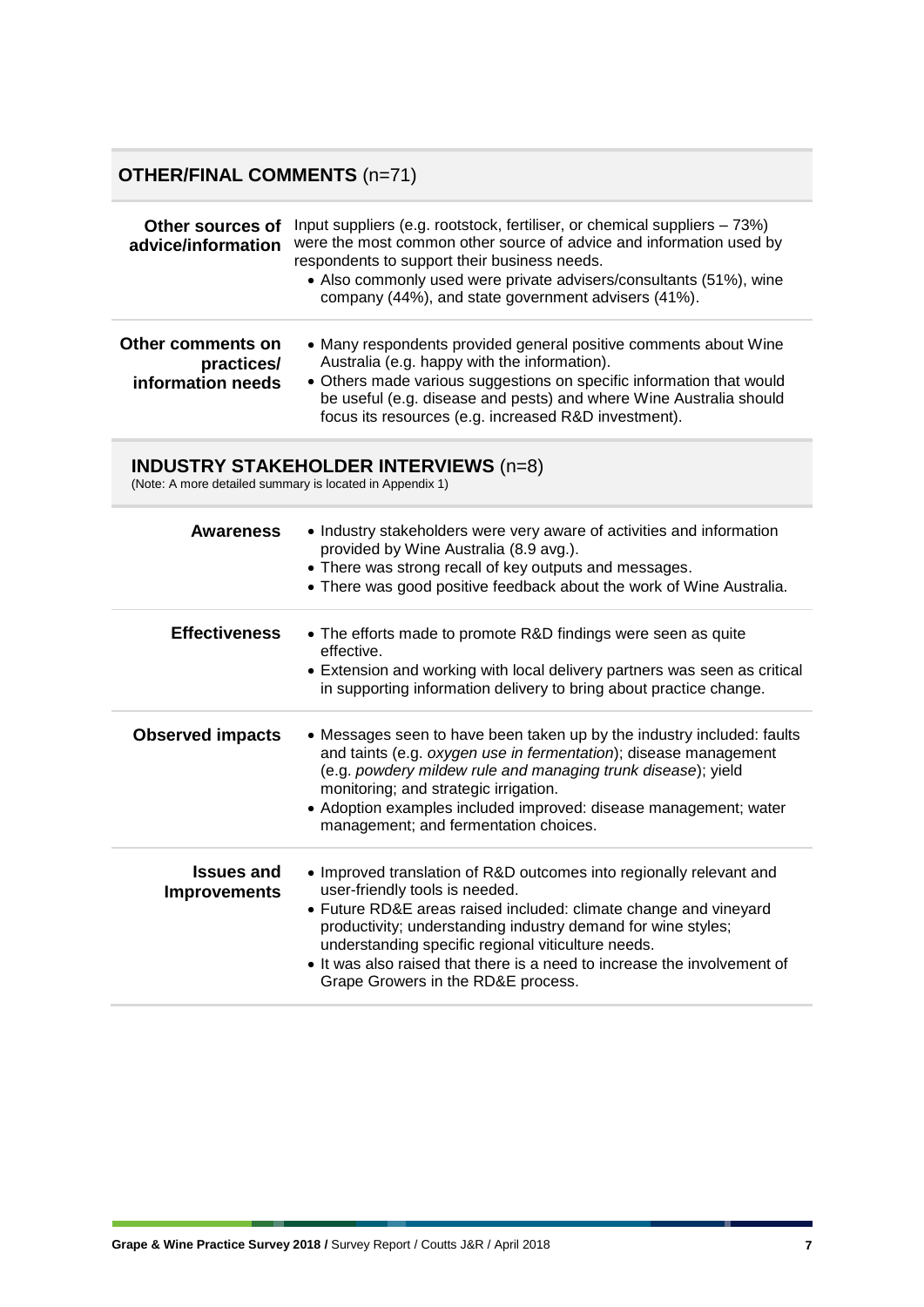## Recommendations

**1** Wine Australia should continue to prioritise the provision of up-to-date and relevant industry information, particularly online and through extension activities (webinars are highly rated).

> *Efforts should be made to develop content around any information gaps – with a potential focus on Grape Growers who on average indicated information to be slightly less useful than Wine Producers (average rating 6.8 vs 7.8/10). Grape Grower respondents noted that they needed more help with the challenges around managing pests and disease, financial and market issues, staff and labour, weather and climate, and weeds.*

- **2** Increased efforts should be made on raising awareness of current research being undertaken so that interest can be raised on the topic areas and hence increase receptivity of the outputs.
- **3** To increase the industry reach of R&D outcomes, Wine Australia should continue to build networks and relationships with the diverse information sources used by enterprises.

*Fostering two-way communication with these 'next users' and 'service providers' will also provide valuable feedback around information needs and gaps for 'end users'*.

**4** Efforts should be made to maintain a database of key managers/decision-makers of grape and wine enterprises and their contact details (direct email/mobile) to allow consistent benchmarking over time of practices, needs and value of RD&E being undertaken.

> *The value of such regular (every 3 years for example) practice surveys should also be promoted to the industry and its representatives so that the activity is accepted and supported. Randomised surveys provide the best benchmark of practice and needs and hence the best way to strategically plan and monitor industry RD&E*.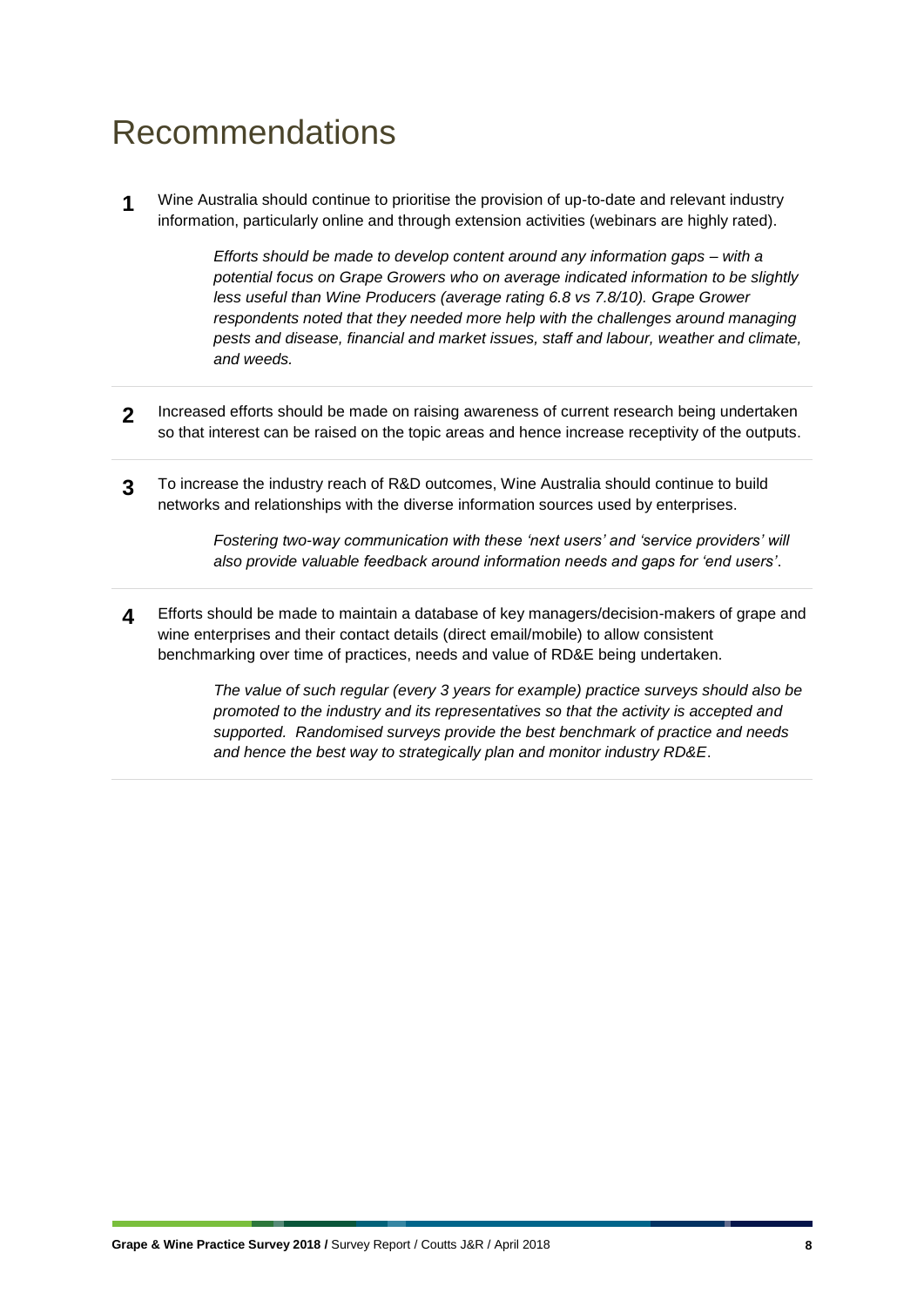# <span id="page-8-0"></span>**CONTENTS**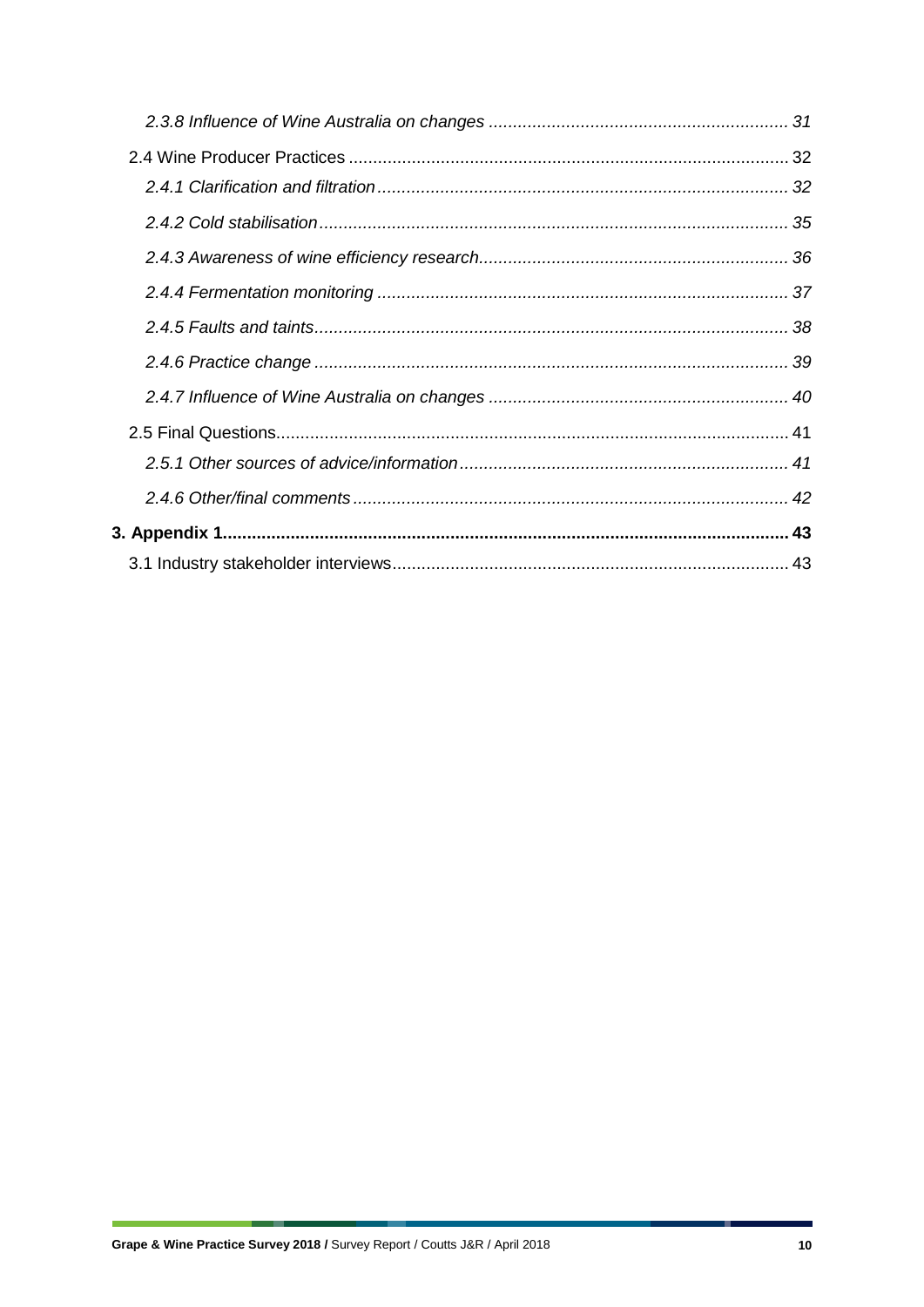# <span id="page-10-0"></span>1. INTRODUCTION

## <span id="page-10-1"></span>1.1 About this report

This report analyses the results of a telephone survey undertaken by Coutts J&R for Wine Australia between January and March 2018. The survey aimed to gain responses from Wine Producers and Grape Growers to gain a measure of the adoption of selected winemaking and viticultural practices.

Wine Australia's website<sup>1</sup> notes that it invests in research to support both the industry's priorities of increasing demand and the premium paid for all Australian wine, as well as increasing competitiveness. It describes the outcomes as:

*To increase demand and the premium paid for all Australian wine, we will provide tangible evidence to support our fine wine claims through research into Australia's unique terroirs and deeper knowledge of our customers globally and what influences their purchasing decisions.*

*We will help build excellence through research that develops new viticultural approaches, digital tools and measures to assess grape and wine provenance and quality to optimise viticultural and winemaking practices so that the influences of terroir can be captured, enhanced and preserved.*

*Our focus on enhancing and building Australia's competitive edge will be through research that develops new or enhanced technologies to improve vineyard and winery efficiency and performance.*

*We will encourage improved resource management and sustainability and equip the sector to manage the challenges of short-term climate cycles and long-term climate change.*

## <span id="page-10-2"></span>1.2 Methodology

The survey was co-developed by Wine Australia and Coutts J&R over November/December 2017. The original intention was to randomly survey approximately 200 enterprises across regions. A random sample across regions was drawn from an extensive 'GrapeWine' contact list provided by Wine Australia and dated January 2018. Emails were sent by Wine Australia to those enterprises randomly selected advising them of the survey's purpose and giving people the option to opt out of being called. A number took this option and were removed.

Calls started being made late January and continued through February and March 2018. However, it was found that many of the phone numbers were general business numbers and there was difficulty accessing the decision-makers directly. There was also feedback that this was a busy season and subsequently a low response to requests for participation. Rather than continuing with the original contact list which was yielding few interviews, Wine Australia suggested an approach to garner 'opt in' survey participants. Using already established tools including the R&D newsletter and other industry communications (as well as contacting state wine associations) to inform the industry about the survey, people were able to 'opt in' by leaving their details via an online form. Wine Australia passed these details on to Coutts J&R as they become available. Within the available timeframe, this resulted in the completion of 71 Wine Producer and Grape Grower interviews and 8 industry stakeholders.

-

<sup>1</sup> <https://www.wineaustralia.com/research>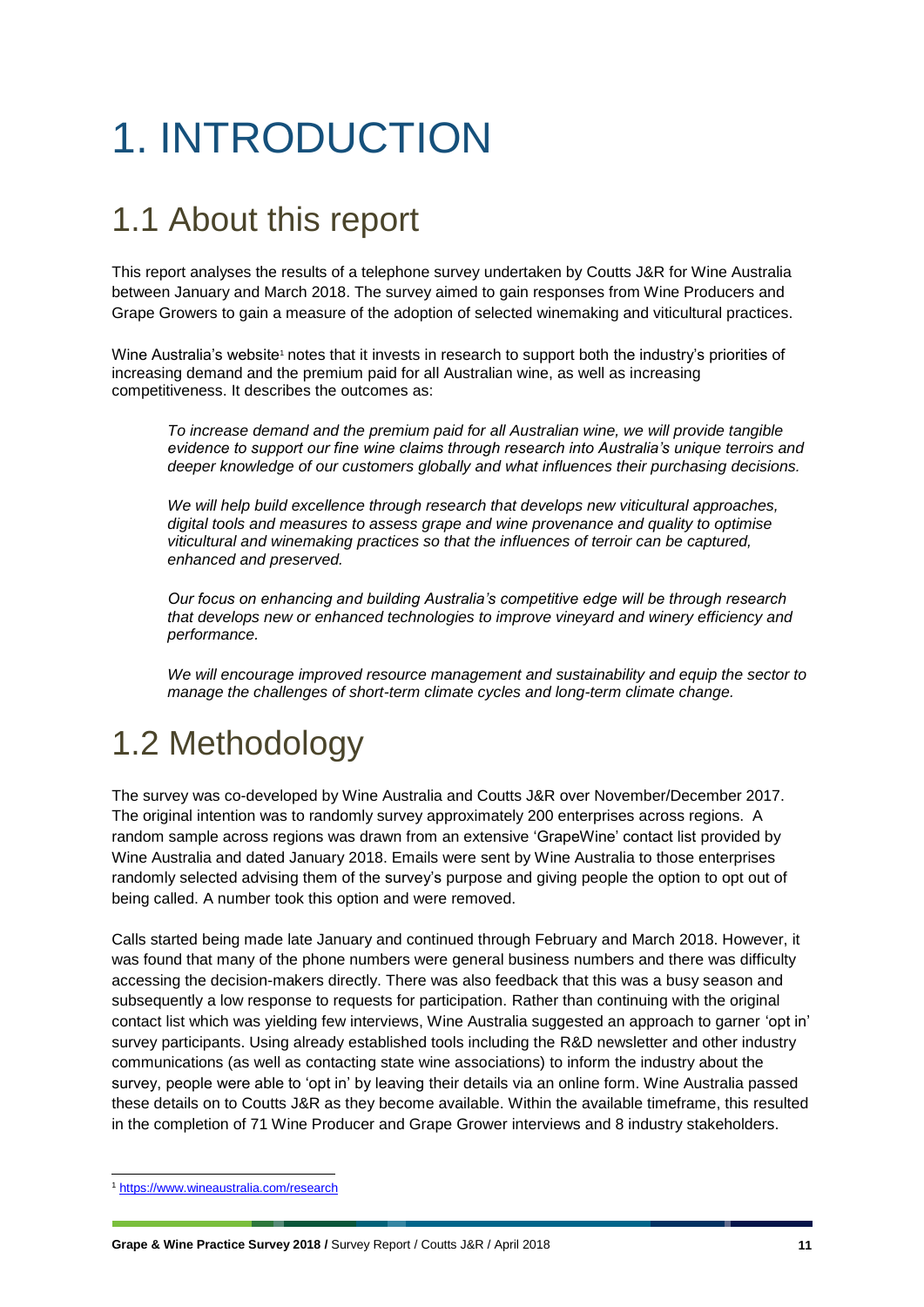Had the 71 participants been a true random selection, there would have been 95% confidence that the true mean of the whole population would have fallen between plus/minus 12% of the sample mean (for example, if 50% of the sample said they had made a practice chance, then the extent of practice change in the whole population could have fallen between 38% and 62%). However, given the situation of self-selection (opt-in) for many of the participants, the confidence interval may be greater than this (it is difficult to estimate what this may be – but the bias is likely to favour Grape Growers and Wine Producers who are more likely to seek information and make changes). The results however do provide a valuable window to the practices undertaken in the industry which can be built on by future surveys.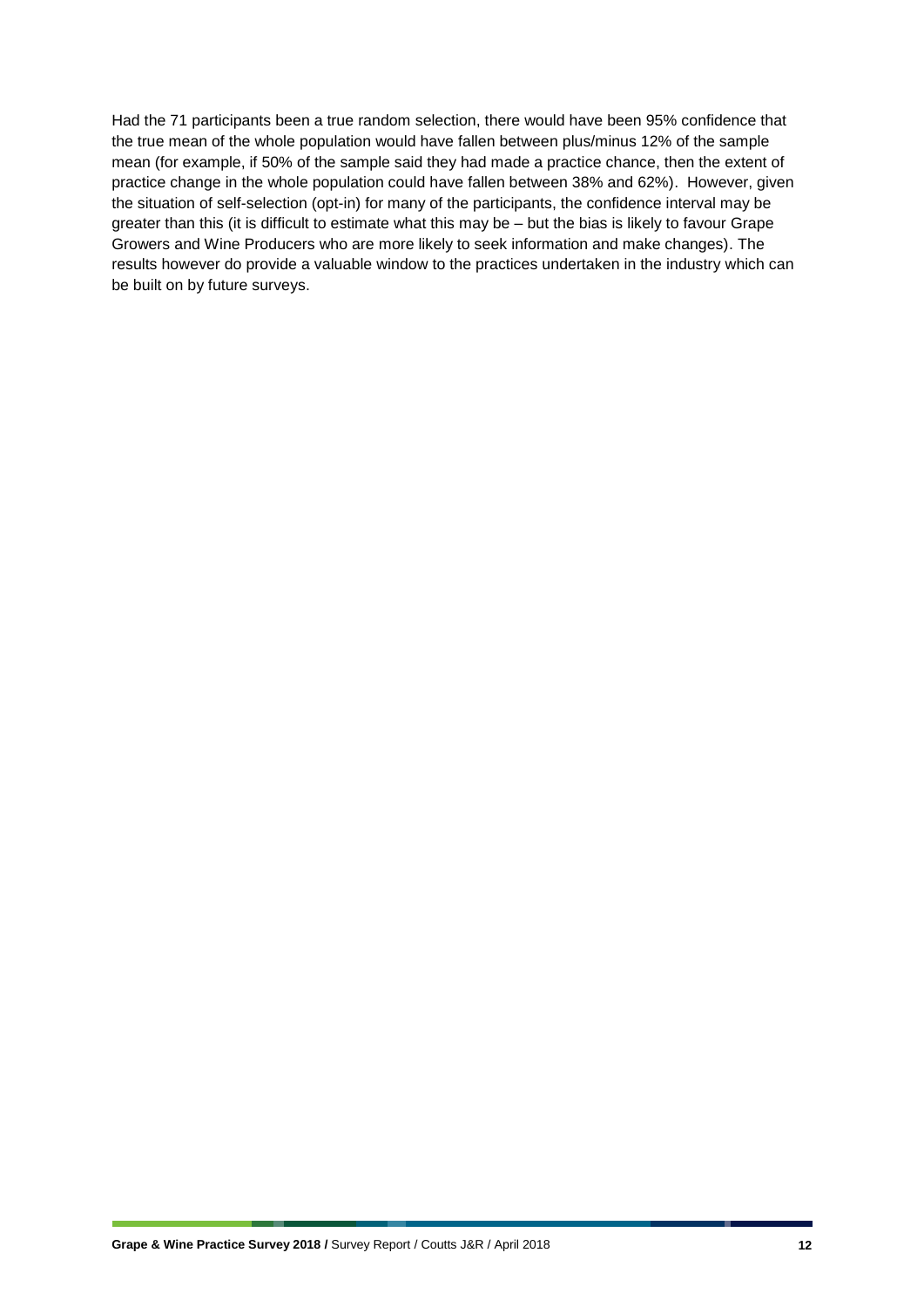# <span id="page-12-0"></span>2. SURVEY RESULTS

## <span id="page-12-1"></span>2.1 Demographics



## **71** Respondents:

- 55% Wine Producers and 45% Grape Growers<sup>2</sup>;
- Majority of businesses family owned (72%);
- Majority of business expanding (75%); and
- Most businesses located in South Australia (38%), Victoria (31%) and New South Wales (20%).

## <span id="page-12-2"></span>2.1.1 Businesses





#### **Table 1:** Farm size by business type

| <b>Wine Producers</b><br>Tonnes crushed last vintage* |                                                                                   | <b>Grape Growers</b><br>Tonnes harvested last vintage |                                                                              |
|-------------------------------------------------------|-----------------------------------------------------------------------------------|-------------------------------------------------------|------------------------------------------------------------------------------|
| Average                                               | 12.983                                                                            | Average                                               | 3,038                                                                        |
| Total                                                 | 480.372                                                                           |                                                       | <b>Total 69.871</b>                                                          |
|                                                       | <b>Range</b> $0 - 220,000$                                                        | Range                                                 | $4 - 36,000$                                                                 |
| <b>By Ownership</b>                                   | • Family $140,855(29%)$<br>• Aus corp $49,017$ (10%)<br>• Int corp $290,500(60%)$ | <b>By Ownership</b>                                   | • Family $43,871$ (63%)<br>• Aus corp 23,500 (34%)<br>• Int corp $2,500(4%)$ |
|                                                       | <b>Respondents</b> 37 (2 respondents did not provide data)                        | <b>Respondents</b>                                    | 23 (9 respondents did not provide data)                                      |

*\*(including contract processing for other people)*

1

<sup>&</sup>lt;sup>2</sup> Note: two respondents included in the Grape Grower group indicated they were not Grape Growers - one was a viticulturist and the other worked in the supply chain to vineyards.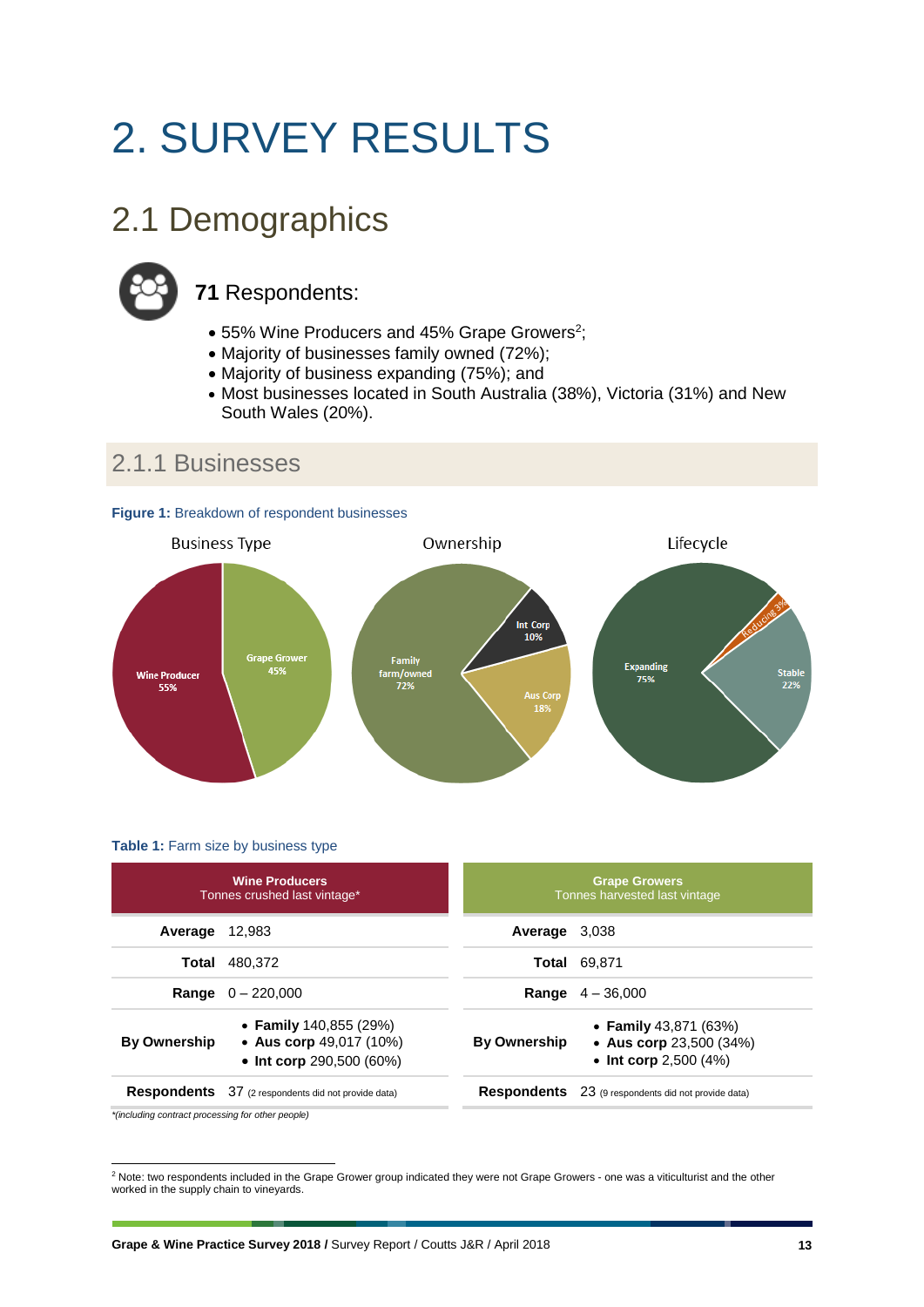## <span id="page-13-0"></span>2.1.2 Location

#### **Figure 2: Respondents by state**



#### **Table 2:** Respondents by region

| <b>Regions</b>         | <b>Wine Producer</b> | <b>Grape Grower</b> | Overall        |
|------------------------|----------------------|---------------------|----------------|
| <b>South Australia</b> | $\boldsymbol{9}$     | 18                  | 27             |
| 12 Barossa Valley      | $\overline{c}$       | 6                   | 8              |
| 17 McLaren Vale        | $\overline{c}$       | 6                   | 8              |
| 16 Adelaide Hills      | 3                    |                     | $\mathbf{3}$   |
| 21 Langhorne Creek     | $\overline{c}$       | 1                   | $\mathbf{3}$   |
| 26 Coonawarra          |                      | $\overline{2}$      | $\overline{c}$ |
| 14 Riverland           |                      | 1                   | 1              |
| 25 Robe                |                      | 1                   | 1              |
| Other                  |                      | 1                   | 1              |
| <b>Victoria</b>        | 12                   | 10                  | 22             |
| 50 King Valley         | $\overline{c}$       | 3                   | 5              |
| 62 Yarra Valley        | 3                    | $\mathbf{1}$        | $\overline{4}$ |
| 47 Rutherglen          | 1                    | $\overline{2}$      | 3              |
| 54 Heathcote           | 1                    | $\overline{c}$      | $\mathbf{3}$   |
| 55 Bendigo             |                      | $\overline{c}$      | $\overline{2}$ |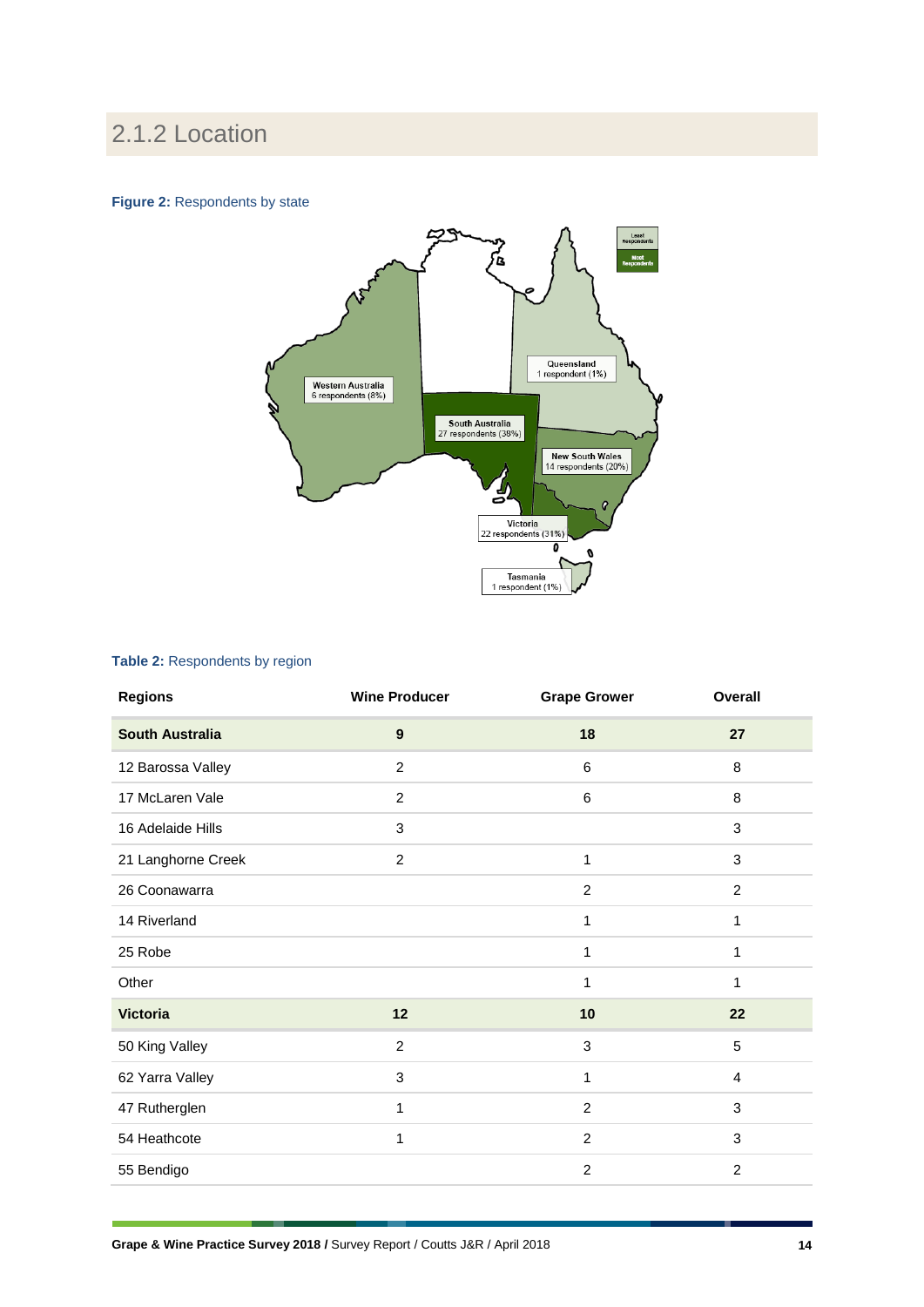| 45 Swan Hill            | 1              |                | 1              |
|-------------------------|----------------|----------------|----------------|
| 61 Geelong              | $\mathbf{1}$   |                | 1              |
| 63 Mornington Peninsula | $\mathbf{1}$   |                | 1              |
| 64 Gippsland            | 1              |                | 1              |
| Other                   | 1              |                | 1              |
| <b>New South Wales</b>  | 8              | $\bf 6$        | 14             |
| 32 Hunter               | $\overline{4}$ | 1              | 5              |
| 34 Orange               | 1              | 3              | $\overline{4}$ |
| 30 New England          | 1              |                | 1              |
| 36 Riverina             |                | $\mathbf{1}$   | 1              |
| 37 Hilltops             | $\mathbf{1}$   |                | 1              |
| 43 Perricoota           |                | 1              | 1              |
| Other                   | $\mathbf{1}$   |                | 1              |
| <b>Other</b>            | $\mathbf{3}$   | $5\phantom{1}$ | $\bf 8$        |
| 5 Margaret River        | $\overline{c}$ | 3              | 5              |
| 28 South Burnett        |                | 1              | 1              |
| 9 Great Southern        | 1              |                | 1              |
| Other                   |                | 1              | 1              |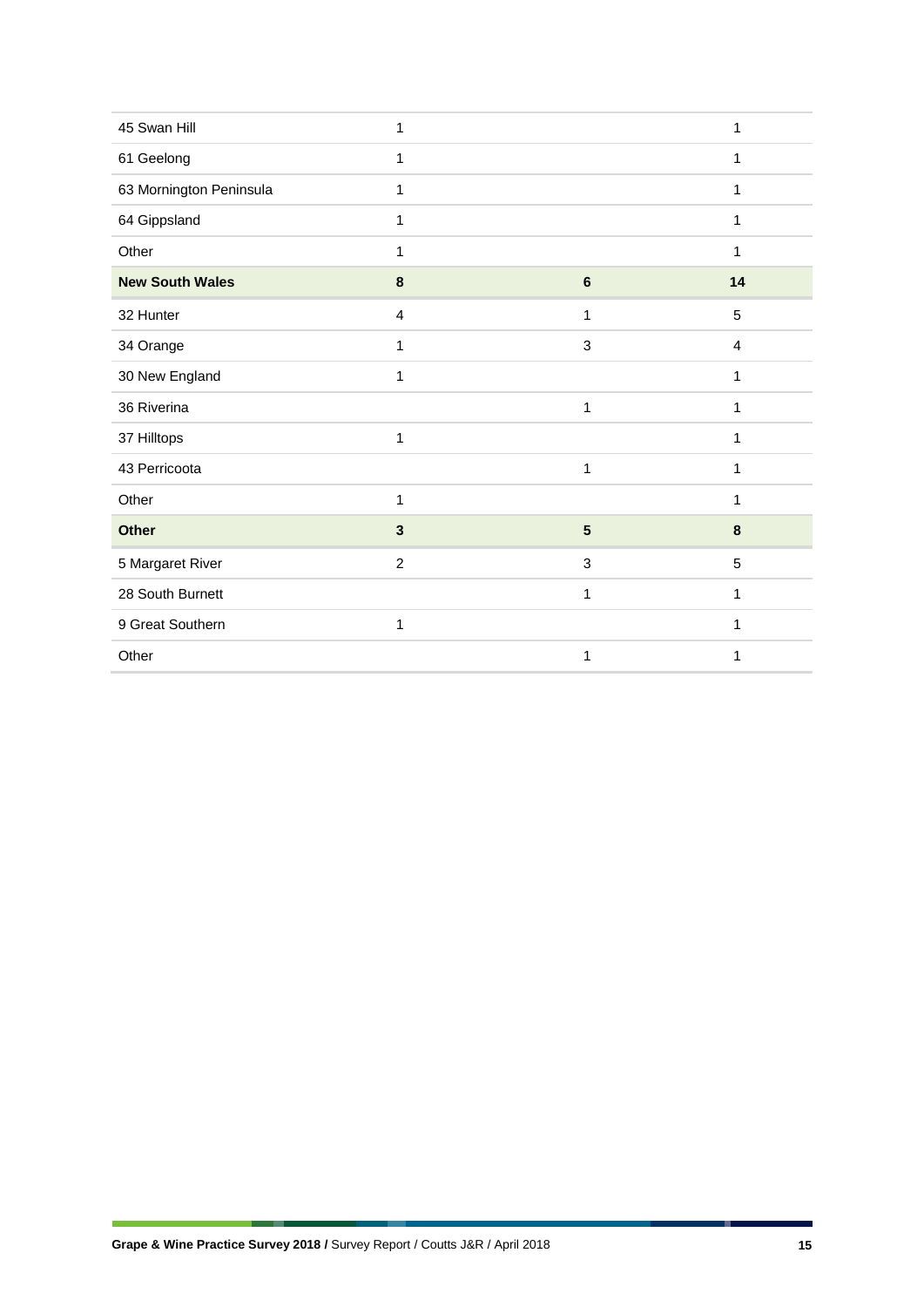## <span id="page-15-0"></span>2.2 Wine Australia Information & Extension

### <span id="page-15-1"></span>2.2.1 Awareness of information and activities

#### **Table 3:** Averages by demographics

|                         | Average | n              |
|-------------------------|---------|----------------|
| <b>Business Type</b>    |         |                |
| <b>Grape Grower</b>     | 6.9     | 32             |
| Wine Producer           | 7.3     | 39             |
| <b>Ownership</b>        |         |                |
| Family farm/owned       | 7.2     | 51             |
| Australian corporate    | 7.2     | 13             |
| International corporate | 6.6     | 7              |
| <b>Lifecycle</b>        |         |                |
| Expanding               | 7.2     | 53             |
| Stable                  | 6.8     | 16             |
| Reducing                | 7.5     | $\overline{2}$ |
| Location                |         |                |
| <b>SA</b>               | 7.2     | 27             |
| Vic                     | 6.6     | 22             |
| <b>NSW</b>              | 7.6     | 14             |
| Other                   | 7.1     | 8              |
| Overall                 | 7.1     | 71             |

*Scale: 0=Not aware and 10=Very aware* 

**Overall there was a fairly high level of awareness of activities and information provided by Wine Australia (7.1 avg.).**

- Wine Producers (7.3 avg.) were slightly more aware than Grape Growers (6.9 avg.).
- NSW respondents had the highest comparative awareness (7.6 avg.) and Victorians the lowest (6.6 avg.).
- Most comments reiterated respondents' level of awareness (26 mentions) – from reasonably, moderately, and fairly aware to very well aware and up-to-date.
- Many respondents with high awareness noted they received Wine Australia emails (16 mentions).

#### **EXAMPLE COMMENTS**

*I am reasonably aware, I get the emails that come out and I read the information that's relevant. (Wine Producer Vic 54)*

*I keep receiving regular updates and emails and it help keep up to date in what is happening. (Grape Grower SA 12)*

*Information is widely available and shared through technical conferences and the website. (Wine Producer Vic 50)*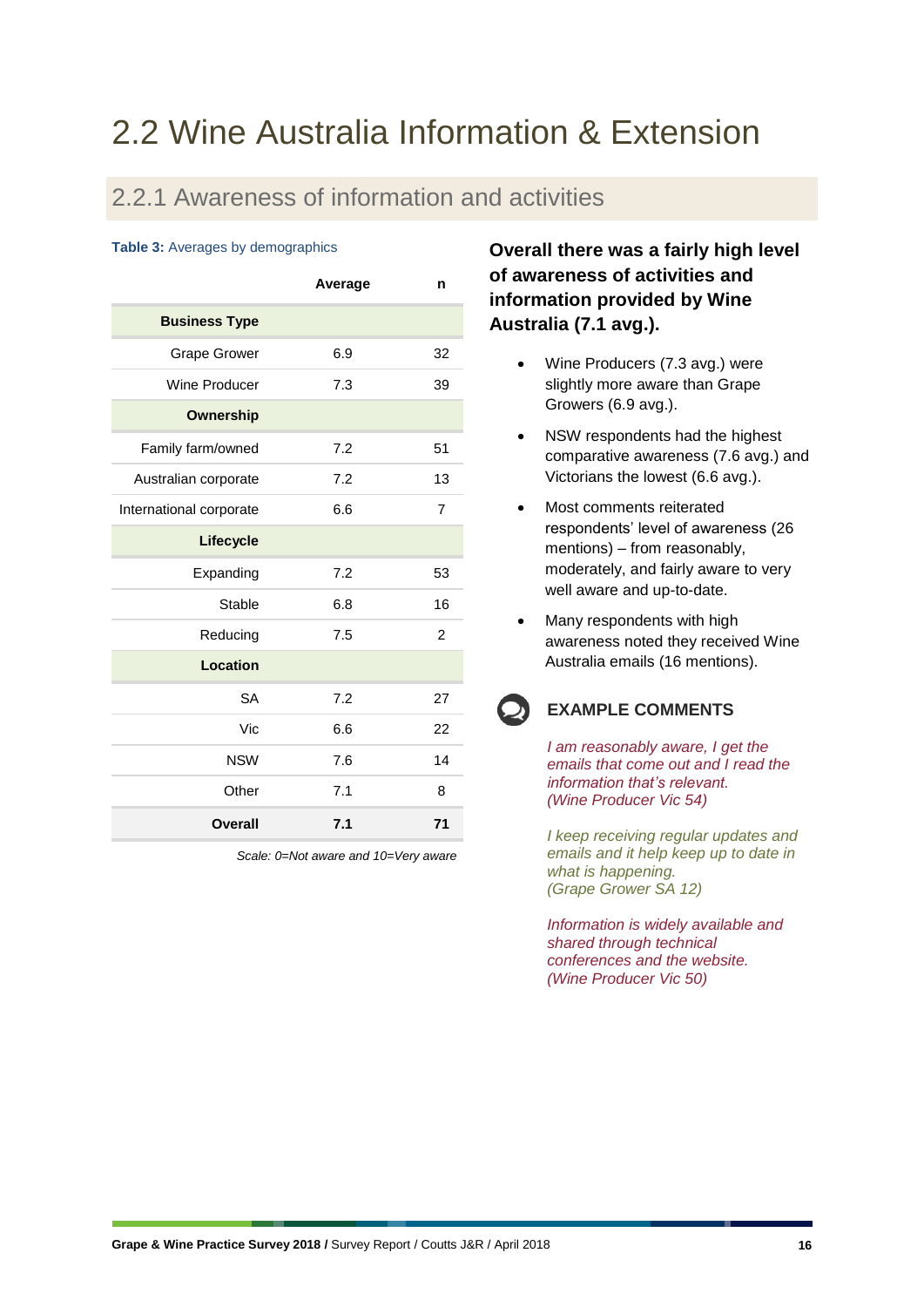## <span id="page-16-0"></span>2.2.2 Information resources accessed

**Figure 3:**

#### **The top four information resources accessed by the majority of respondents were the** *Wine Australia website* **(90%),** *Email newsletter* **(77%),** *Ebulletins* **(68%), and** *online resources* **(65%).**

- Compared to Wine Producers, a higher percentage of Grape Growers had accessed most information sources – including *Mobile Apps* (50% vs. 18%), *online resources* (75% vs. 56%), and *online tools* (44% vs. 26%).
- Other information resources included: export market related (8 mentions), vine watch (2 mentions), and AWRI (2 mentions).

#### 26 25 22 24 13 10 38 30 26 22 16 17 10 7 8 64 55 48 46 34 30 24 23 18 0 10 20 30 40 50 60 70 Wine Australia website (90%) Email newsletter (77%) Ebulletins (68%) Online resources (65%) Other publications or technical notes (48%) Help desk service and troubleshooting (42%) On-line tools (34%) Mobile Apps (32%) Other (25%) **No. of Respondents**

#### **Information resources accessed/used over the last 2-3 years** (n=71)

Grape Grower Wine Producer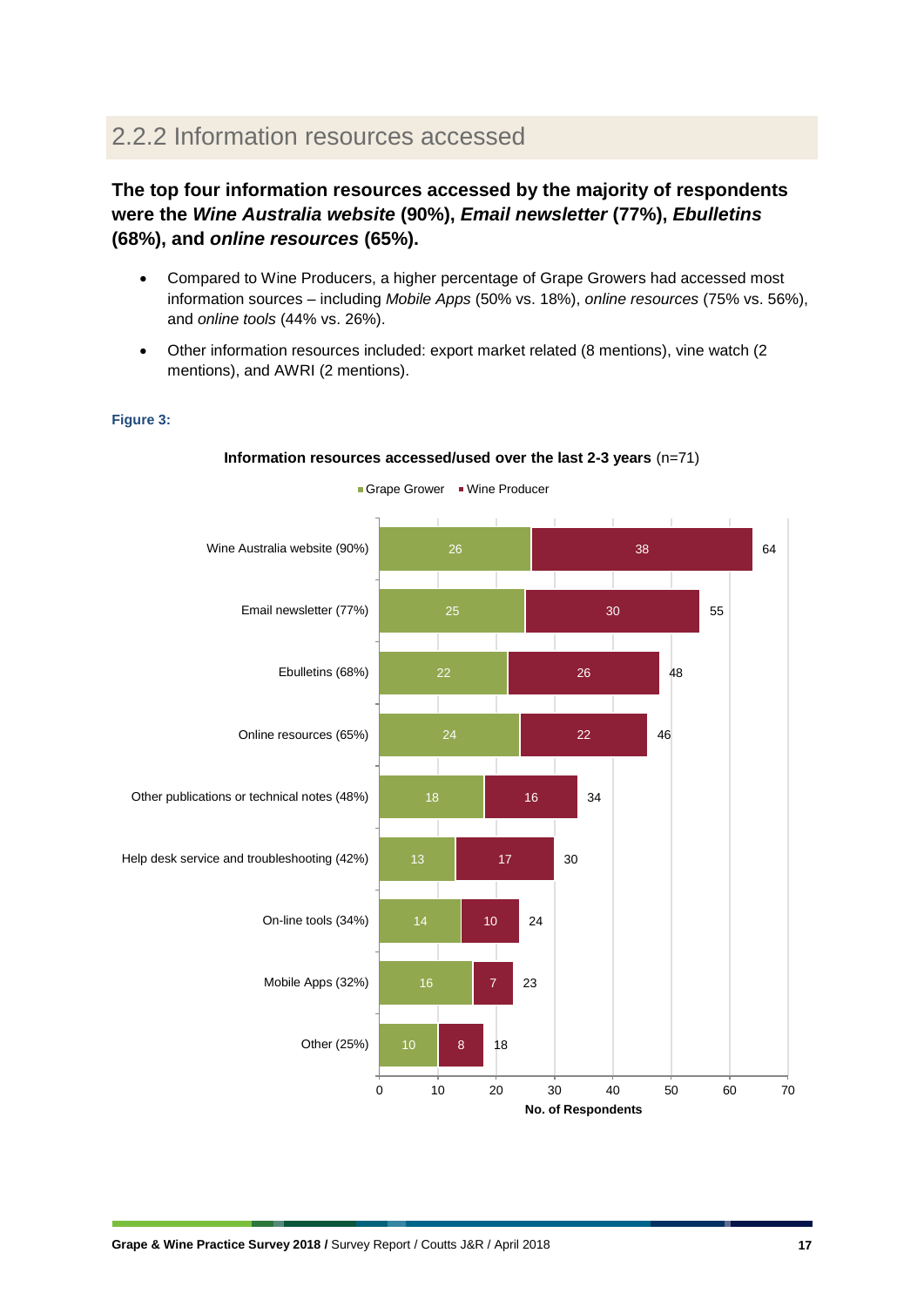## <span id="page-17-0"></span>2.2.3 Usefulness of information

#### **Table 4:** Averages by demographics

|                         | Average | n              |
|-------------------------|---------|----------------|
| <b>Business Type</b>    |         |                |
| <b>Grape Grower</b>     | 6.8     | 31             |
| Wine Producer           | 7.8     | 38             |
| <b>Ownership</b>        |         |                |
| Family farm/owned       | 7.6     | 49             |
| Australian corporate    | 7.1     | 13             |
| International corporate | 6.6     | $\overline{7}$ |
| <b>Lifecycle</b>        |         |                |
| Expanding               | 7.4     | 52             |
| Stable                  | 7.3     | 15             |
| Reducing                | 5.5     | $\mathfrak{p}$ |
| Location                |         |                |
| <b>SA</b>               | 7.8     | 25             |
| Vic                     | 6.9     | 22             |
| <b>NSW</b>              | 6.7     | 14             |
| Other                   | 8.4     | 8              |
| Overall                 | 7.4     | 69             |

*Scale: 0=Very low and 10=Very high*

#### **Information available from Wine Australia sources was rated overall as quite useful (7.4 avg.).**

- Wine Producers (7.8 avg.) found the information slightly more useful than Grape Growers (6.8 avg.).
- Respondents from South Australia (7.8 avg.) and Other locations (8.4 avg.) found the information most useful.
- Respondents who provided high ratings (7-10) described the information as: *very useful, great service, valuable, reliable, very pertinent, easy to use, time sensitive, relevant, helpful, up-to-date,* and *interesting.*
- The value of the Wine Australia emails and website were specifically highlighted (7 mentions) as was information and data relating to export markets (7 mentions).
- Those respondents who only found the information moderately useful, described how not all the information was relevant to them (6 mentions).



#### **EXAMPLE COMMENTS**

*It is information not readily available elsewhere and reliable. (Grape Grower SA 21)*

*I go on the website to research things about wine requirements. I use the website quite a lot and find the information very useful. (Wine Producer Qld 28)*

*The exporting information is very very useful in the industry. (Wine Producer WA 5)*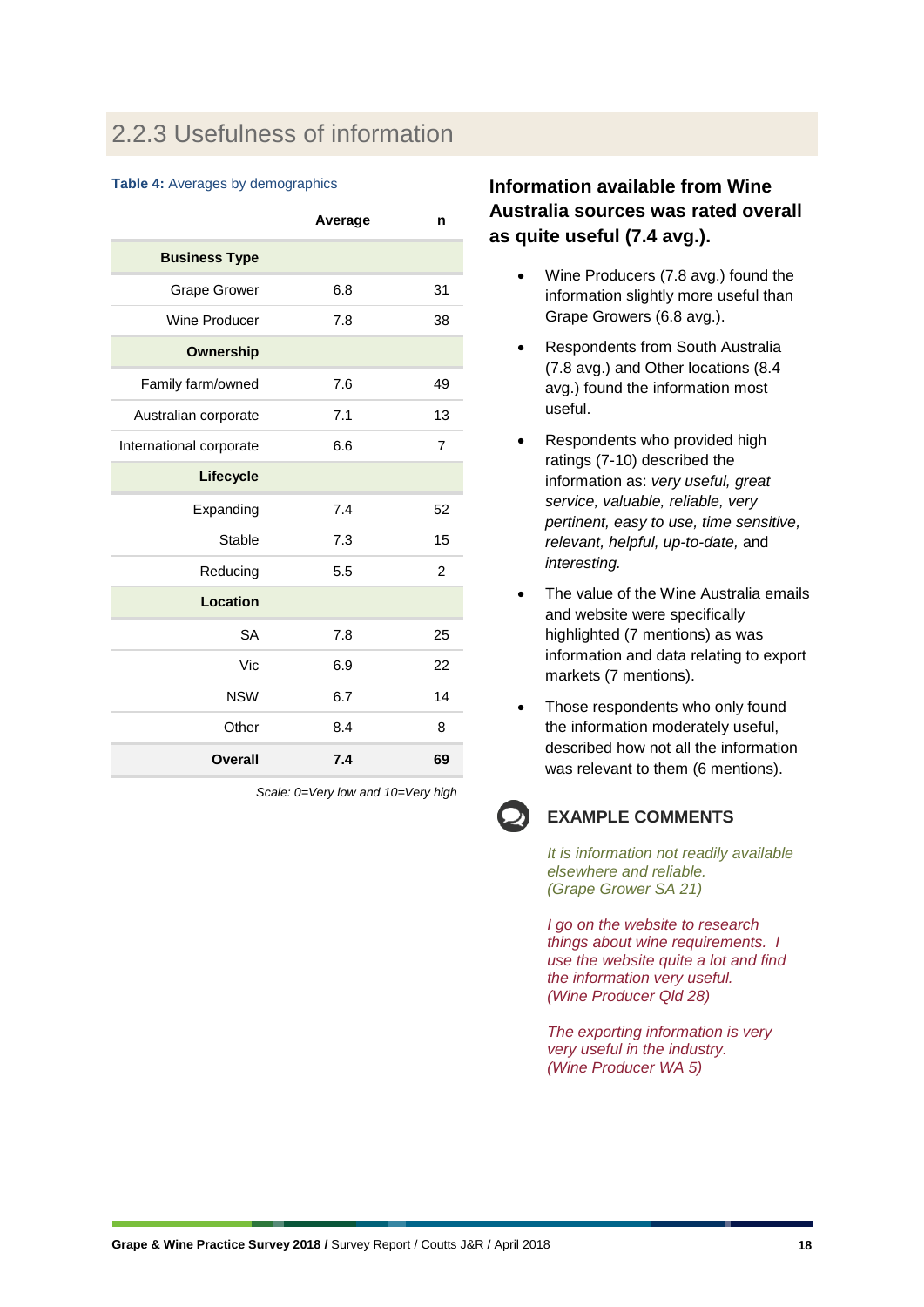## <span id="page-18-0"></span>2.2.4 Promoted information

#### **Smoke taint was the most recalled information promoted by Wine Australia in recent years (63%).**

- Other information recalled included adapting to difficult vintages (39%), sooty mould (28%), and addressing regional challenges (28%).
- Respondent comments highlighted awareness and recollection of the topics – particularly smoke taint – with some describing how useful and helpful the information had been.



#### **EXAMPLE COMMENTS**

*I know those topics are being promoted and the main ones being communicated. (Wine Producer Vic 50)*

*Particularly smoke taint has been useful. It is an emerging field of knowledge. There is not a lot of research on hand and the advice has been useful. (Grape Grower SA 17)*

#### **Figure 4:**



#### **Recollection of specific information being promoted in recent years** (n=71)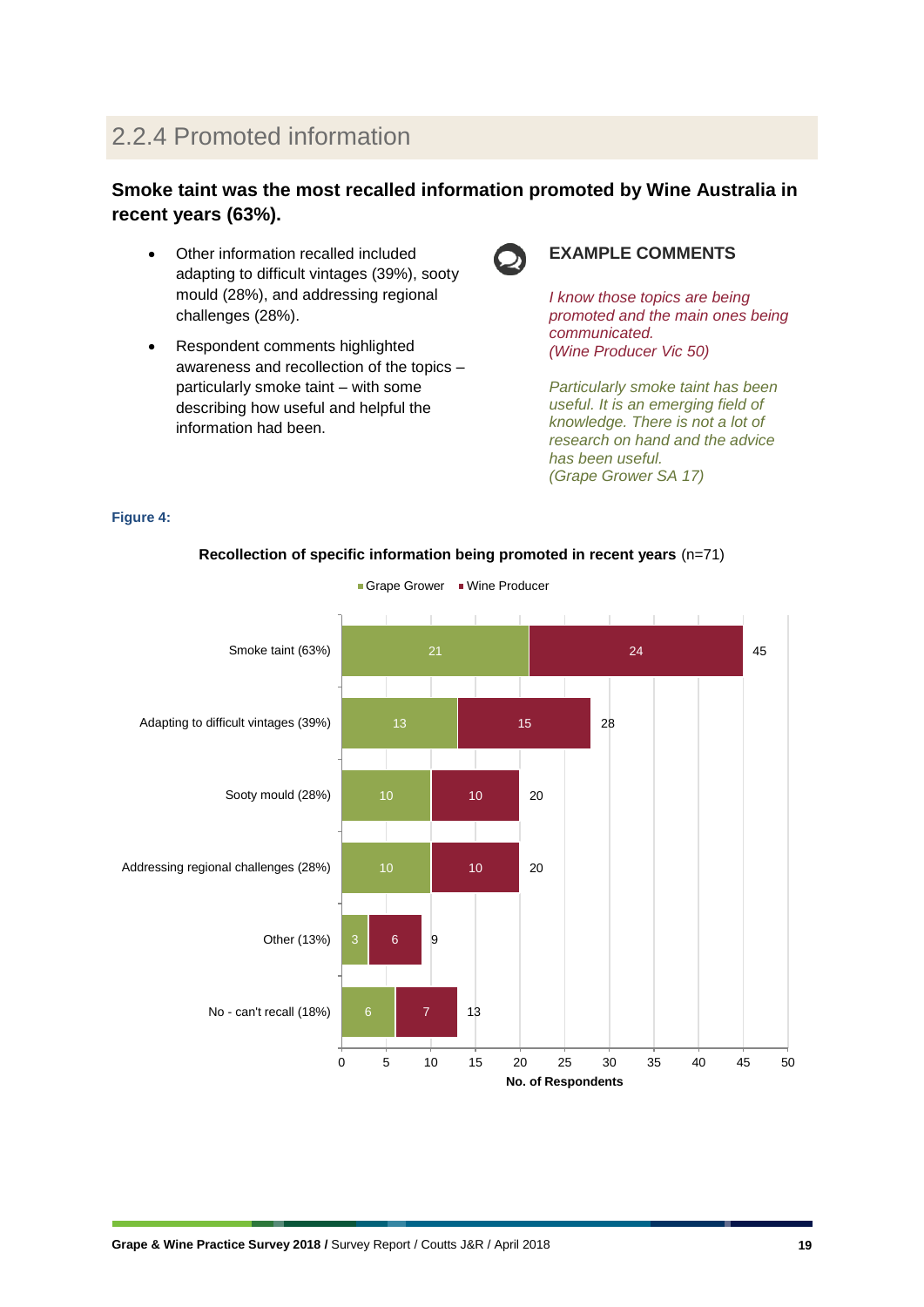## <span id="page-19-0"></span>2.2.5 Actions resulting from promoted information

#### **Table 5: Percentage by demographics**

|                         | % Yes | n              |
|-------------------------|-------|----------------|
| <b>Business Type</b>    |       |                |
| <b>Grape Grower</b>     | 41%   | 32             |
| Wine Producer           | 69%   | 39             |
| <b>Ownership</b>        |       |                |
| Family farm/owned       | 55%   | 51             |
| Australian corporate    | 62%   | 13             |
| International corporate | 57%   | $\overline{7}$ |
| Lifecycle               |       |                |
| Expanding               | 55%   | 53             |
| Stable                  | 63%   | 16             |
| Reducing                | 50%   | $\overline{2}$ |
| Location                |       |                |
| <b>SA</b>               | 48%   | 27             |
| Vic                     | 64%   | 22             |
| <b>NSW</b>              | 50%   | 14             |
| Other                   | 75%   | 8              |
| <b>Overall</b>          | 56%   | 71             |

#### **Just over half of respondents indicated they had acted on information promoted by Wine Australia.**

- A higher percentage of Wine Producers (69%) had acted on information compared to Grape Growers (41%).
- Victorian (64%) respondents had the highest percentage acting on information compared to the other main states.
- Actions taken included changes to improve wine making and growing practices (21 mentions) – with the prevention and management of smoke taint common.
- Many respondents believed the information had improved their decision making by providing them with knowledge and tools that can be utilised when needed (11 mentions).
- Those who hadn't acted generally indicated there was no requirement for action, though many still valued the information provided (11 mentions).



#### **EXAMPLE COMMENTS**

*Added to the pot of decision making. (Wine Producer Vic 47)*

*Made changes to chemical applications and other winery practices including refrigeration. (Wine Producer Tas)*

*If there is a problem we act on it and the information to correct that problem. (Grape Grower SA 12)*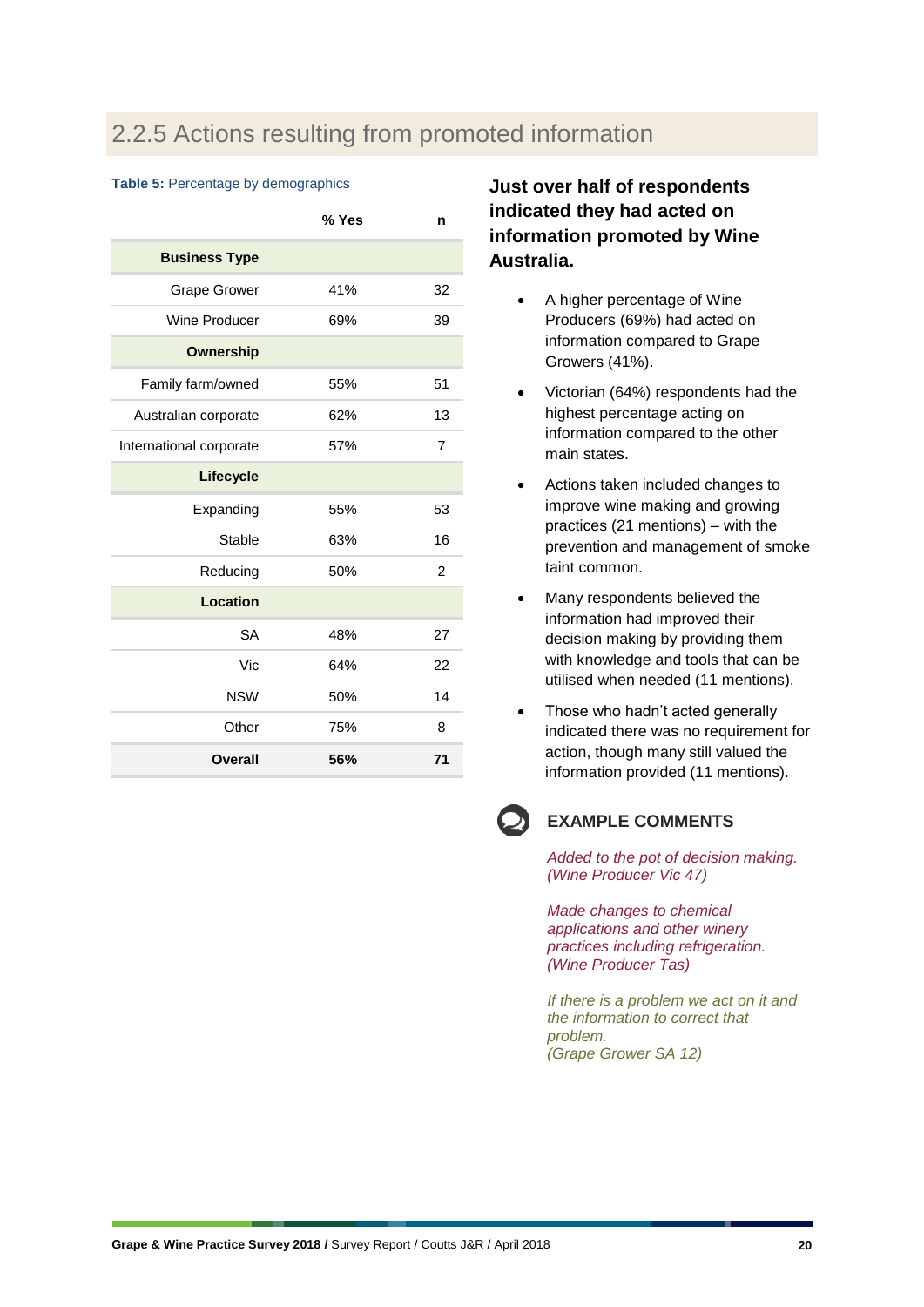## <span id="page-20-0"></span>2.2.6 Activity participation

#### **The top three extension activities participated in were webinars (59%), workshops (58%), and roadshows (49%).**

- Comparatively, a higher percentage of Wine Producers had participated in webinars (64% vs. 53%) and a higher percentage of Grape Growers had been involved in mentoring (28% vs. 13%).
- Other extension activities included *technical conferences and state seminars* (7 mentions).

#### **Figure 5:**



**Extension activity participation over the last 2-3 years** (n=71)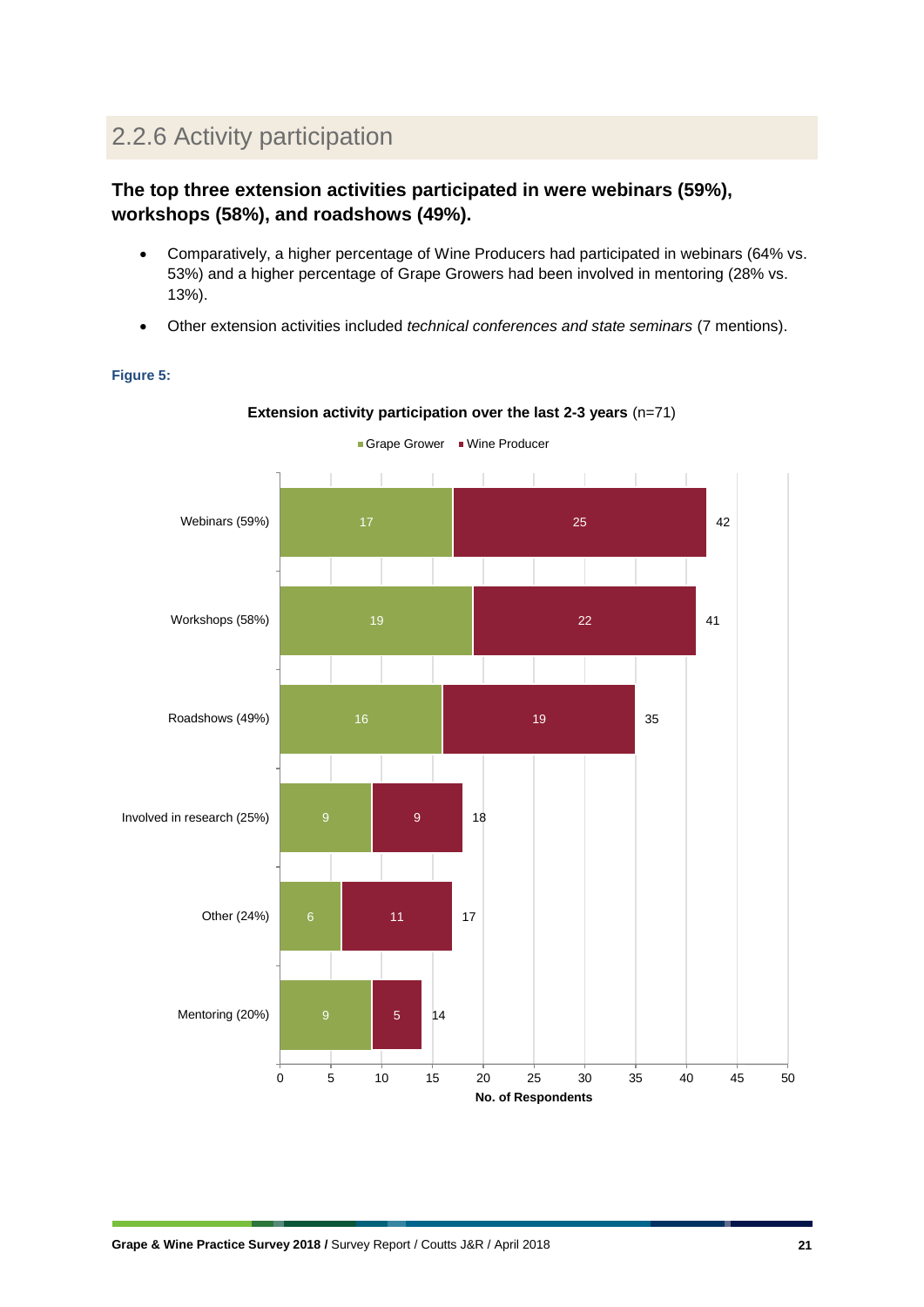## <span id="page-21-0"></span>2.2.7 Usefulness of activities

#### **Table 6:** Averages by demographics

|                         | Average | n              |
|-------------------------|---------|----------------|
| <b>Business Type</b>    |         |                |
| <b>Grape Grower</b>     | 7.6     | 27             |
| Wine Producer           | 8.3     | 33             |
| <b>Ownership</b>        |         |                |
| Family farm/owned       | 8.0     | 45             |
| Australian corporate    | 7.8     | 11             |
| International corporate | 8.5     | 4              |
| Lifecycle               |         |                |
| Expanding               | 8.0     | 44             |
| Stable                  | 7.9     | 15             |
| Reducing                | 10.0    | 1              |
| Location                |         |                |
| <b>SA</b>               | 8.0     | 22             |
| Vic                     | 8.1     | 18             |
| <b>NSW</b>              | 7.5     | 13             |
| Other                   | 8.6     | $\overline{7}$ |
| Overall                 | 8.0     | 60             |

*Scale: 0=Very low and 10=Very high* 

#### **Wine Australia extension activities were rated overall as highly useful (8.0 avg.).**

- Wine Producers (8.3 avg.) rated the activities slightly more useful compared to Grape Growers (7.6 avg.).
- Respondents who found the activities highly useful described them as: *relevant, very current, valuable, high quality, informative, interesting, useful, great education, refresher, accessible, tangible, local, practical,* and *well presented.*
- Webinars were highlighted as being particularly valuable with respondents describing them as *very useful; very interesting; accessible at any time;*  and *well presented.*
- Most issues with extension activities related to instances where topics and information were not directly relevant to individual needs.

#### **EXAMPLE COMMENTS**

*Absolutely useful, the workshops and webinars are very well presented and with so much useful information. (Wine Producer Qld 28)*

*Pretty good, I valued them and makes me rethink. We are an industry that is immature. I am forty years in the industry and see lots and lots of changes to improve our wine.*

*(Grape Grower Vic 64)*

*Very useful. They have really finetuned the activities and offer practical and relevant information to people between technical advice and practical tools that people can apply in the own businesses. (Wine Producer Vic 50)*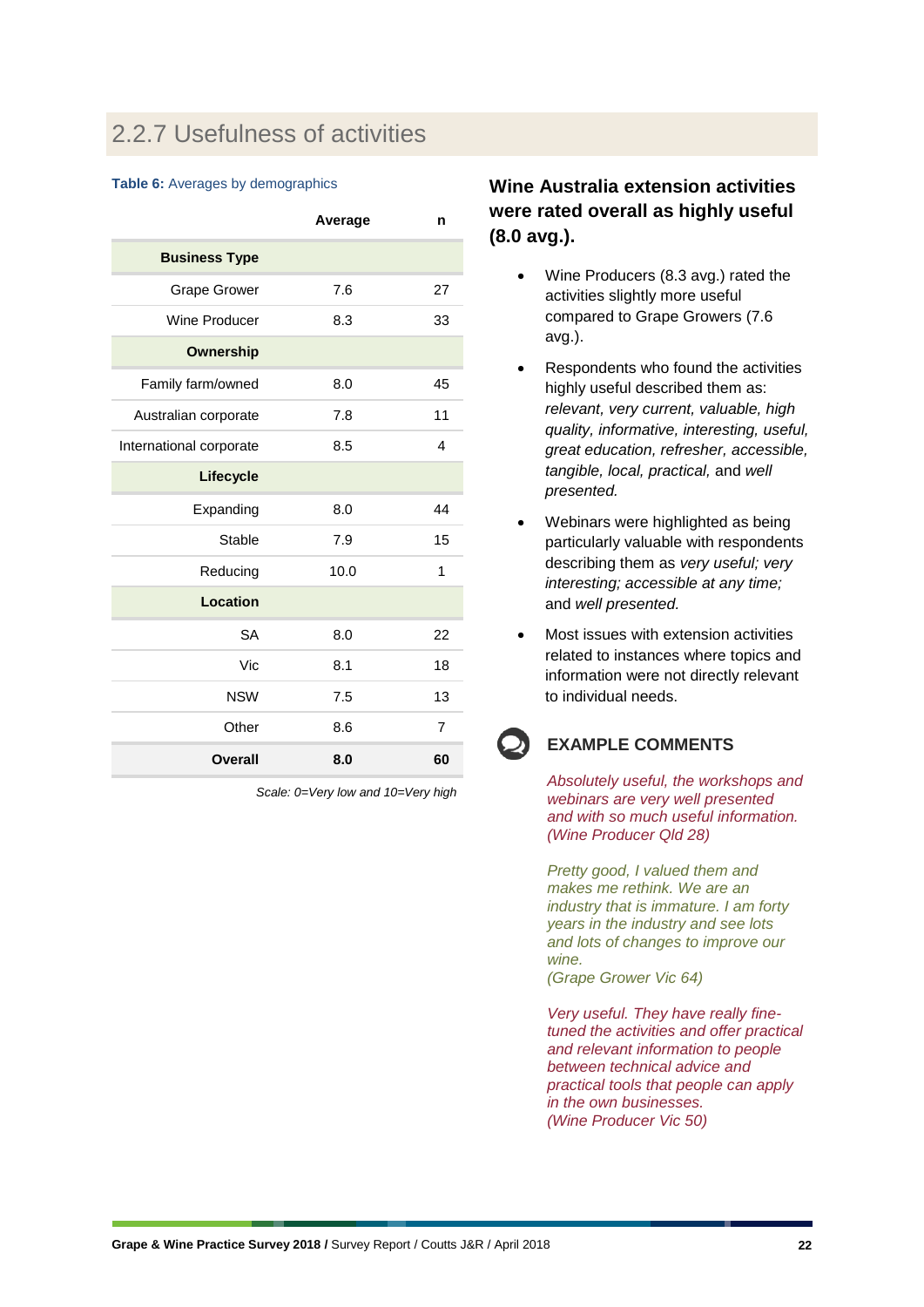## <span id="page-22-0"></span>2.3 Grape Grower Practices

### <span id="page-22-1"></span>2.3.1 Pest and disease

**The majority of Grape Grower respondents were** *aware of best practice treatment of pruning wounds to prevent trunk disease infection* **(88***%); referred to the Eutypa dieback best management practice guide* **(63%);** *employed remediation strategies for trunk diseases* **(63%); and were** *aware of changes made in 2017 to the footwear and small hand tools disinfestation protocol for phylloxera* **(59%).**

- Just under half had a *copy of the Biosecurity Manual* (47%).
- Only five (16%) had *used PMapp for the assessment of powdery mildew (or anything else).*



#### **Figure 6:**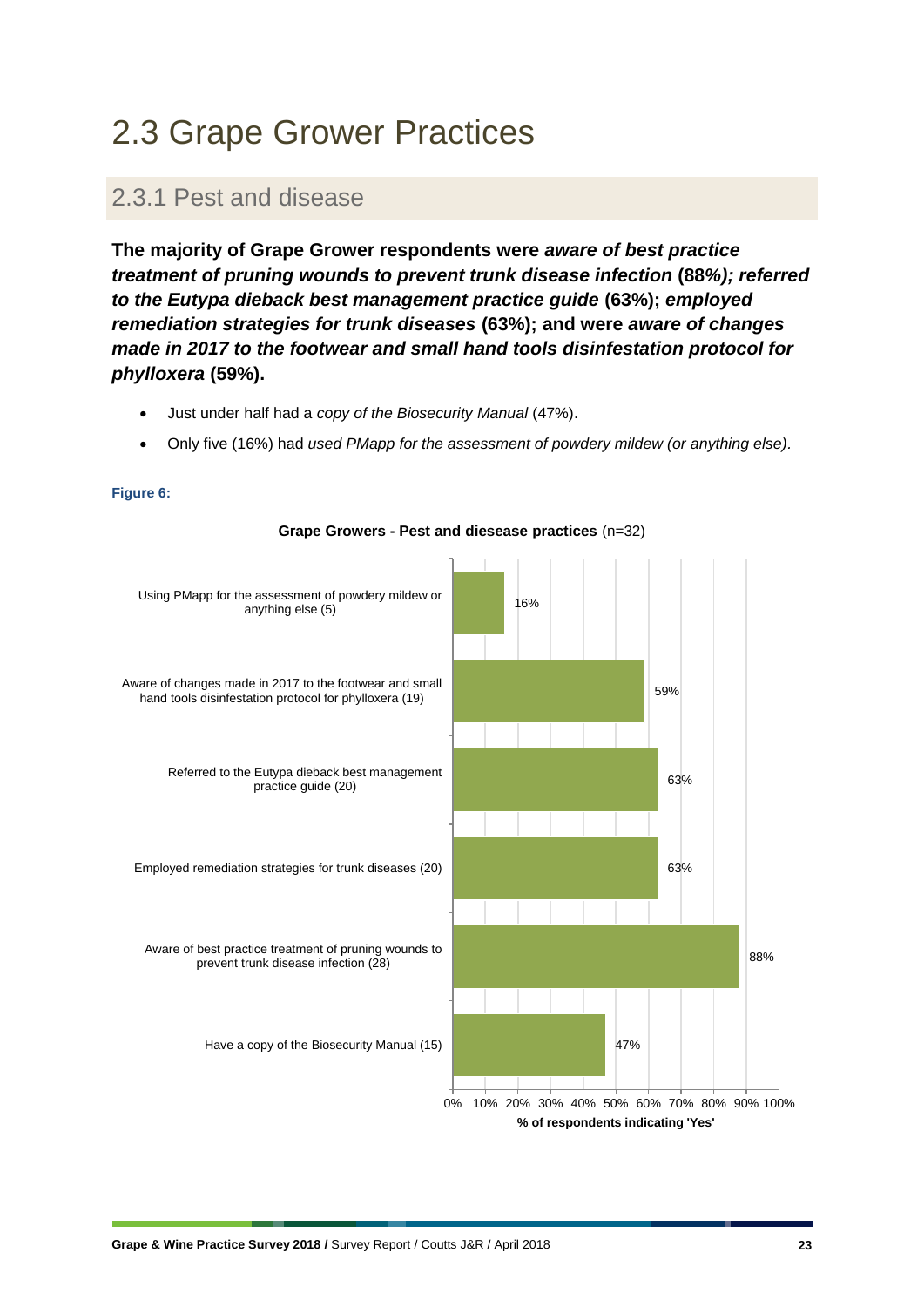#### **Table 7:** Comments relating to pest and disease practices

| <b>Practice</b>                                                                                                                       | <b>Summary</b>                                                                                                                                                                                                                                                                                                                                                                                                                                                                                                                          | <b>Example Comment(s)</b>                                                                                                                                                                                                                                                                                                                                                                                                                                               |
|---------------------------------------------------------------------------------------------------------------------------------------|-----------------------------------------------------------------------------------------------------------------------------------------------------------------------------------------------------------------------------------------------------------------------------------------------------------------------------------------------------------------------------------------------------------------------------------------------------------------------------------------------------------------------------------------|-------------------------------------------------------------------------------------------------------------------------------------------------------------------------------------------------------------------------------------------------------------------------------------------------------------------------------------------------------------------------------------------------------------------------------------------------------------------------|
| <b>Other uses for PMapp</b>                                                                                                           | Other uses included bunch rot and<br>Botrytis (4 mentions)                                                                                                                                                                                                                                                                                                                                                                                                                                                                              | I use the app for assessing other<br>problems far beyond what it was<br>designed for - specifically bunch<br>rot.<br>(Grape Grower SA 17)                                                                                                                                                                                                                                                                                                                               |
| <b>Activities undertaken</b><br>to reduce chance of<br>getting phylloxera                                                             | The two main activities undertaken<br>to reduce phylloxera infestation<br>were ensuring outside equipment<br>and clothing is properly cleaned and<br>treated (e.g. footbaths, equipment<br>protocols, and biosecurity kits) and<br>restricting farm access (e.g. no<br>equipment or material from<br>phylloxera regions).                                                                                                                                                                                                               | Make the contract cleaners wash<br>hand tools and have a foot bath and<br>I check their vehicles outside the<br>vineyard<br>(Grape Grower Vic 62)<br>I absolutely don't let anything come<br>onto the vineyard that comes out of<br>a phylloxera zone<br>(Grape Grower NSW 32)                                                                                                                                                                                          |
| <b>Awareness of exotic</b><br>plant pests and<br>diseases that could<br>affect Australia's<br>grapevines if they<br>were to come here | Pierce's disease was the most<br>commonly mentioned exotic<br>disease that respondents were<br>aware of with the potential to affect<br>Australia's grapevines.<br>Number of mentions of specific pest<br>and diseases:<br>• 18 - Pierce's disease<br>• 6 - Glassy-winged sharpshooter<br>• 4 - Phylloxera<br>• 3 - Xylella<br>• 1 - Red blotch<br>• 6 - Other pests (e.g. stink bug;<br>harlequin bug; grubs; kangaroos;<br>fruit fly)<br>• 5 - General awareness of<br>pests/diseases from other regions<br>(e.g. NZ, NT, California) | Pierce's Disease has been the most<br>scary issue over the past 6-7 years.<br>Less concerned about any others.<br>(Grape Grower WA 5)<br>Brown marmorated stink bug is the<br>new one at the moment.<br>(Grape Grower SA 17)<br>I am aware of other diseases from<br>other countries.<br>(Grape Grower Vic)                                                                                                                                                             |
| Other comments on<br><b>Pest and Disease</b><br><b>Practices</b>                                                                      | Other comments on pest and<br>disease practices were varied with<br>respondents highlighting their<br>personal experience dealing with<br>specific pests and disease (25<br>mentions - e.g. trunk disease,<br>powdery mildew)                                                                                                                                                                                                                                                                                                           | Have had very small incidence of<br>trunk disease and when we have,<br>have cut back and followed<br>protocol.<br>(Grape Grower NSW)<br>We all manage certain diseases on<br>our vineyard and we need<br>information to do that.<br>(Grape Grower Vic 62)<br>We worry most about phylloxera as<br>we are in the area. We have to be<br>very careful that implements are<br>clean, cars are not in the vineyard<br>and workers dip their boots.<br>(Grape Grower Vic 54) |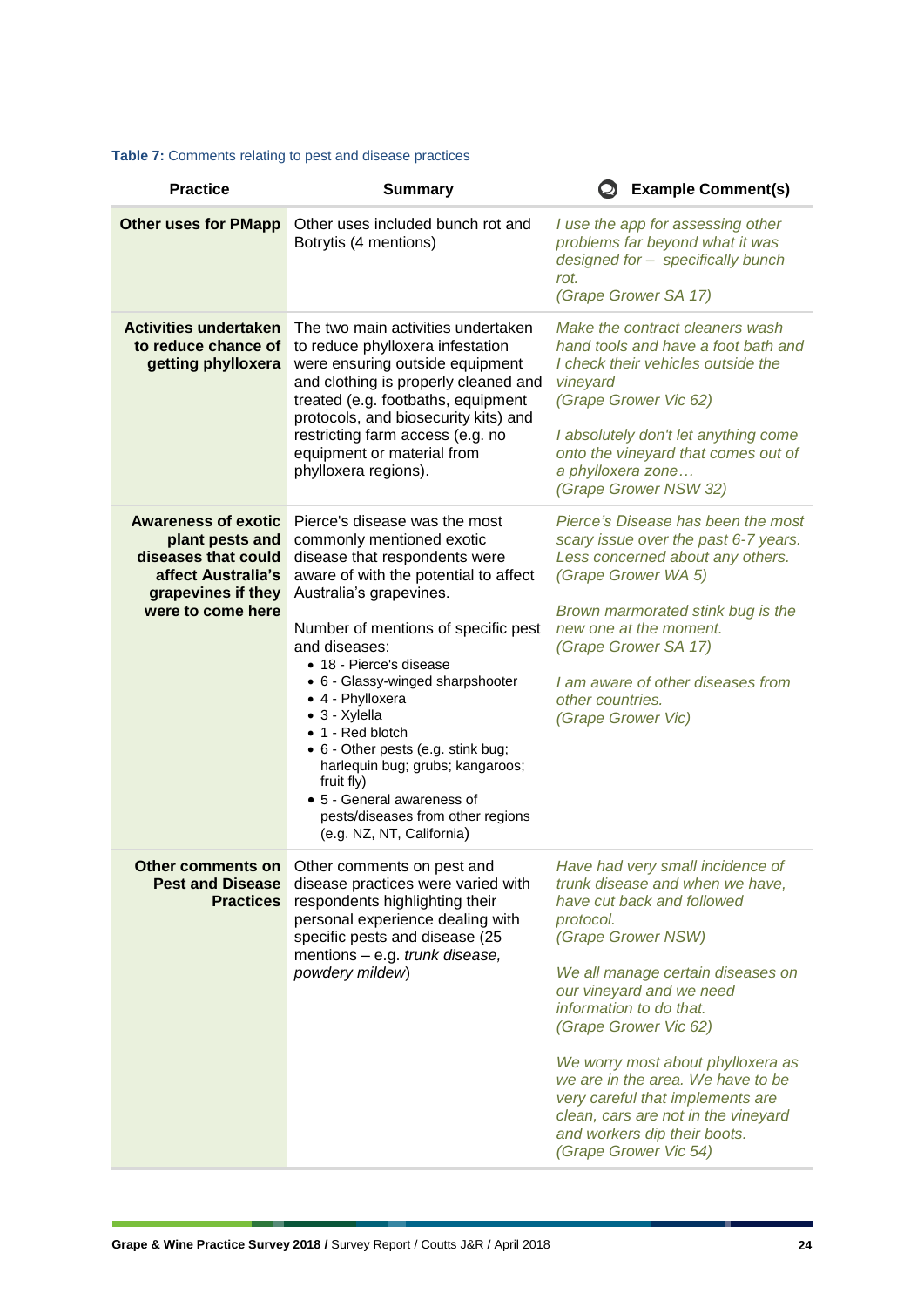## <span id="page-24-0"></span>2.3.2 Rootstocks

**Just over half of Grape Grower respondents (56%) selected rootstocks specifically for their vineyard relevant properties**, with most selecting *pest resistant rootstocks* (83%) that are also *appropriate to the planting site* (72%). Some Grape Growers also used the *Rootstock Selector tool* (39%).

- Around half also indicated there were factors limiting their choice of rootstock, including *availability of rootlings through nurseries* (8 respondents), *perceived quality impacts on wine* (7 respondents), and *cost of grafted rootlings* (6 respondents).
- Comments relating to rootstocks described specific desired qualities (8 mentions – e.g. disease resistance, heat resistance, yield, vine vigour, and soil/climate needs) and other factors affecting selection (8 mentions – e.g. use of own/old rootstock vines, financial considerations, and quality considerations).



#### **EXAMPLE COMMENTS**

*We choose the rootstock for our situation. Had a concern about nematodes and tested and planted appropriately. Here we have a pretty even spread of varieties. (Grape Grower NSW)*

*The quality of the rootstock of grafting would be what is limiting me using the rootstock because the vines do not last. (Grape Grower SA 12)*

56% selected rootstocks for their vineyard relevant properties

53% indicated there were factors limiting choice of roostocks

#### **Figure 7: Figure 8:**







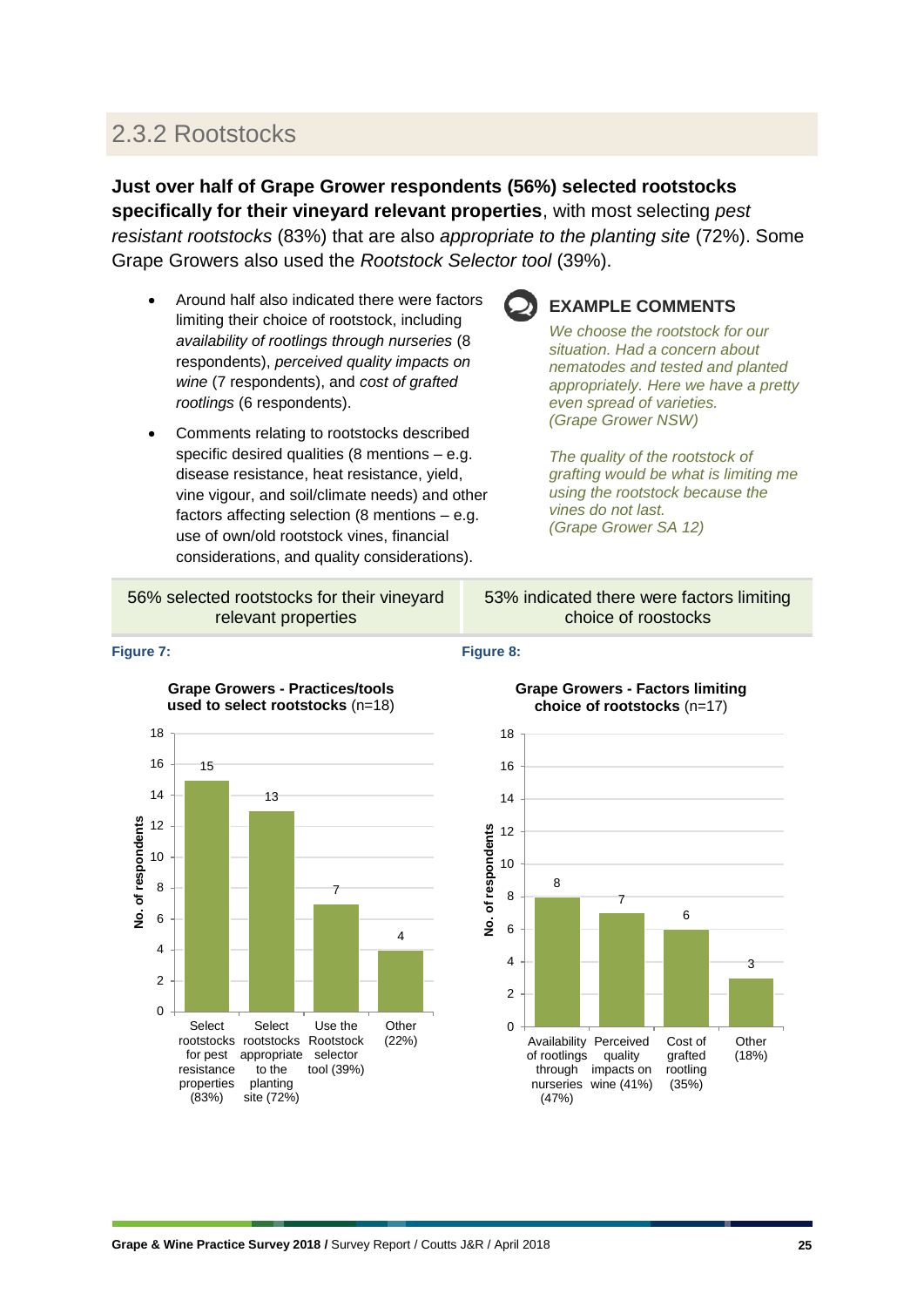## <span id="page-25-0"></span>2.3.3 Spray application

#### **The majority of Grape Grower respondents had actively taken steps to minimise spray drift (88%) and were aware of spray drift technologies (81%).**

- *Nozzle selection* was the most common practice used to minimise spray drift (20 respondents) – other practices included the use of *contemporary sprayer technologies* (8 respondents), *no-spray buffer zones* (7 respondents), and *other modifications* (6 respondents).
- Comments on spray application practices highlighted specific equipment and technology being used (19 mentions – e.g. hooded sprayers; nozzle selection; recycle sprayer; new generation machinery).
- Many growers also considered wind conditions before spraying (14 mentions).



#### **EXAMPLE COMMENTS**

*Have a fleet of 9 sprayers all with targeted spray units, targeted nozzles, high water rates and high droplet size to reduce drift. (Grape Grower NSW)*

*Use recycling sprayers on some vineyards and use the right nozzle and low drift sprayer technology. (Grape Grower Vic 50)*

*Following the weather and spraying to the right weather predictions of winds. (Grape Grower SA 12)*

| 88% actively take steps to minimise spray<br>drift | 81% aware of spray drift technologies |
|----------------------------------------------------|---------------------------------------|
|----------------------------------------------------|---------------------------------------|

#### **Figure 9:**



#### **Grape Growers - Practices used to minimise spray drift** (n=26)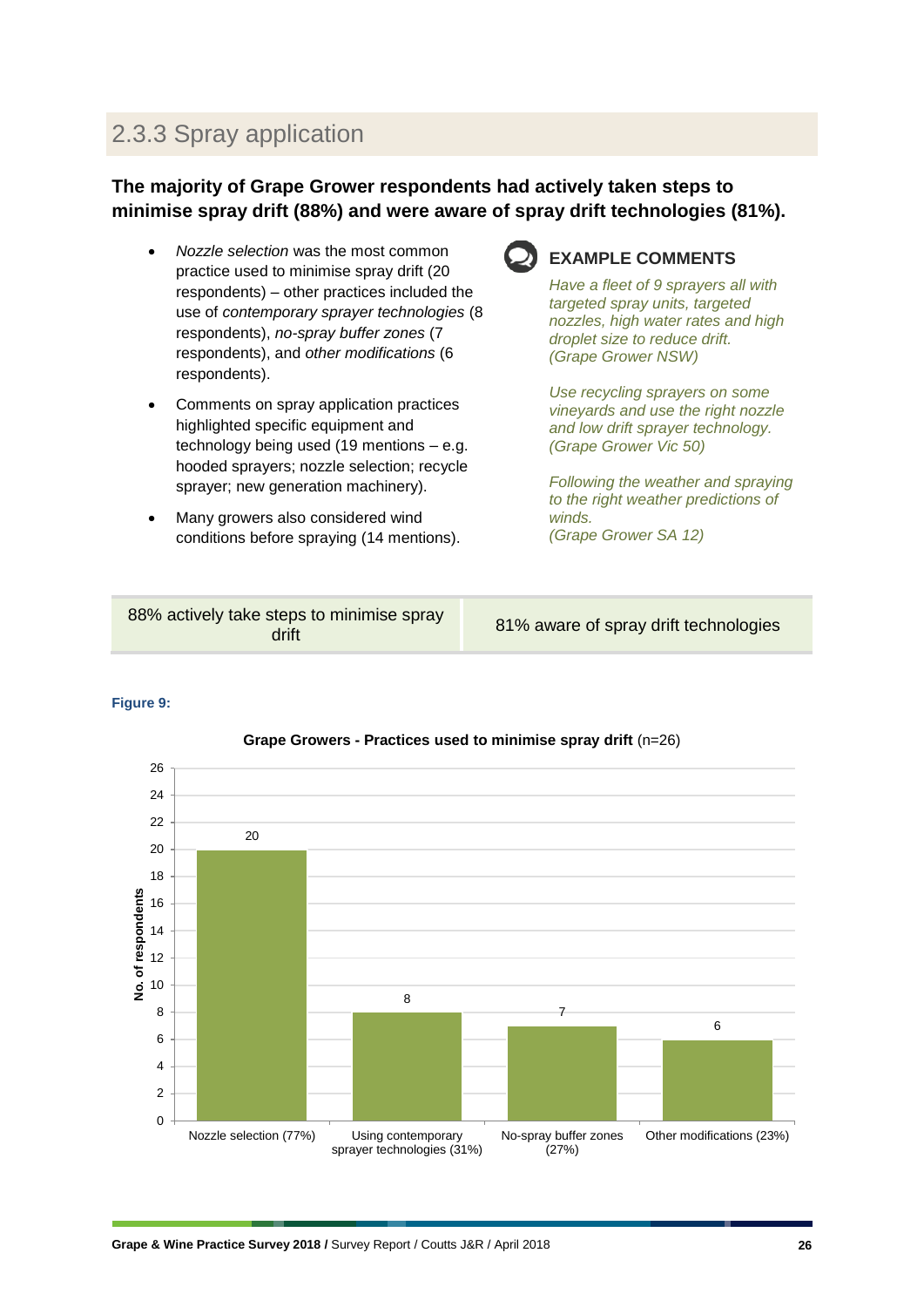## <span id="page-26-0"></span>2.3.4 Vine balance/grape quality measures

#### **The two most common canopy management practices undertaken by Grape Growers were** *bunch and shoot thinning* **(81%) and** *leaf plucking* **(50%).**

- The VitiCanopy smartphone app was used by some growers (5 respondents).
- Comments on vine balance and grape quality measures mainly described specific practices being used (13 mentions) – including *nutrient testing, irrigation, trimming, pruning, thinning, vine structure techniques, fencing,* and *netting*.



#### **EXAMPLE COMMENTS**

*It is all hand pruned and is specific to the type of soil because the type of canopies we have on different varieties are pruned to either increase or decrease the canopy. (Grape Grower NSW 32)*

*We use irrigation monitoring for vine vigour and the correct amount or irrigation and mother nature looks after it. The less input the better on the hip pocket. (Grape Grower SA 12)*

*We do run yield, shoot and leaf plucking to manage canopy density. (Grape Grower Vic 50)*



#### **Figure 10:**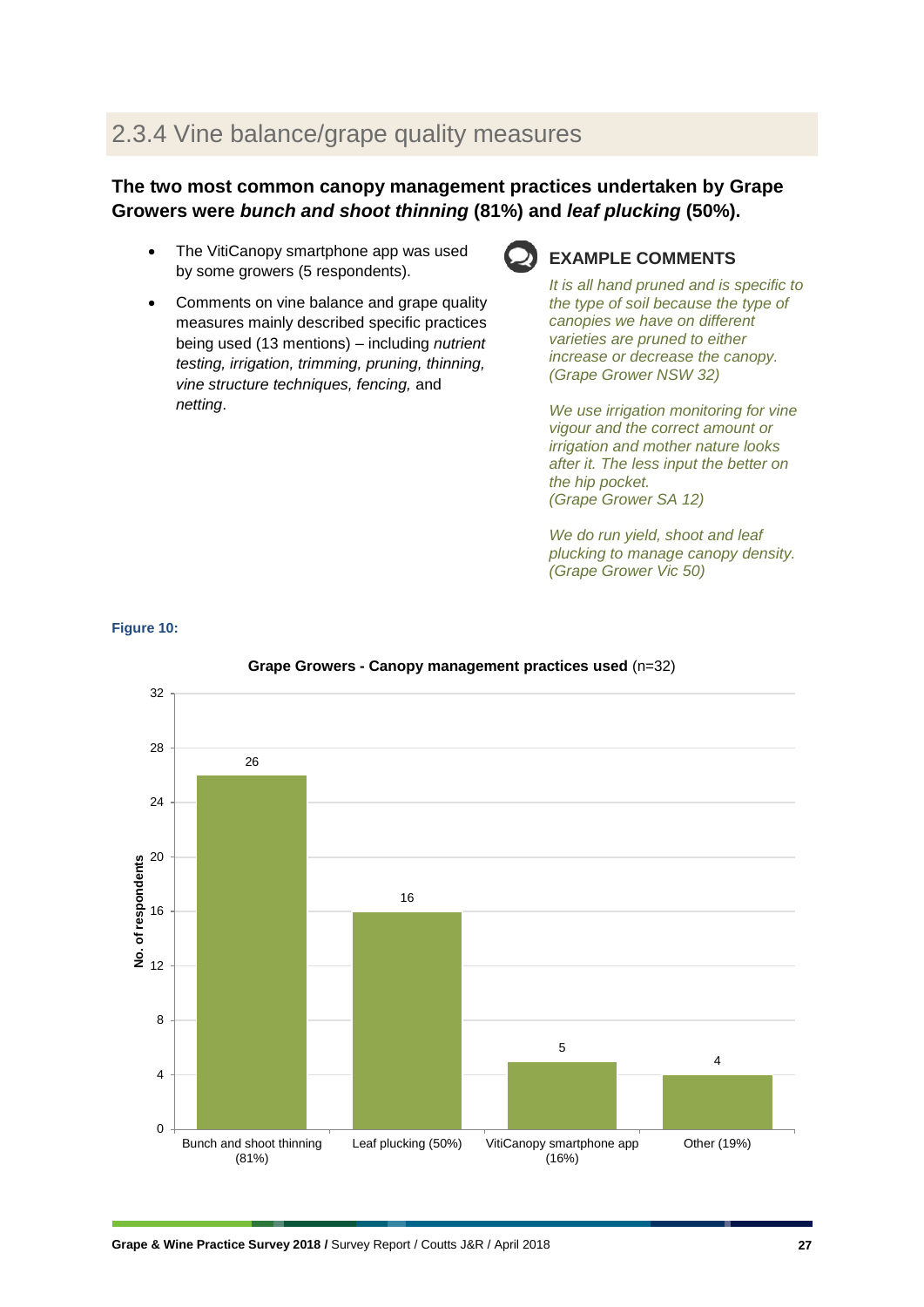## <span id="page-27-0"></span>2.3.5 Adaption to climate change

#### **Around a third of Grape Grower respondents had implemented practices to deal with changes in climate and variability.**

- Changes included *delayed pruning* (38%), *variety selection* (31%), *'other' practices* (25% - e.g. sunscreen), *vineyard cooling* (19%), and *clonal trials* (16%).
- Grower comments provided details on the types of practices implemented with many detailing irrigation and cooling strategies (11 mentions – e.g. *night irrigation, dam covers, securing water sources, adjusting timing, monitoring water levels, and monitoring hot and dry weather*).
- Other practices mentioned included *sunscreen (e.g. clay based), mulching, site selection, shade trials, improving soil health,* and *vine management (e.g. regrafting and managing canopies)*

**Figure 11:**



#### **EXAMPLE COMMENTS**

*Extreme temperature variation throughout the season. You need the infrastructure for vineyard cooling. (Grape Grower SA 16)*

*We have changed our management practice to basically delay the pruning. (Grape Grower Vic 62)*

*With our newer plantings they are naturally drought and heat tolerant. (Grape Grower SA 17)*

*We have a cover on our dam and we irrigate at night. (Grape Grower SA 12)*



## **Grape Growers - Practices implemented to deal with changes in**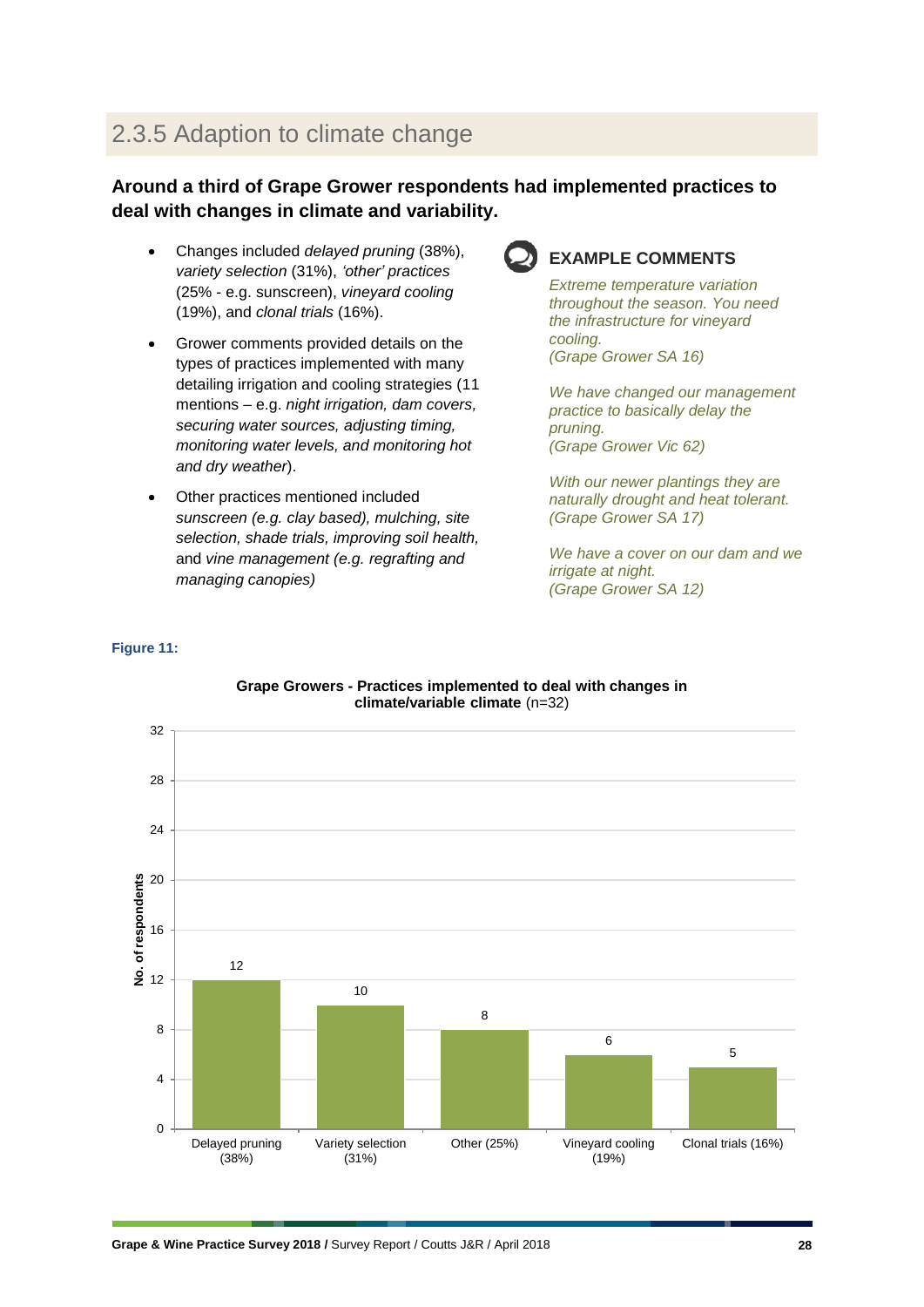## <span id="page-28-0"></span>2.3.6 Most challenging viticulture practices

#### **The most common viticulture challenges highlighted by Grape Grower respondents related to weather and climate, and pests and disease.**

- Weather and climate challenges mentioned included *drought, heatwaves, lack of rainfall affecting quality, long-term forecasting,* and *water security.*
- 'Other' challenging practices included *shoot thinning, bunch selection, netting, canopy size, fruit flavour, organic programs, spray drift legalities,* and *variety selection*.

**Figure 12:**



#### **EXAMPLE COMMENTS**

*The most challenging is the weather, the Hunter Valley has had a very dry winter. (Grape Grower NSW 32)*

*Disease control and getting the sprays out in a timely fashion. (Grape Grower Vic 63)*

*Benchmarking the financials – still a lot of issues between the grape producer and the wine maker it is an issue that hasn't gone away. (Grape Grower SA 16)*

*Anything to do with labour hand picking to pruning and getting skilled labour to do it. (Grape Grower Vic 50)*



#### **Grape Growers - Most challenging viticulture practices** (n=32)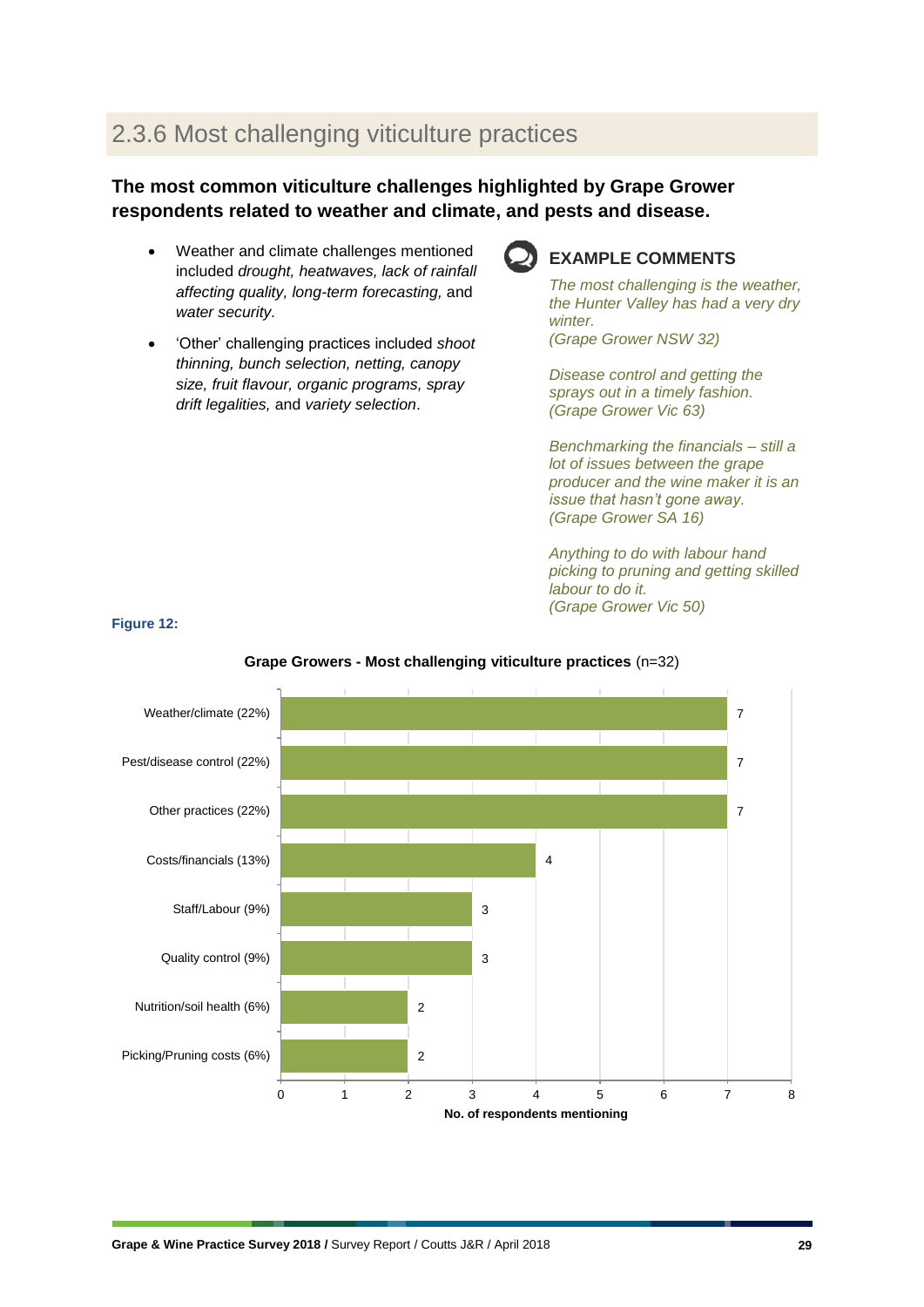## <span id="page-29-0"></span>2.3.7 Management help required

**Reflecting those practices that were seen as most challenging, Grape Grower respondents believed they needed more help managing** *pests and disease, financial and market issues, staff and labour***,** *weather and climate,* **and** *weeds.*

Suggested help included:

- Pest and disease (6 mentions) e.g. *native parrots, kangaroos, bunch rot,* and *trunk disease*
- Financial and market (5 mentions  $-$  e.g. *speed of produce to market, selling wine, grape contract security, trading,* and *investment return*
- Staff and labour (4 mentions) e.g. *OH&S, guidelines/process on employing more staff, shortage of skilled labour*
- Weather and climate  $(3$  mentions) e.g. *climate change, heat management, frosts,* and *accessing weather data*
- Weed management (3 mentions)  $-$  e.g. *alternative chemicals* and *strategies*
- Other areas (4 mentions) e.g. *rate of industry change, objective fruit quality measurement, new technologies,* and *rootstock selection*



#### **EXAMPLE COMMENTS**

*Disease management; what does a deficiency look like?; how can disease be managed?; anything to automate processes? (Grape Grower NSW)*

*In a changing climate we need more security with grape contracts, it's becoming more that they will buy more at harvest and there is no security for the grower because we have a permanent crop in the ground, I guess our wineries need more security with their markets so they know what they are selling from year to year so we know who we are selling to. (Grape Grower SA 12)*

*More on OH&S and more on the guidelines and the process of employing more staff. (Grape Grower SA 21)*

*Weed control due to the weather and spring summer rainfall area – difficult for non-chemical weed control strategy. (Grape Grower NSW 32)*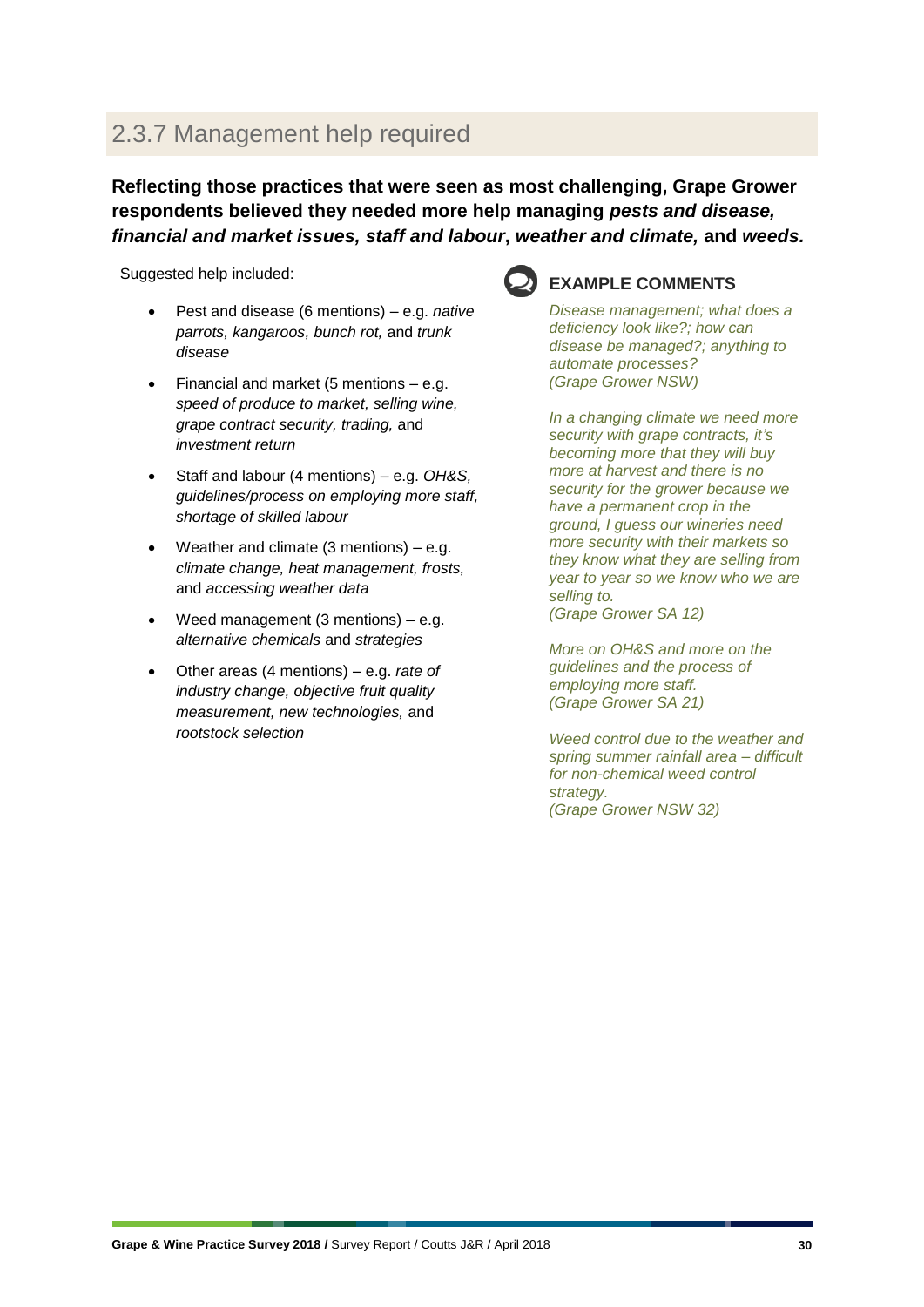### <span id="page-30-0"></span>2.3.8 Influence of Wine Australia on changes

#### **Table 8:** Averages by demographics

|                         | Average | n  |
|-------------------------|---------|----|
| <b>Ownership</b>        |         |    |
| Family farm/owned       | 5.7     | 21 |
| Australian corporate    | 6.8     | 6  |
| International corporate | 4.0     | 4  |
| Lifecycle               |         |    |
| Expanding               | 6.2     | 18 |
| Stable                  | 5.2     | 10 |
| Location                |         |    |
| <b>SA</b>               | 4.9     | 8  |
| Vic                     | 5.9     | 10 |
| <b>NSW</b>              | 6.6     | 7  |
| Other                   | 6.7     | 3  |
| Overall                 | 5.9     | 28 |

*Scale: 0=Very low and 10=Very high*

**Wine Australia information, tools and extension activities were overall rated as moderately influential in helping Grape Growers successfully make changes (5.9 avg.).**

- Expanding businesses (7.2 avg.) found Wine Australia assistance more influential than stable businesses (6.2 avg.).
- Grape Growers from NSW (6.6 avg.) were most influenced by Wine Australia compared to those from Victoria (5.9 avg.) and South Australia (4.9 avg.).
- Respondents who were highly influenced by Wine Australia made positive comments including: *useful, very relevant, effective, very helpful, timely information, making decisions with confidence,* and *rely a lot on the information.*
- Those who were less influenced suggested that information had come from other sources and/or information wasn't relevant to their needs.



#### **EXAMPLE COMMENTS**

*Means relevant and timely information and making decision with confidence. (Grape Grower SA 1 – 8 rating)*

*The fact that someone has been doing the field work and research. You can fire questions at them and the information is relevant that is what I like about it. It is hot off the press. (Grape Grower Vic 50 – 10 rating)*

*The information on the website and research that has come through has not dealt with the problems we were trying to deal with. (Grape Grower Vic 62 – 3 rating)*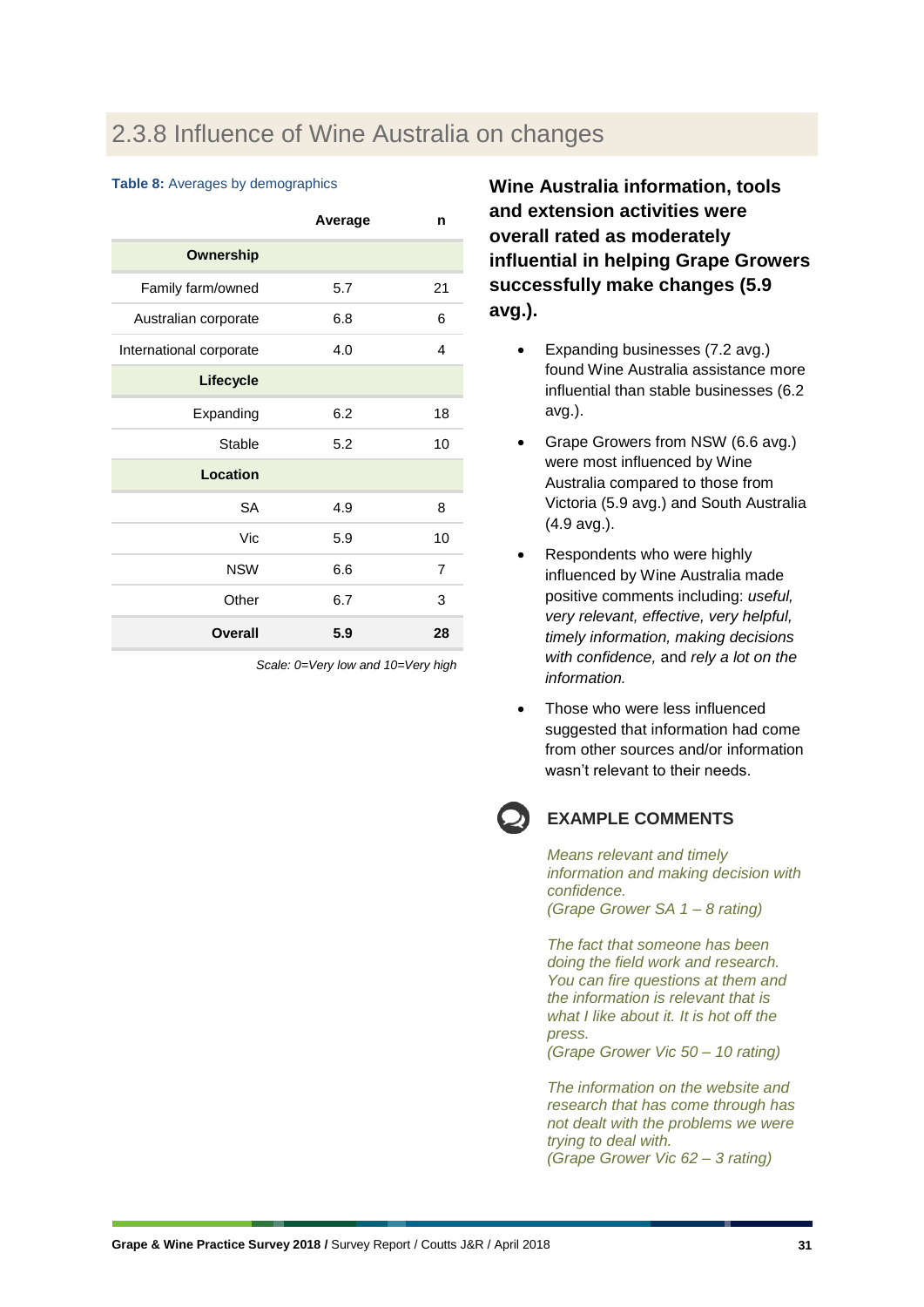## <span id="page-31-0"></span>2.4 Wine Producer Practices

### <span id="page-31-1"></span>2.4.1 Clarification and filtration

#### Juice clarification techniques

*Cold settling* **(87%) and** *flotation* **(48%) were the two most common white juice clarification techniques used by Wine Producer respondents.**

- The main benefit of flotation seen by Wine Producers was in increased efficiency and cost savings (11 mentions) – e.g. *less electricity use, faster to ferment, less refrigeration/chilling required, capital savings,* and *inexpensive.*
- Issues relating to flotation (6 mentions) related to its *high capital investment, quality, variability, and complexity.*

#### **EXAMPLE COMMENTS**

**Benefits of flotation:** *Less electricity use, more speed, less need not to use so much chilling units and not so much heating usage. (Wine Producer NSW 36)*

*The benefits for us is the speed of production – because we do a lot of contract work having the juice ready to be shipped out is very important. (Wine Producer NSW 43)*

*It is very good when you have a large volume to process – not so appropriate for smaller volumes. I appreciate the technology. It has improved a lot in the last couple of years. (Wine Producer Vic 50)*



#### **Figure 13:**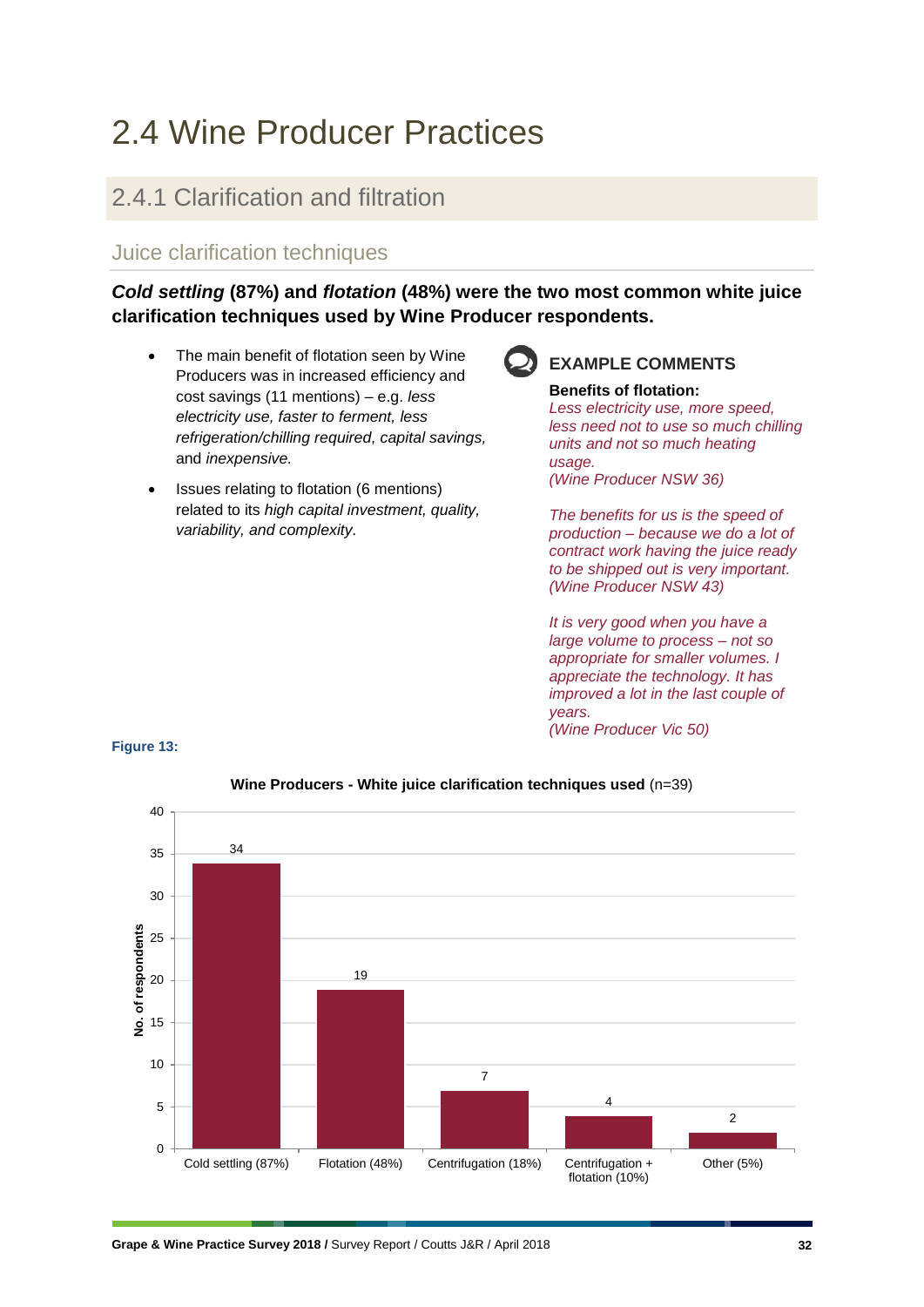### Reprocessing method

**Figure 14:**

**For Wine Producer respondents where reprocessing was relevant,** *RDV* **and**  *cross-flow filtration* **were equally used with** *white juice* **(48%) and** *red ferment (42%)***, while** *RDV* **was more commonly used with** *white bentonite lees* **(56%).**

- The three main benefits Wine Producers saw in using cross-flow filtration were improved wine clarity, quality, and taste (12 mentions) increased efficiency and speed (7 mentions); and increased extraction and reduced losses/waste (5 mentions).
- The two highlighted issues associated with cross-flow filtration were its expense (4 mentions – e.g. *initial cost and filter replacements*) and increased blockages (3 mentions).
- Some respondents used a combination of both RDV and cross-flow filtration.
- 'Other' methods described included: *cold settle, centrifugation, and sterile filters*



#### **EXAMPLE COMMENTS**

#### **Benefits of cross-flow filtration:**

*Cross flow filtration is more effective, cleaner and has less impact for the wine from the palate point of view. It is good here in the Hunter Valley because we have contractors so we don't have the capital outlay of buying a cross-flow. (Wine Producer NSW 32)*

*Very many benefits, speed, simplicity, ability to process a wide variety of types of wine and minimal training. (Wine Producer NSW 36)*

*Fewer waste products, higher quality juice and better extraction volumes. (Wine Producer Vic 50)*



#### **Wine Producers - Reprocessing method**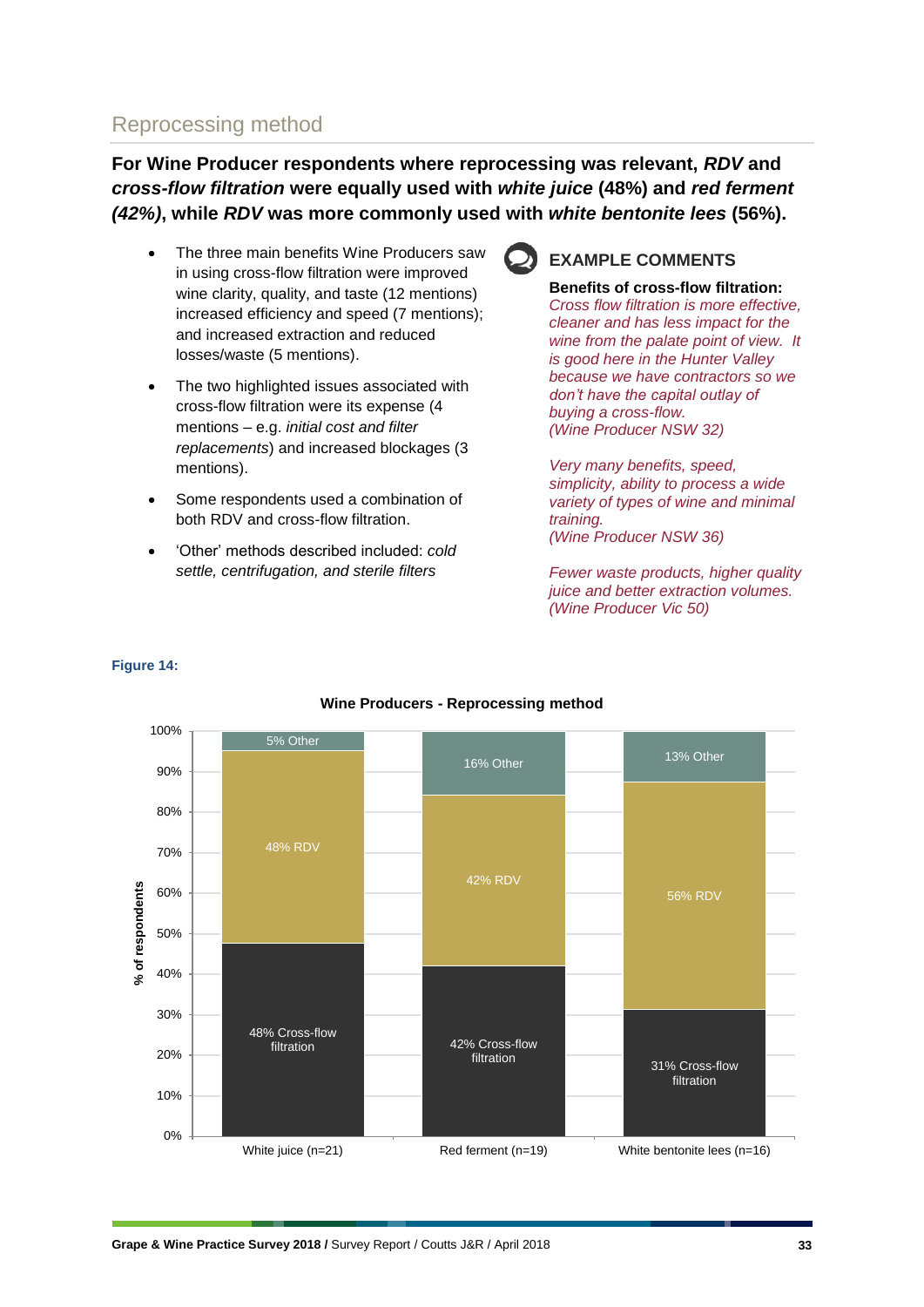#### **Proteins**

**Around a third of Wine Producer respondents had used** *plant-derived fining proteins* **(38%), while most had used** *bentonite to remove proteins* **(79%) and were** *aware of pasteurisation plus enzyme as a method for heat/protein stabilising* **(87%).**

- Of the fifteen Wine Producers that had used plant-derived fining proteins, 73% had used them with *white juice*, 67% with *white wine*, and 47% with *red wine.*
- Comments describing the benefits of using bentonite (12 mentions) included: *efficient, effective, improved stability, improved settling, better recovery,* and *reduced haze.*
- Sodium was the most commonly mentioned bentonite used.
- Perceived issues associated with bentonite use (6 mentions) included: *flavour and aromatic stripping, reduced wine quality,* and *high lees volume.*
- General comments on clarification and filtration were varied and mainly related to specific examples of practices used (13 mentions) or reasons why it wasn't used (12 mentions – e.g. *small winery, organic winery, not viable, energy use not feasible, and settle wines naturally*)



#### **EXAMPLE COMMENTS**

**Benefits of bentonite use:** *Cost effective, relatively easy to apply and good for clarification. (Wine Producer SA 12)*

*It gives me peace of mind with protein stability. (Wine Producer SA 12)*

*There is less haze in the final wine. (Wine Producer Vic 62)*

*We use SIHA bentonite which we use because we think we get the best result, cost wise and lees compaction. (Wine Producer SA 14)*

#### **Figure 15: Figure 16:**





#### **Wine Producers - Use of bentonite and awareness of pasteurisation +**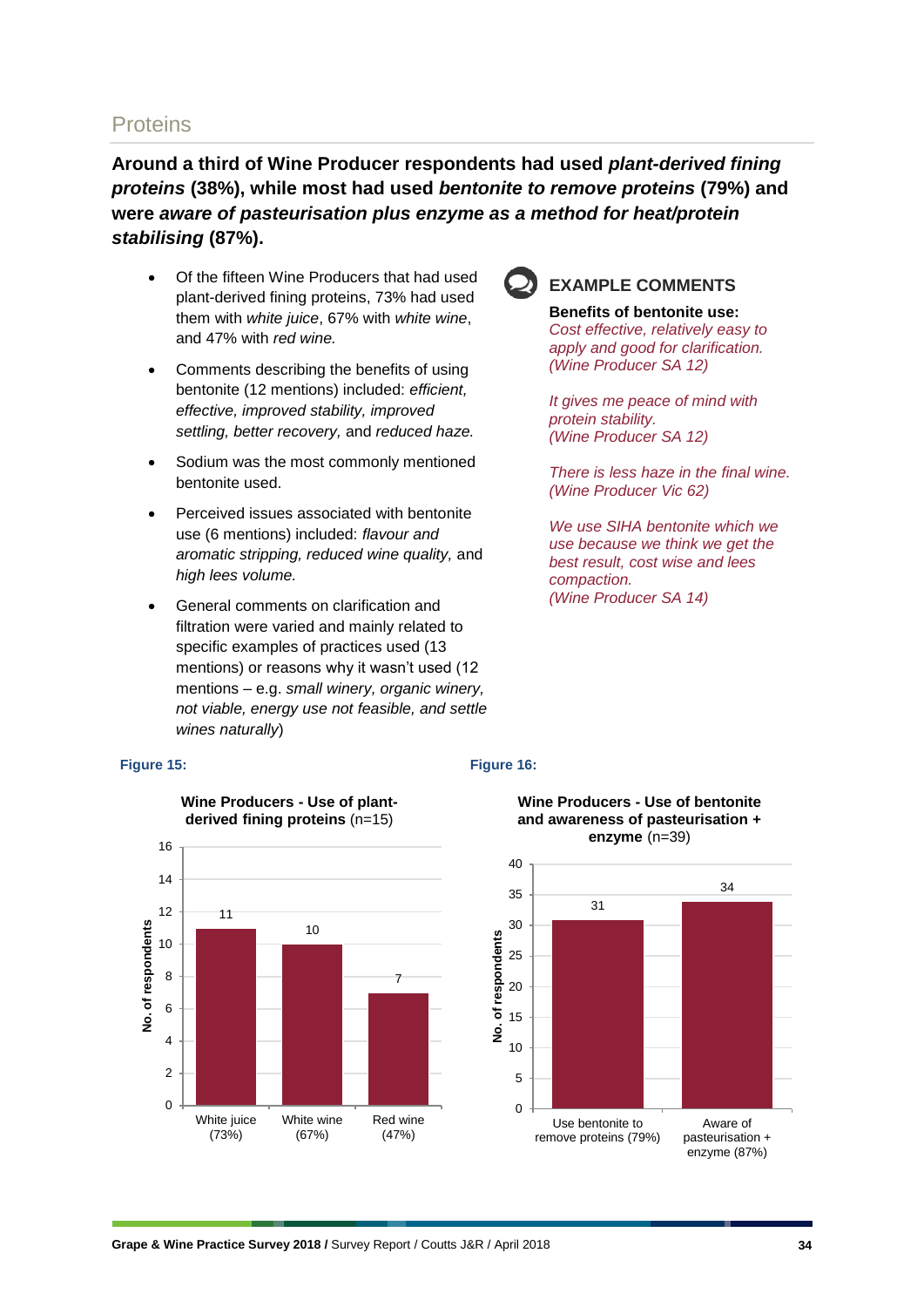## <span id="page-34-0"></span>2.4.2 Cold stabilisation

#### **Half of Wine Producer respondents used** *chilling with tartrate seeding* **(51%) and a third used** *chilling* **(33%) as their cold stabilisation method.**

- Almost all Wine Producers were aware of the energy costs associated (97%).
- Some had used additives to prevent tartrate precipitation (28%) and almost half had taken steps to manage risk around calcium tartrate instability (48%).
- Monitoring of calcium levels was the main step taken to manage risk around calcium tartrate instability (9 mentions).
- General comments on cold stabilisation practices highlighted both benefits (6 mentions – e.g. efficient and cost effective) and issues (8 mentions – e.g. expensive and labour intensive).



#### **EXAMPLE COMMENTS**

#### **Calcium tartrate instability:**

*Measuring calcium and making sure not to use too much calcium bentonite. (Wine Producer Tas)*

*Have a device that determines the calcium tartrate. We measure calcium in the vine. (Wine Producer NSW 36)*

#### **General comments:**

Effective and they do produce the results you are after. (Wine Producer WA 5)

Although it is expensive it is a requirement that we need to do. (Wine Producer SA 25)

#### **Wine Producers - Cold stabilisation method** (n=39) 40 35 30 No. of respondents **No. of respondents** 25 20 20 15 13 10 5 3  $\overline{2}$  $\overline{0}$ Chilling Chilling Other (8%) CMC (5%) with (33%) tartrate seeding (51%)

#### **Figure 17: Figure 18:**



#### **Wine Producers - Awareness and use of cold stabilisation practices**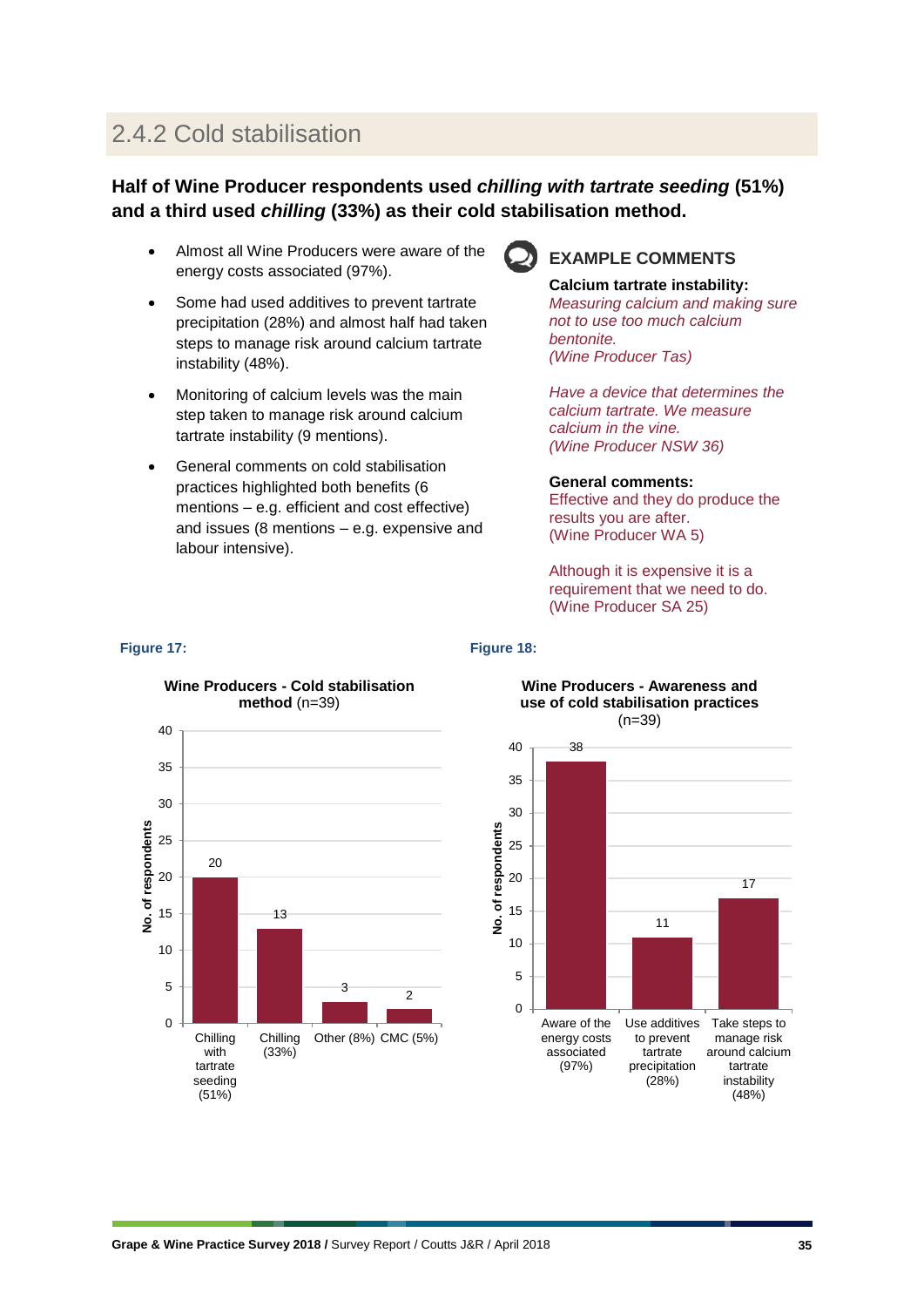### <span id="page-35-0"></span>2.4.3 Awareness of wine efficiency research

#### **Table 9: Averages by demographics**

|                         | Average | n  |
|-------------------------|---------|----|
| Ownership               |         |    |
| Family farm/owned       | 4.6     | 26 |
| Australian corporate    | 5.5     | 6  |
| International corporate | 6.4     | 5  |
| Lifecycle               |         |    |
| Expanding               | 5.5     | 32 |
| Stable                  | 1.7     | 4  |
| Reducing                | 1.0     | 1  |
| Location                |         |    |
| <b>SA</b>               | 5.2     | 17 |
| Vic                     | 5.5     | 10 |
| <b>NSW</b>              | 2.7     | 6  |
| Other                   | 6.5     | 4  |
| Overall                 | 5.0     | 37 |

*Scale: 0=Very low and 10=Very high*

#### **Overall, Wine Producer respondents were moderately aware of research being undertaken on wine efficiency (5.0 avg.).**

- Corporately owned businesses (6.0 avg.) were more aware of research than family owned business (4.6 avg.).
- The five stable or reducing businesses were noticeably less aware of research (1.4 avg.).
- The six Wine Producers from NSW had the lowest awareness (2.7 avg.) compared to the other two states (SA 5.2 avg. and Vic 5.5 avg.).
- Commenting on wine efficiency research and practices, a number of Wine Producers indicated they had implemented efficiency practices (9 mentions – e.g. *cross-flow, must chilling, solar panels, CMC, temperature to control spoilage, energy audit,* and *avoid tank movement).*
- Some Wine Producers noted that while they were aware of the research, they had not implemented any practices to date.

## **EXAMPLE COMMENTS**

*Have a winery group of engineers but overall our energy use is pretty good. We have a lot of solar panels. (Wine Producer SA 12)*

*Fairly broad process efficiency, we use technology like cross flow which is energy efficient. (Wine Producer Vic 50)*

*I am aware there are a number of initiatives going around about winery efficiencies, carbon footprints and energy efficiency. (Wine Producer SA 21)*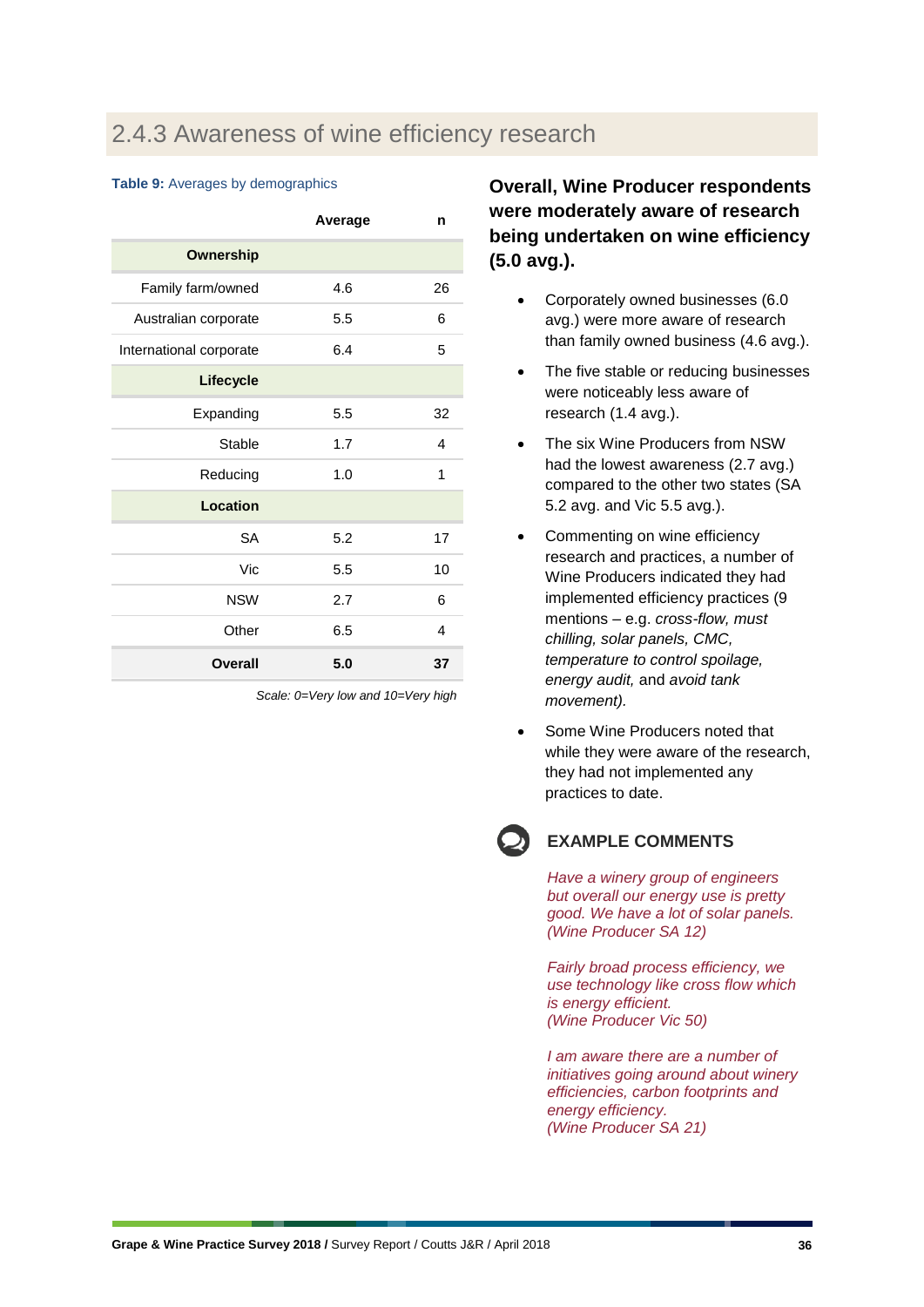## <span id="page-36-0"></span>2.4.4 Fermentation monitoring

#### **Figure 19:**

#### **Wine Producers - Tools/practices used to monitor fermentation** (n=39)



#### Table 10: Average percentage of occurrence

|                                                                                                                               | Average % | n  |
|-------------------------------------------------------------------------------------------------------------------------------|-----------|----|
| % of ferments that were wild<br>(vs. inoculated)                                                                              | 41%       | 28 |
| % of wine that goes through<br>MI F                                                                                           | 73%       | 32 |
| % of MLFs that were wild (vs.<br>inoculated)                                                                                  | 77%       | 20 |
| % of MLF inoculations that<br>were co-inoculated (vs.<br>'sequential' which is<br>inoculated after alcoholic<br>fermentation) | 72%       | 21 |
| % of MLFs were sluggish or<br>stuck (over the last 5 years)                                                                   | 13%       | 30 |

*Note: The average percentage figure excluded responses indicating 0% (i.e. of those respondents indicating this occurred, this is the average percentage of ferments or times it occurred) Figure is overall and includes both red and white wines.*

*Plotting of ferment sugar/density measurements* **was the most common practice used by Wine Producer respondents to monitor fermentation (69%).**

- Comments on plotting of ferment sugar/density measurements (21 mentions) included: *everybody uses, simple and easy process, efficient for small wineries, straight forward, monitor twice a day, manual plotting, pre-harvest analysis, own graphing system, spectrophotometer, and physically measuring.*
- 72% of Wine Producers indicated on average 41% of their ferments were wild;
- 82% of Wine Producers indicated on average 73% of their wine went through malolactic fermentation (MLF);
- 51% of Wine Producers indicated on average 77% of MLFs were wild;
- 54% of Wine Producers indicated on average 72% of MLF inoculations were co-inoculated; and
- 77% of Wine Producers indicated on average 13% of MLFs had been sluggish or stuck over the last five years.

#### **EXAMPLE COMMENTS**

*Basically, it is just measuring the sugar and temperature each day and recording information on a graph. (Wine Producer SA 17)*

*We do pre-harvest analysis and then we measure, no we don't have anything fitted in the tank. (Wine Producer Vic 62)*

*We plot ferment sugar and we monitor fermentation percentages. (Wine Producer NSW 34)*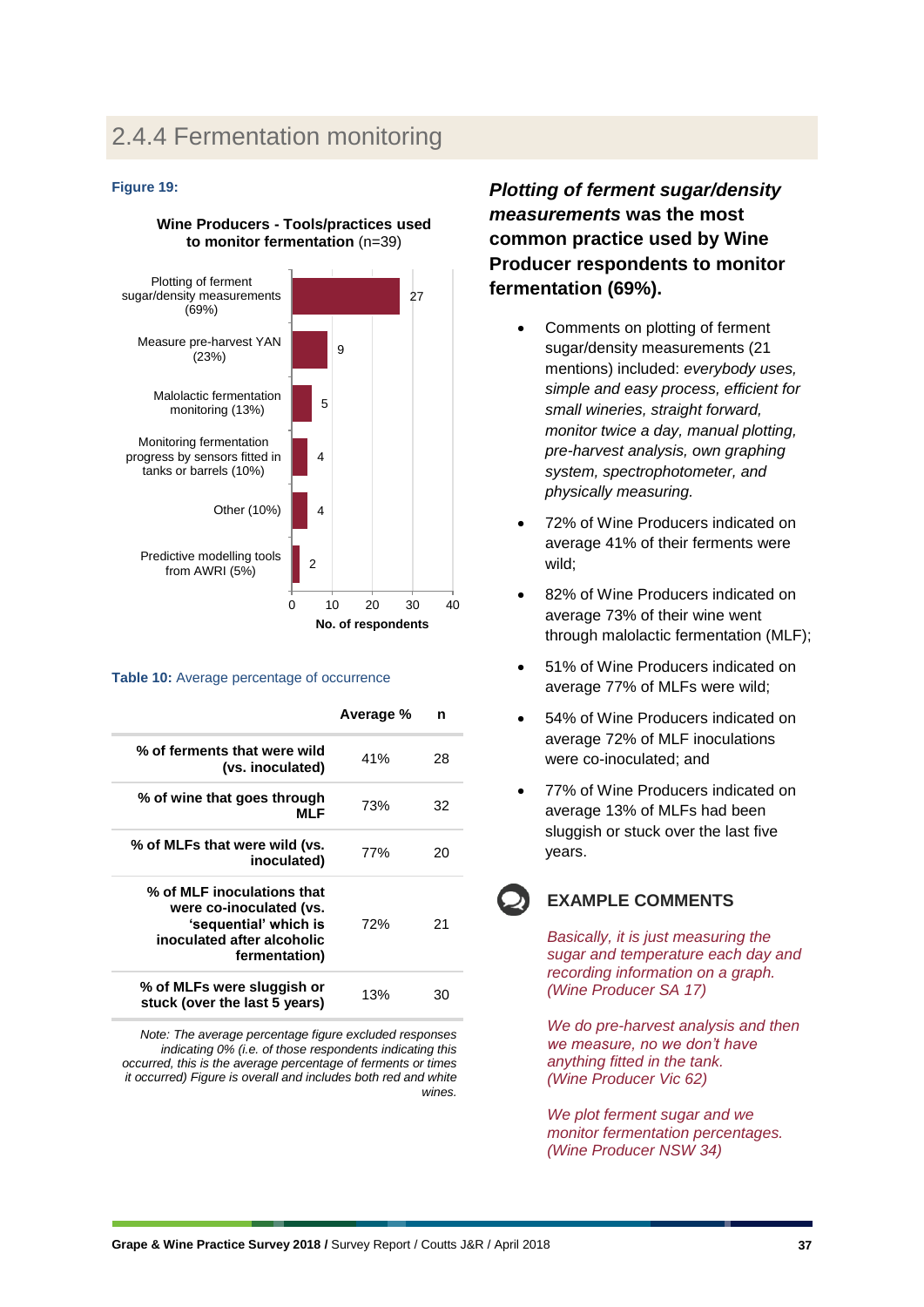## <span id="page-37-0"></span>2.4.5 Faults and taints

**The majority of Wine Producer respondents indicated** *copper additions were used on site* **(79%) and** *oxygen was used during fermentation to manage stinky sulfur compounds, flavour and colour* **(64%).**

- Of the 31 Wine Producers using copper additions, the majority based the dose on fining trial (75%) and made copper additions during or soon after ferment (77%).
- Only a small percentage did tannin or colour measurement (15%) – comments on why it was unnecessary (19 mentions) included: *can see colour, happy with colour, use eyes to evaluate, no demand,* and *not a priority.*
- Those Wine Producers that did tannin or colour measurement, cited quality and consistency as the primary motivators.
- General comments on faults and taints included observations that prevention was the best solution (9 mentions – e.g. *keep lowest possible incidents; prevention better than cure; try to avoid; frequent monitoring;*  and *limit occurrence using fermentation nutrients)* and specific details of oxygen processes being used (9 mentions – e.g. *use air rather than oxygen*)



#### **EXAMPLE COMMENTS**

**General comments:**

*I think what we are trying to do is quite preventative, so trying not to allow faults or taints to occur by using fermentation nutrients, basically looking after the ferment very closely. (Wine Producer SA 17)*

*We try to keep to the lowest possible incidents and react as soon as we can rather than leave them. (Wine Producer SA 14)*

*Prevention is the best medicine. (Wine Producer SA 17)*

*We use air oxygen to clean up the ferment so we don't have to add as many things later on. (Wine Producer SA 21)*

#### **Figure 20:**



#### **Wine Producers - Faults and taints practices** (n=39)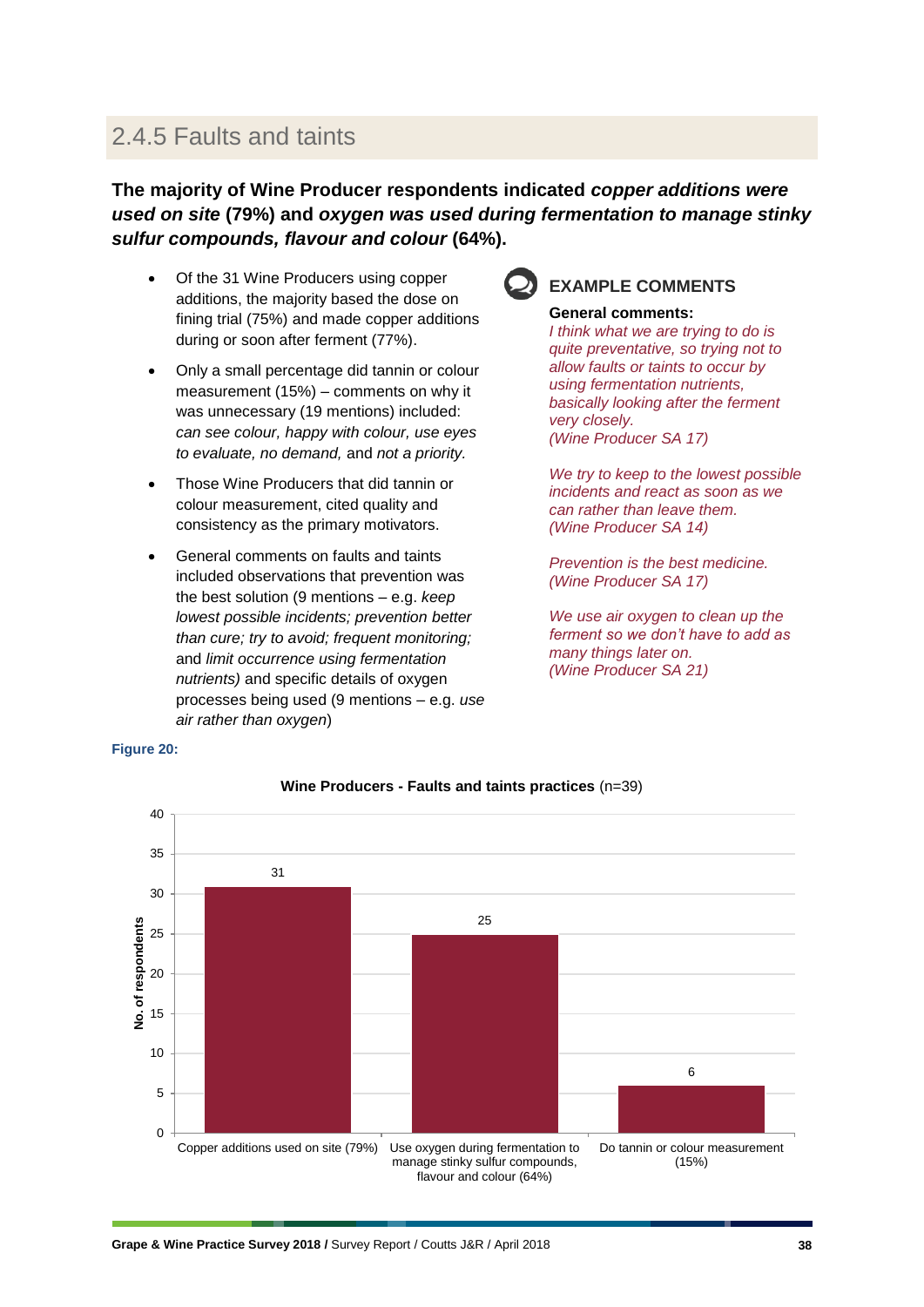### <span id="page-38-0"></span>2.4.6 Practice change

**The most common practice changes made by Wine Producer respondents over the last three years related to** *fermentation practices* **– including changes to manage faults and taints (e.g. oxygen during fermentation) and yeast changes (e.g. wild yeasts).**

**Types of practice changes made:**

- Fermentation changes: Faults and taints (8 mentions – e.g. *more oxygen during fermentation, changes to copper use, and won't accept smoke tainted grapes*)
- Fermentation changes: Yeasts (5 mentions e.g. *wild yeasts* and *inoculation changes*)
- Fermentation changes: Other (6 mentions *measuring YAN, post fermentation soaking, more wine ferments, use Fermaid,* and *measuring redox potential*)
- Clarification and filtration changes (3 mentions – e.g. cross-flow on juice bentonite lees and *flotation*)
- Stabilisation changes (2 mentions e.g. *heat stabilisation and testing for heat stability,* and *specific tartrates that don't include chilling*)
- Other changes (3 mentions e.g*. vinegar fly management, vineyard nutrient requirements,* and *more hygiene*)

#### **Other comments:**

- General comments on changes (3 mentions – e.g. *small changes based on AWRI seminars, alter and review annually,* and *change approach and strategy depending on season and fruit*)
- No practices introduced/changed in last 2-3 years (12 mentions)



#### **EXAMPLE COMMENTS**

*More oxygen during fermentation and using less copper and fining less. (Wine Producer Vic 50)*

*We have gone from inoculated to wild ferment. (Wine Producer SA 25)*

*Measuring redox potential which is very exciting. (Wine Producer SA 12)*

*Cross-flow on juice bentonite lees is new. (Wine Producer Vic 50)*

*The heat stabilisation in the last 12 months and test for heat stability. (Wine Producer NSW 36)*

*I have paid more attention to nutrient requirements for our vineyard. (Wine Producer NSW 43)*

*We always change the approach and strategy depending on the season, the fruit that is coming in, and also the load on the winery. Sometimes you have to make a solution to make it all fit. (Wine Producer SA 17)*

*We alter them and review and update every 12 months. (Wine Producer SA 12)*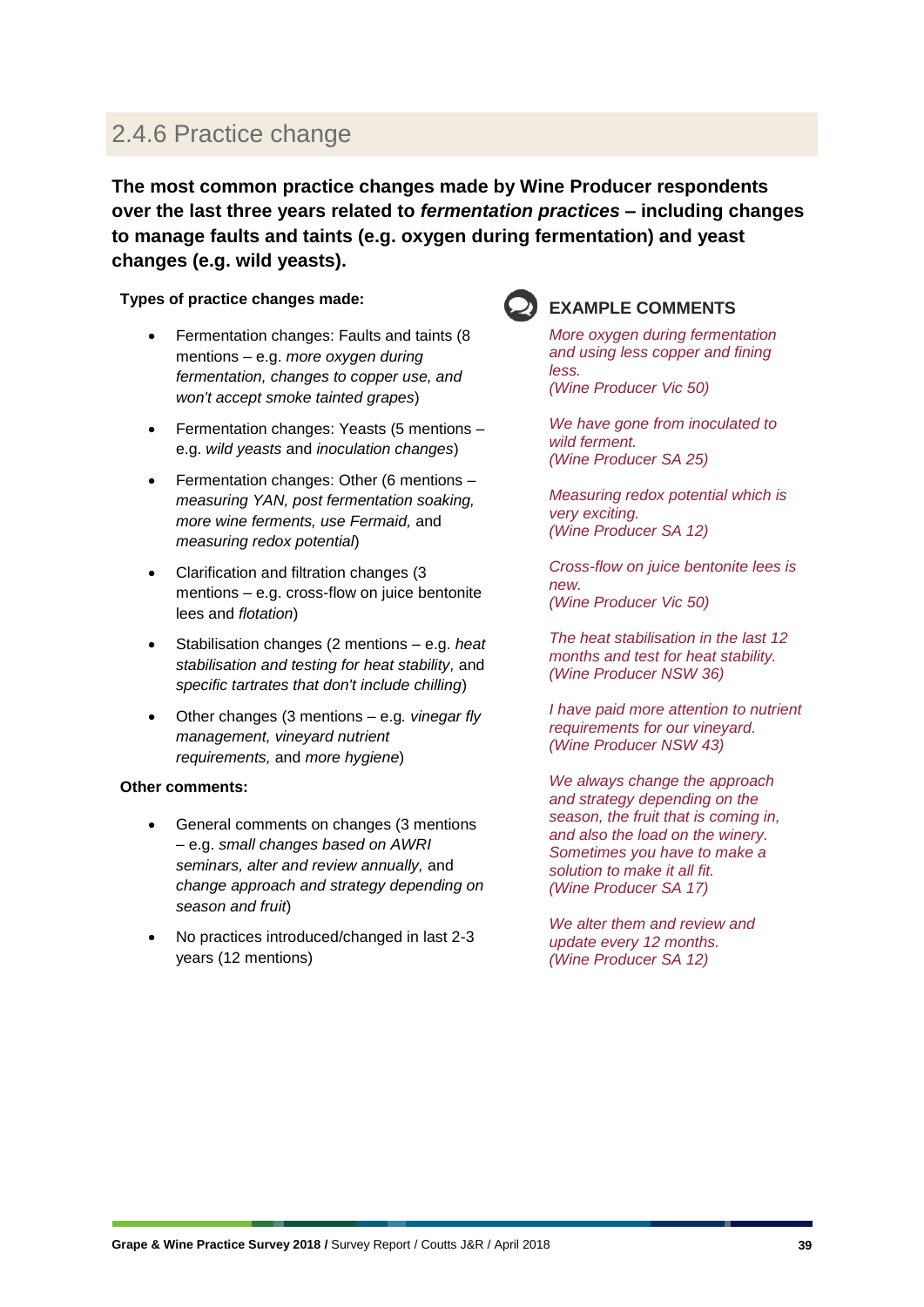## <span id="page-39-0"></span>2.4.7 Influence of Wine Australia on changes

#### **Table 11:** Averages by demographics

|                         | Average | n              |
|-------------------------|---------|----------------|
| <b>Ownership</b>        |         |                |
| Family farm/owned       | 5.3     | 18             |
| Australian corporate    | 3.8     | 4              |
| International corporate | 3.5     | $\mathfrak{p}$ |
| Lifecycle               |         |                |
| Expanding               | 5.0     | 21             |
| <b>Stable</b>           | 4.3     | 3              |
| Location                |         |                |
| <b>SA</b>               | 3.3     | 9              |
| Vic                     | 5.4     | 8              |
| <b>NSW</b>              | 5.5     | 4              |
| Other                   | 7.7     | 3              |
| Overall                 | 4.9     | 24             |

*Scale: 0=Very low and 10=Very high*

**Wine Australia information, tools and extension activities were overall rated as moderately influential in helping Wine Producers successfully make changes (4.9 avg.).**

- Family owned businesses (5.3 avg.) found Wine Australia more influential than corporately owned businesses (3.6 combined avg.).
- South Australian Wine Producers (3.3 avg.) were the least influenced compared to other states (5.4 avg. to 7.7 avg.)
- Respondents who were highly influenced by Wine Australia highlighted increased knowledge and improved decision making (10 mentions), with comments including: *technical information there and well supported, influenced my decisions at times, help make more educated decisions. very informative, constant reference point, build confidence,* and *new research to understand what's going on.*
- Some of those who were less influenced suggested that information had come from other sources and/or information wasn't relevant to their needs.



#### **EXAMPLE COMMENTS**

*I would say that the information that it has provided had influenced my decisions at times. (Wine Producer SA 12 – 7 rating)*

*They are an important ingredient as far as knowledge and help you make more educated decisions. (Wine Producer Vic 47 – 8 rating)*

*I look up information from wherever I need to, I guess it has helped a little. (Wine Producer SA 25 – 2 rating)*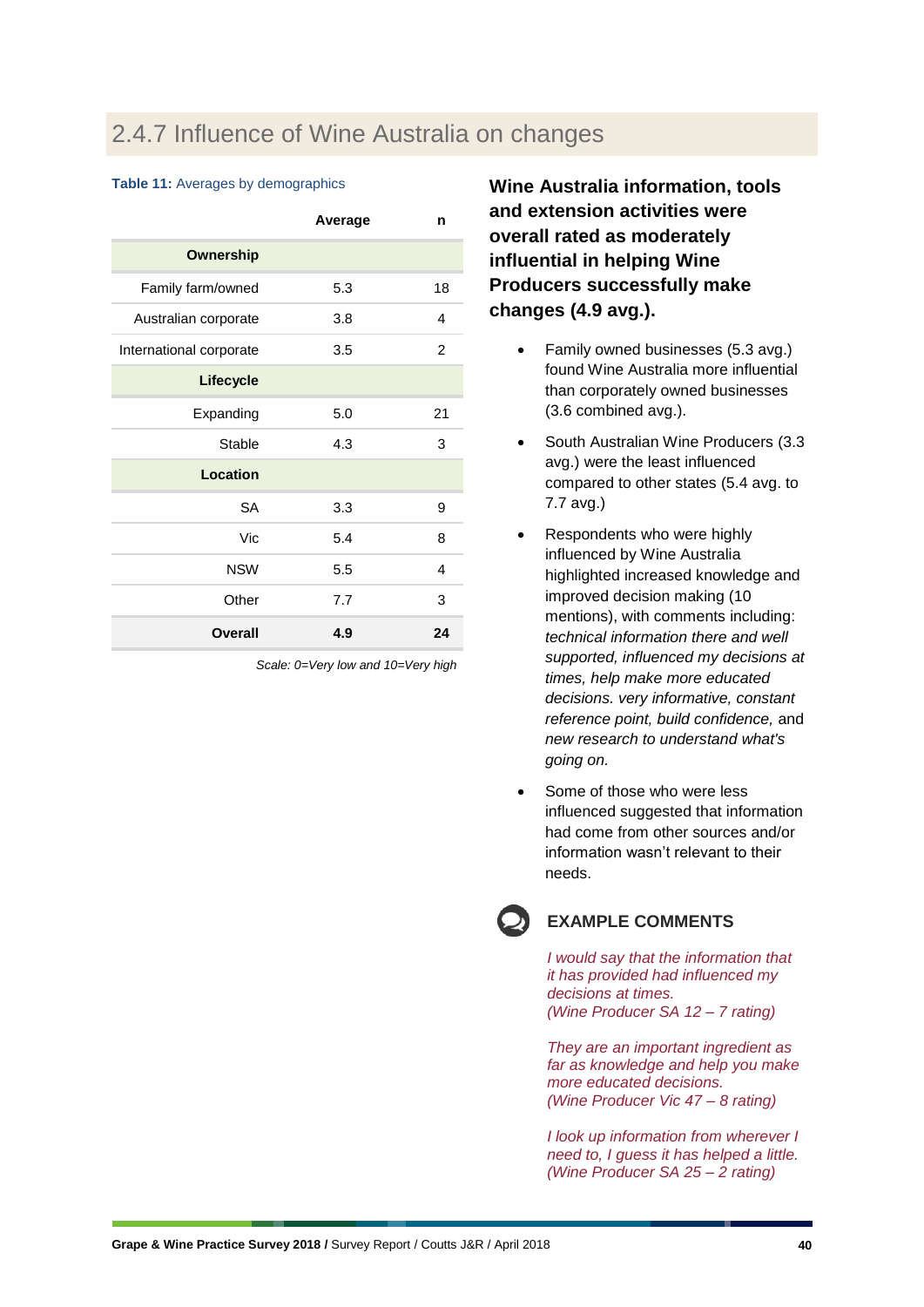## <span id="page-40-0"></span>2.5 Final Questions

### <span id="page-40-1"></span>2.5.1 Other sources of advice/information

*Input suppliers* **(e.g. rootstock, fertiliser, or chemical suppliers – 73%) were the most common other source of advice and information used by respondents to support their business needs. Also commonly used were** *private advisers/consultants* **(51%),** *wine company* **(44%), and** *state government advisers* **(41%).**

- A slightly higher percentage of Grape Growers used *input suppliers* (78% vs. 69%) and *private advisers/consultants* (56% vs. 46%) compared to Wine Producers.
- 'Other' sources of advice/information included: local committees/associations/and organisations (4 mentions), universities/researchers (3 mentions), own research (3 mentions – e.g. internet), AWRI (2 mentions), technical conference (2 mentions), industry journals/publications (2 mentions), and neighbours/colleagues (2 mentions)

#### **Figure 21:**



#### **Other sources of advice/information used to support business needs** (n=71)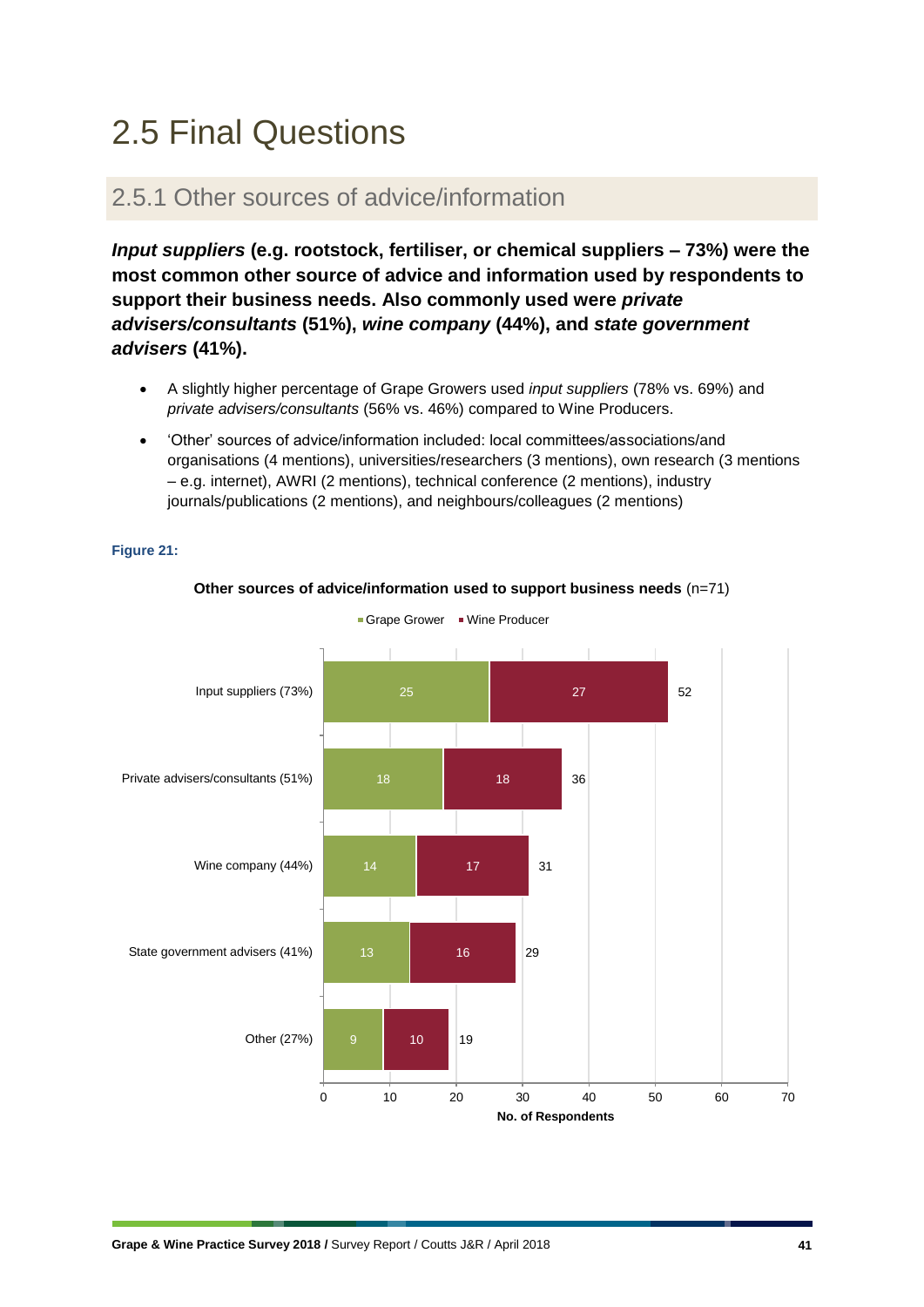### <span id="page-41-0"></span>2.4.6 Other/final comments

**Given the opportunity to provide any other comments about practices and/or research or information needs, many respondents provided general positive comments about Wine Australia (e.g.** *happy with the information***), while others made various suggestions on specific information that would be useful (e.g.**  *disease and pests***) and where Wine Australia should focus their resources (e.g.** *increased R&D investment***).**

#### **Positive comments:**

• General positive comments (10 mentions – e.g. *happy with information, all very good, webinar good, help desk great, needs have been met, value all information I can get, use what is available through Wine Australia,* and *seminar program very good*)

#### **Suggestions:**

- Specific information needs: Disease/pests/weeds (5 mentions – e.g. mildew; Eutypa; weevils; kangaroos)
- Specific information needs: Other topics (7 mentions – e.g. *consumer preference mapping, varieties, cooler climate viticulture, yield estimation, grape quality, waste,* and *efficiency practices*)
- Increased R&D investment (4 mentions e.g. *invest in new PhD students/researchers, more viticulture development and extension,*  and *training program and scholarships*)
- Other suggestions (6 mentions e.g. *more regionally specific information, more resources to answer questions, more education from government institutes, increased organic focus, more technical notes,* and *more regional trials*)

#### **Issues/barriers:**

- Barriers to making changes (2 mentions e.g. *lack of time* and *staffing requirements*)
- Labour costs/availability (2 mentions)
- Too focused on large companies (2 mentions – e.g. *need to be available to small operators* and *unsure how they help or represent small business*)

#### **Issues/barriers (cont.):**

Other issues (6 mentions  $-$  e.g. *website usability, lack of extension resources, cost of journals, lack of support in Victoria, reporting issues,* and *personnel issues*)

#### **General comments:**

• Comments on information sources and/or decision-making process (10 mentions – e.g*. best practice information from a range of sources, important to keep up with industry changes,* and *most information from other grape growers and winemakers*)

### **EXAMPLE COMMENTS**

*The webinars are good and to have them available at all times. The help desk is great. (Grape Grower SA 16)*

*The information that comes through is valuable. (Grape Grower Vic 61)*

*Learning is very important to keep up with any changes in the industry and maintaining my business. (Wine Producer Qld 28)*

*We try to use what is available through Wine Australia and we try to attend seminars. (Wine Producer SA 14)*

*It's always good to get more information about downy mildew which is normally our biggest issue. (Grape Grower NSW 32)*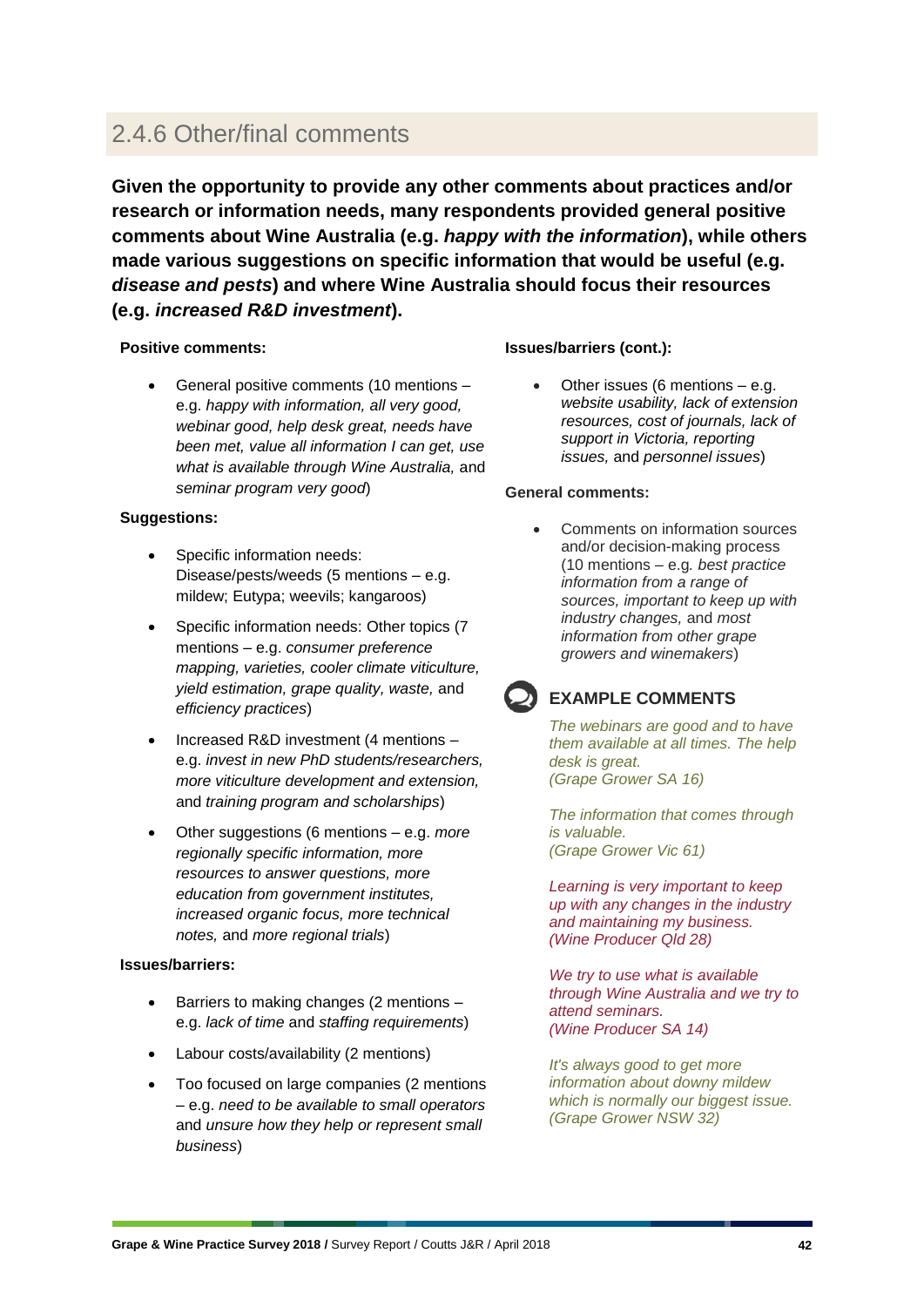# <span id="page-42-0"></span>3. APPENDIX 1

## <span id="page-42-1"></span>3.1 Industry stakeholder interviews

#### **In addition to the Grape Growers and Wine Producers surveyed, eight industry stakeholders were interviewed to gain additional insights.**

- Six of the stakeholder were from South Australia, including three company directors/managers, a researcher, a consultant, and a development officer.
- The other two stakeholders were a Tasmanian researcher and a NSW company director/manager.

| <b>Awareness of</b><br>activities and<br>information<br>provided by Wine<br><b>Australia</b> | Industry stakeholders were very aware of activities and<br>8.9<br>information provided by Wine Australia. Comments on ratings<br>included:<br>• Email newsletters/updates (4 mentions)<br>• Previously involved with/contributor to Wine Australia (3<br>mentions)<br>• Active participant in activities (2 mentions)<br>• Role in disseminating information/research (2 mentions)<br>• Visit the website (1 mention)                                                                                                           |
|----------------------------------------------------------------------------------------------|---------------------------------------------------------------------------------------------------------------------------------------------------------------------------------------------------------------------------------------------------------------------------------------------------------------------------------------------------------------------------------------------------------------------------------------------------------------------------------------------------------------------------------|
| <b>Key R&amp;D outputs</b><br>and messages from<br><b>Wine Australia</b>                     | Stakeholders recalled key Wine Australia R&D outputs and messages<br>including:<br>Directed towards Grape Growers:<br>• Disease management (4 mentions - e.g. trunk diseases)<br>• Climate variability change (3 mentions)<br>• Other (3 mentions - e.g. biosecurity tests, irrigation, canopy<br>management)<br>Direct towards Wine Producers:<br>• Wine stabilisers/quality control (2 mentions)<br>• Other (5 mentions - e.g. processing efficiency, wine use, bacteria<br>development, tank sensors, marketing regulations) |
| <b>Awareness of</b><br>methods used to<br>promote key R&D<br>outputs/messages                | Email communication (5 mentions) and workshops/roadshows (4<br>mentions) were the two methods used to promote R&D that stakeholders<br>were most of aware.<br>• Other methods mentioned included: technical conference (2)<br>mentions), industry publications (2 mentions), Wine Australia<br>website/webinars (2 mentions), regional program partners, and<br>overseas marketing/presentations                                                                                                                                |
| <b>Success of R&amp;D</b><br>methods used to<br>promote key R&D<br>outputs/messages          | The majority of stakeholders were positive about the success of R&D<br>promotion (6 mentions), with comments including: successful if emails<br>opened, very good, successful for information provision, external work is<br>excellent, fairly successful wide range of media, and general research well<br>targeted.                                                                                                                                                                                                           |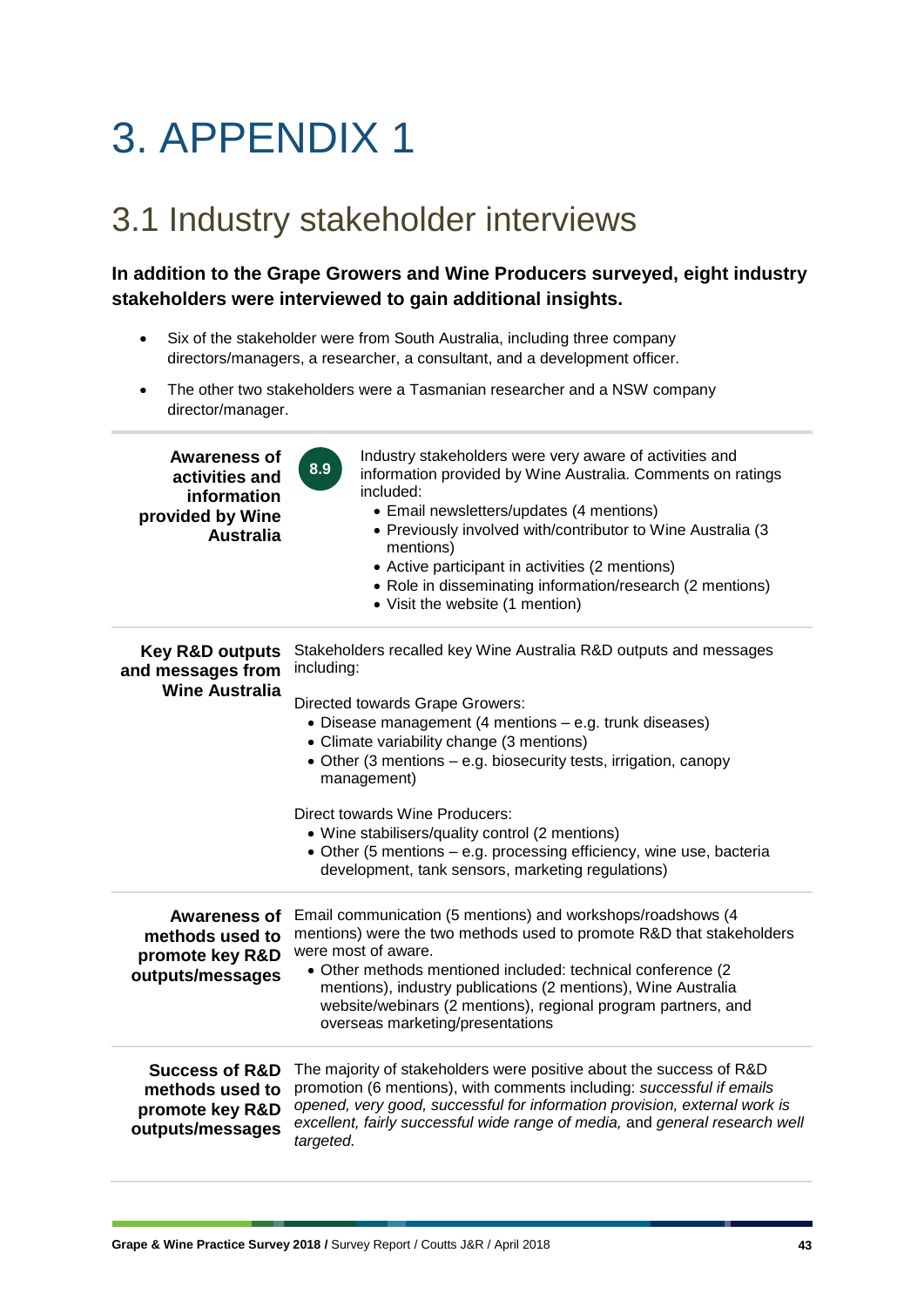|                                                                                                                                               | Stakeholders also made observations including:<br>• Information delivery is not extension (2 mentions $-$ e.g. can lack<br>context, interpretation, how to apply, etc.)<br>• Successful if supported by local delivery partner<br>• Success relies on wide reach of dissemination (e.g. multiple<br>methods/channels of delivery needed)<br>• Need to focus on communicating to busy people                                                                                                                                                                                                                                                                                                                                                                                                                                                                              |
|-----------------------------------------------------------------------------------------------------------------------------------------------|--------------------------------------------------------------------------------------------------------------------------------------------------------------------------------------------------------------------------------------------------------------------------------------------------------------------------------------------------------------------------------------------------------------------------------------------------------------------------------------------------------------------------------------------------------------------------------------------------------------------------------------------------------------------------------------------------------------------------------------------------------------------------------------------------------------------------------------------------------------------------|
| <b>Examples or</b><br>observations where<br>changes/adoption<br>occurred as a result<br>of outputs and<br>messages at the<br>enterprise level | Examples of where adoption had occurred included:<br>• Disease management (2 mentions - e.g. pruning to manage fungal<br>trunk diseases, management of powdery mildew, timing of sprays)<br>• Improved water management<br>• Improved fermentation choices<br>Stakeholders also made observations including:<br>• Changes dependent on affordability (2 mentions)<br>• Value of specific resources/tools (e.g. Dog Book, factsheets)                                                                                                                                                                                                                                                                                                                                                                                                                                     |
| <b>Specific</b><br>output/messages<br>that have made<br>significant inroads<br>in terms of grape<br>growing or<br>winemaking                  | Messages that were seen to have been accepted by the industry with<br>quick uptake included (5 mentions):<br>• Faults and taints (e.g. oxygen use in fermentation, managing smoke<br>taint)<br>• Powdery mildew rule (e.g. spray early and frequently)<br>• Pruning to manage fungal trunk diseases<br>• Yield monitoring and strategic irrigation<br>Stakeholders also made observations including:<br>• Role of case studies and technical conferences in facilitating uptake<br>• More research needed on natural ferments for commercial use<br>• Difficulty managing some diseases where the industry is not<br>experienced enough or suffer those conditions enough to action those<br>to manage the damage<br>• Need for caution with rapid uptake (e.g. long-term access to inputs,<br>reactive changes)<br>• Industry needs to refer more to key quality issues |
| <b>Barriers preventing</b><br>action on<br>outputs/messages                                                                                   | Barriers that were seen to have prevented outputs and messages being<br>acted on included:<br>• Lack of motivation/incentive to change (4 mentions – e.g. other<br>priorities, too busy, maintaining the status quo, cost and benefits of<br>techniques)<br>• Need for more extension (3 mentions – e.g. just giving information<br>does not mean behaviour change, direct personal communication, not<br>enough extension people on the ground)<br>• Need for regionally relevant/variety specific information (2 mentions -<br>e.g. different practices for different wine styles, region by region basis)<br>• Need better translation of research into usable information (2<br>mentions)<br>• Third parties needed to develop research into end-user products<br>• Economic state of the industry                                                                   |
| <b>Impacts or benefits</b><br>(improved<br>production or                                                                                      | Impacts or benefits stakeholders had observed as a result of changes<br>made included:                                                                                                                                                                                                                                                                                                                                                                                                                                                                                                                                                                                                                                                                                                                                                                                   |